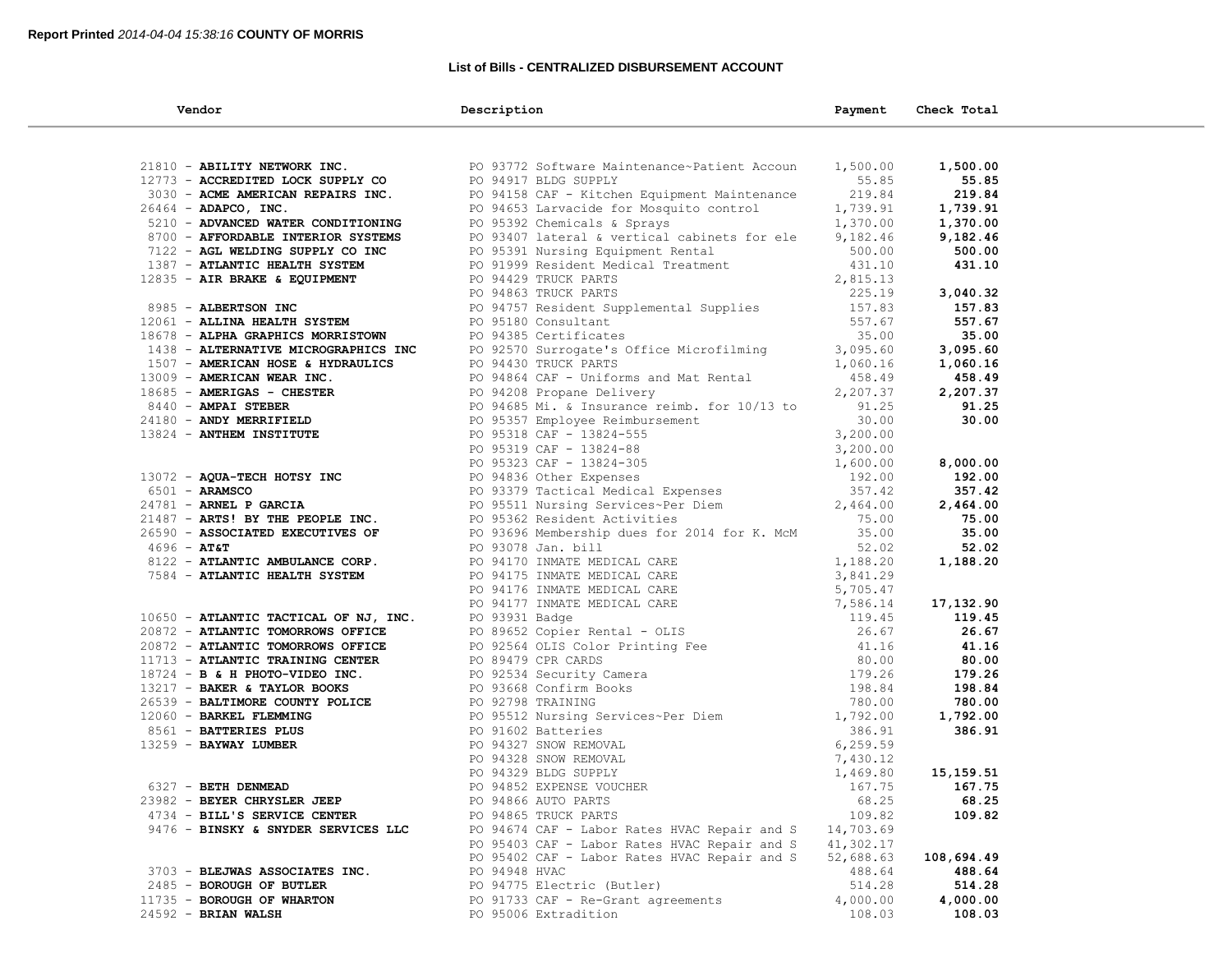|                                 |                                                                                                                                                                                                                              |          | 111.43   |
|---------------------------------|------------------------------------------------------------------------------------------------------------------------------------------------------------------------------------------------------------------------------|----------|----------|
|                                 |                                                                                                                                                                                                                              |          |          |
|                                 |                                                                                                                                                                                                                              |          |          |
|                                 |                                                                                                                                                                                                                              |          |          |
|                                 |                                                                                                                                                                                                                              |          |          |
|                                 |                                                                                                                                                                                                                              |          |          |
|                                 |                                                                                                                                                                                                                              |          |          |
|                                 |                                                                                                                                                                                                                              |          |          |
|                                 |                                                                                                                                                                                                                              |          |          |
|                                 |                                                                                                                                                                                                                              |          |          |
|                                 |                                                                                                                                                                                                                              |          |          |
|                                 |                                                                                                                                                                                                                              |          |          |
|                                 |                                                                                                                                                                                                                              |          |          |
|                                 |                                                                                                                                                                                                                              |          |          |
|                                 |                                                                                                                                                                                                                              |          |          |
|                                 |                                                                                                                                                                                                                              |          |          |
|                                 |                                                                                                                                                                                                                              |          |          |
|                                 |                                                                                                                                                                                                                              |          |          |
|                                 |                                                                                                                                                                                                                              |          |          |
|                                 |                                                                                                                                                                                                                              |          |          |
|                                 |                                                                                                                                                                                                                              |          |          |
|                                 |                                                                                                                                                                                                                              |          |          |
|                                 |                                                                                                                                                                                                                              |          |          |
|                                 |                                                                                                                                                                                                                              |          |          |
|                                 |                                                                                                                                                                                                                              |          |          |
|                                 |                                                                                                                                                                                                                              |          |          |
|                                 |                                                                                                                                                                                                                              |          |          |
|                                 |                                                                                                                                                                                                                              |          |          |
|                                 |                                                                                                                                                                                                                              |          |          |
|                                 |                                                                                                                                                                                                                              |          |          |
|                                 |                                                                                                                                                                                                                              |          |          |
|                                 |                                                                                                                                                                                                                              |          |          |
|                                 | 1914 - SHORT COMMITM PRODUCTS 221 - 2021 - 2022 - 2022 - 2022 - 2022 - 2022 - 2022 - 2022 - 2022 - 2022 - 2022 - 2022 - 2022 - 2022 - 2022 - 2022 - 2022 - 2022 - 2022 - 2022 - 2022 - 2022 - 2022 - 2022 - 2022 - 2022 - 20 |          |          |
|                                 |                                                                                                                                                                                                                              |          |          |
|                                 |                                                                                                                                                                                                                              |          |          |
|                                 |                                                                                                                                                                                                                              |          |          |
|                                 |                                                                                                                                                                                                                              |          |          |
|                                 |                                                                                                                                                                                                                              |          |          |
|                                 |                                                                                                                                                                                                                              |          |          |
|                                 |                                                                                                                                                                                                                              |          |          |
|                                 |                                                                                                                                                                                                                              |          |          |
|                                 |                                                                                                                                                                                                                              |          |          |
|                                 |                                                                                                                                                                                                                              |          |          |
|                                 |                                                                                                                                                                                                                              |          |          |
|                                 |                                                                                                                                                                                                                              |          |          |
|                                 |                                                                                                                                                                                                                              |          |          |
|                                 |                                                                                                                                                                                                                              |          |          |
|                                 |                                                                                                                                                                                                                              |          |          |
| $15499$ - DAILY RECORD          | PO 93265 Newpaper Subscription                                                                                                                                                                                               | 323.20   | 323.20   |
| $14123$ - DAILY RECORD          | PO 94788 Daily Record AD 0102016470 - Acct 5                                                                                                                                                                                 | 54.76    | 54.76    |
| $14123$ - DAILY RECORD          | PO 94950 ADVERTISEMENT                                                                                                                                                                                                       | 179.20   | 179.20   |
| $14123$ - DAILY RECORD          | PO 95099 ADVERTISEMENT                                                                                                                                                                                                       | 95.06    | 95.06    |
| $24337$ - DAILY RECORD          | PO 95234 WIB Open Memorandum                                                                                                                                                                                                 | 87.00    | 87.00    |
| $15642$ - DALE KRAMER           | PO 95217 Reimbursement of NJAEO 77th Annual                                                                                                                                                                                  | 186.18   | 186.18   |
| $11155$ - DANILO LAPID          | PO 95515 Nursing Services~Per Diem                                                                                                                                                                                           | 1,396.85 | 1,396.85 |
| 9195 - DARREN CALLEO            | PO 94846 courier for the delivery of cartrid                                                                                                                                                                                 | 100.00   | 100.00   |
| 25386 - DAVID JEAN-LOUIS        | PO 95516 Nursing Services~Per Diem                                                                                                                                                                                           | 2,421.00 | 2,421.00 |
| 18414 - DAVID WEBER OIL COMPANY | PO 94455 OIL & LUBRICANTS                                                                                                                                                                                                    | 3,885.20 | 3,885.20 |
| $274$ - DEER PARK               | PO 89634 OLIS - Monthly Water Delivery                                                                                                                                                                                       | 18.93    | 18.93    |
| $274$ - DEER PARK               | PO 92563 OLIS - Monthly Water Delivery                                                                                                                                                                                       | 21.92    | 21.92    |
| 274 - DEER PARK                 | PO 94006 Pure Life Water                                                                                                                                                                                                     | 7.96     | 7.96     |
|                                 |                                                                                                                                                                                                                              |          |          |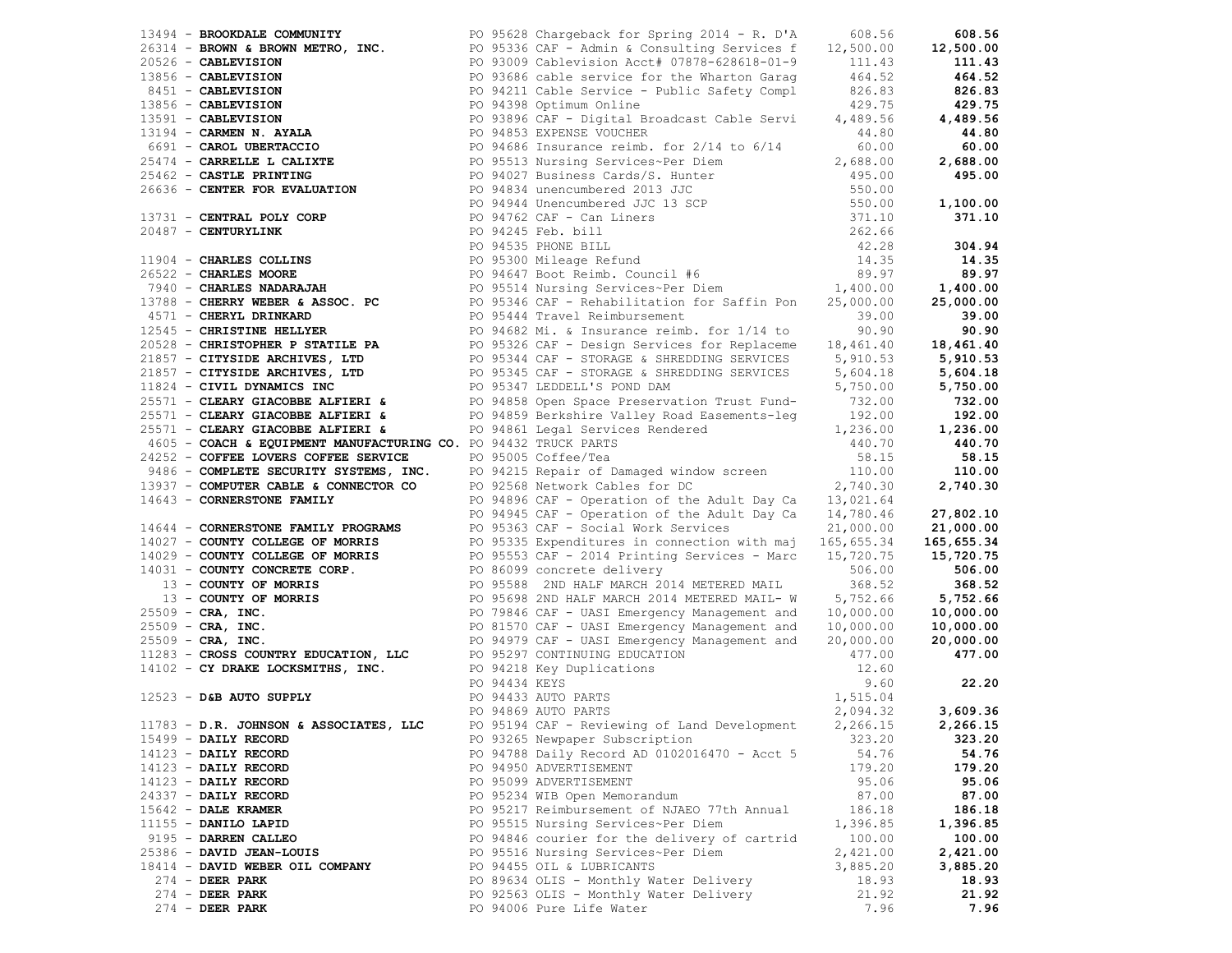| 2/14 <b>DETA PARK PRODUCTS (20</b> 22/22 STeve 14 Martin 2011 22/23 STEV 2012 22/23 22/23 22/24 <b>DETA PARK PRODUCTS (20</b> 23-23 22/24 <b>DETA PARK PRODUCTS (20</b> 23-23 22/24 <b>DETA PARK PRODUCTS (20 23 22/24 PRODUCTS (20 23 22/24</b> |                |                                              |           |           |
|--------------------------------------------------------------------------------------------------------------------------------------------------------------------------------------------------------------------------------------------------|----------------|----------------------------------------------|-----------|-----------|
|                                                                                                                                                                                                                                                  |                |                                              |           |           |
|                                                                                                                                                                                                                                                  |                |                                              |           |           |
|                                                                                                                                                                                                                                                  |                |                                              |           |           |
|                                                                                                                                                                                                                                                  |                |                                              |           |           |
|                                                                                                                                                                                                                                                  |                |                                              |           |           |
|                                                                                                                                                                                                                                                  |                |                                              |           |           |
|                                                                                                                                                                                                                                                  |                |                                              |           |           |
|                                                                                                                                                                                                                                                  |                |                                              |           |           |
|                                                                                                                                                                                                                                                  |                |                                              |           |           |
|                                                                                                                                                                                                                                                  |                |                                              |           |           |
|                                                                                                                                                                                                                                                  |                |                                              |           |           |
|                                                                                                                                                                                                                                                  |                |                                              |           |           |
|                                                                                                                                                                                                                                                  |                |                                              |           |           |
|                                                                                                                                                                                                                                                  |                |                                              |           |           |
|                                                                                                                                                                                                                                                  |                |                                              |           |           |
|                                                                                                                                                                                                                                                  |                |                                              |           |           |
|                                                                                                                                                                                                                                                  |                |                                              |           |           |
|                                                                                                                                                                                                                                                  |                |                                              |           |           |
|                                                                                                                                                                                                                                                  |                |                                              |           |           |
|                                                                                                                                                                                                                                                  |                |                                              |           |           |
|                                                                                                                                                                                                                                                  |                |                                              |           |           |
|                                                                                                                                                                                                                                                  |                |                                              |           |           |
|                                                                                                                                                                                                                                                  |                |                                              |           |           |
|                                                                                                                                                                                                                                                  |                |                                              |           |           |
|                                                                                                                                                                                                                                                  |                |                                              |           |           |
|                                                                                                                                                                                                                                                  |                |                                              |           |           |
|                                                                                                                                                                                                                                                  |                |                                              |           |           |
|                                                                                                                                                                                                                                                  |                |                                              |           |           |
|                                                                                                                                                                                                                                                  |                |                                              |           |           |
|                                                                                                                                                                                                                                                  |                |                                              |           |           |
|                                                                                                                                                                                                                                                  |                |                                              |           |           |
|                                                                                                                                                                                                                                                  |                |                                              |           |           |
|                                                                                                                                                                                                                                                  |                |                                              |           |           |
|                                                                                                                                                                                                                                                  |                |                                              |           |           |
|                                                                                                                                                                                                                                                  |                |                                              |           |           |
|                                                                                                                                                                                                                                                  |                |                                              |           |           |
|                                                                                                                                                                                                                                                  |                |                                              |           |           |
|                                                                                                                                                                                                                                                  |                |                                              |           |           |
|                                                                                                                                                                                                                                                  |                |                                              |           |           |
|                                                                                                                                                                                                                                                  |                |                                              |           |           |
|                                                                                                                                                                                                                                                  |                | PO 95181 Shipping                            | 21.79     | 262.36    |
|                                                                                                                                                                                                                                                  |                |                                              |           |           |
|                                                                                                                                                                                                                                                  |                |                                              |           |           |
|                                                                                                                                                                                                                                                  |                |                                              |           | 4,623.26  |
| 9388 - FFI PROFESSIONAL SAFETY SERVICES<br>PO 94122 Uniforms & Accessories<br>PO 94172 Uniforms & Accessories<br>PO 94772 Uniforms & Accessories<br>PO 95107 Uniforms & Accessories<br>PO 95107 Uniforms & Accessories<br>PO 962428 Machi        |                |                                              |           | 1,231.00  |
|                                                                                                                                                                                                                                                  |                |                                              |           | 6, 165.00 |
|                                                                                                                                                                                                                                                  |                |                                              |           |           |
|                                                                                                                                                                                                                                                  |                |                                              |           | 915.64    |
|                                                                                                                                                                                                                                                  |                |                                              |           | 60.12     |
|                                                                                                                                                                                                                                                  |                |                                              |           |           |
|                                                                                                                                                                                                                                                  |                | PO 95282 CAF - 13313-504                     |           |           |
|                                                                                                                                                                                                                                                  |                |                                              | 800.00    | 1,534.25  |
| 14772 - FOWLER EQUIP CO INC.                                                                                                                                                                                                                     |                | PO 94167 WASHER REPAIR/PARTS                 | 280.50    | 280.50    |
| 25501 - FREDERIC M. KNAPP                                                                                                                                                                                                                        |                | PO 95449 Reimbursement                       | 95.00     | 95.00     |
| $14839 - GALE$                                                                                                                                                                                                                                   |                | PO 93671 Confirm Books                       | 329.48    | 329.48    |
| $714$ - GALLS, LLC                                                                                                                                                                                                                               |                | PO 95178 Investigator Clothing               | 87.90     | 87.90     |
| $14852 - GANN$ LAW BOOKS                                                                                                                                                                                                                         |                | PO 92583 Subscription Renewal -2014 NJ Zonin | 110.00    | 110.00    |
| $24274$ - GARY HARRIS                                                                                                                                                                                                                            |                | PO 94183 RMB Mileage                         | 30.80     | 30.80     |
| $10824$ - GEORGE COPPOLA                                                                                                                                                                                                                         |                | PO 94787 Reimbursement of Dinner LH Special  | 14.98     |           |
|                                                                                                                                                                                                                                                  |                | PO 95215 Reimbursement of NJAEO 77th Annual  | 105.14    | 120.12    |
| 8269 - GEORGINA GRAY-HORSLEY                                                                                                                                                                                                                     |                | PO 95519 Nursing Services~Per Diem           | 660.80    | 660.80    |
| 14916 - GILL ASSOCIATES IDENTIFICATION                                                                                                                                                                                                           |                | PO 93809 fuji camera for passports           | 125.75    | 125.75    |
| 14956 - GOODYEAR AUTO SERVICE                                                                                                                                                                                                                    | PO 94437 TIRES |                                              | 579.00    | 579.00    |
| $11521 - GPC$ , INC.                                                                                                                                                                                                                             |                | PO 94361 painting of four offices (blanket c | 6, 240.00 | 6,240.00  |
| $14983 - \text{GRAINGER}$                                                                                                                                                                                                                        |                | PO 94169 BUILDING SUPPLIES                   | 112.22    | 112.22    |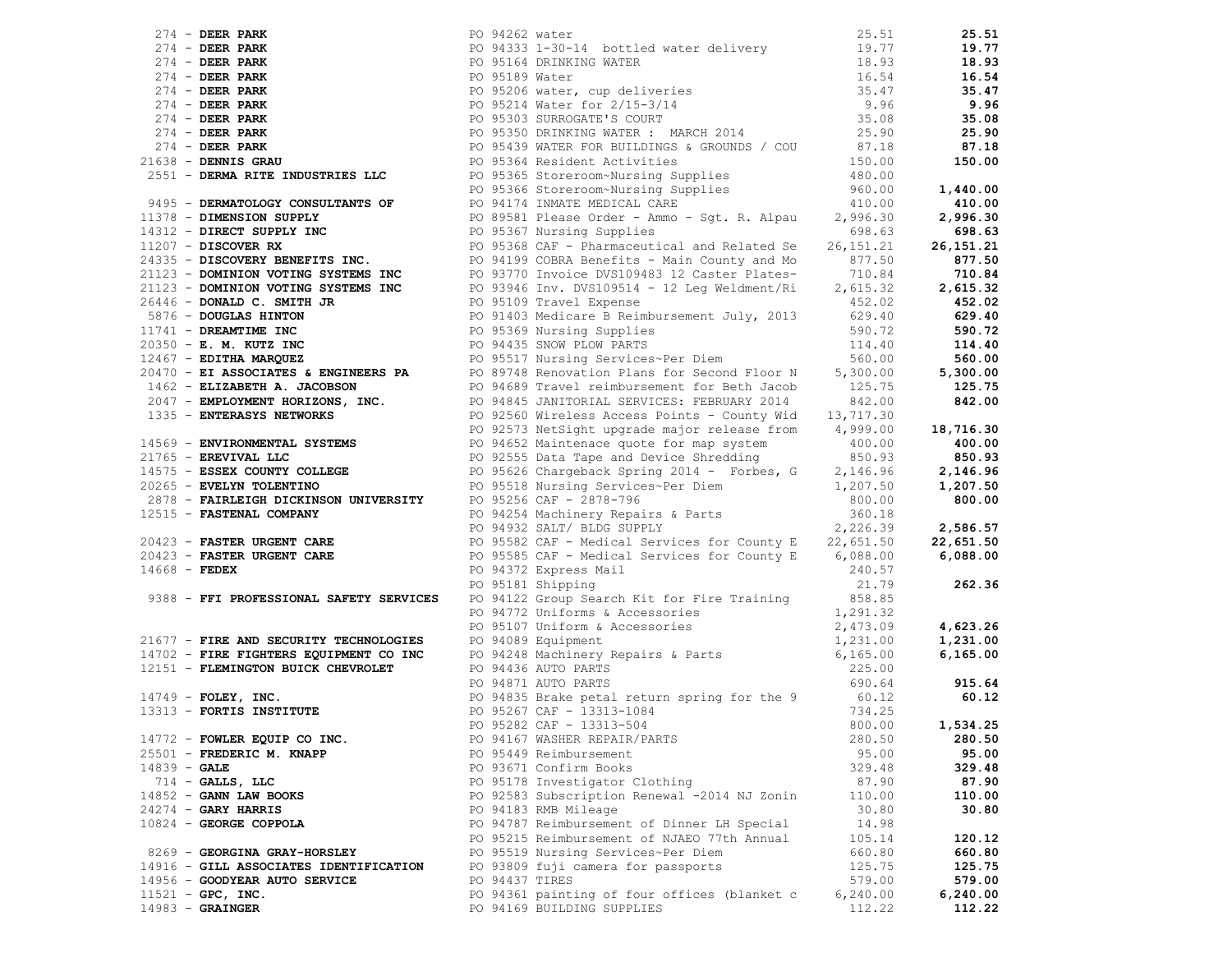|                                                                    |               | 24801 - GRAPHIC TECHNOLOGY SERVICES, INC. PO 94405 Fax repair kits 6 6 19972 CONTENTS 20712 - GREELCO INC 200.53                                                                                                                                                         |            | 266.50     |
|--------------------------------------------------------------------|---------------|--------------------------------------------------------------------------------------------------------------------------------------------------------------------------------------------------------------------------------------------------------------------------|------------|------------|
|                                                                    |               | 20712 <b>GREELCO INC</b><br>20712 <b>GREENMAN PEDERSEN INC</b><br>2099189 Confirm "Value of a Dollar 1860-201<br>2099189 Confirm "Value of a Dollar 1860-201<br>2099189 Confirm "Value of a Dollar 1860-201<br>2099189 Confirm "Value of a Dollar                        |            | 1,960.53   |
|                                                                    |               |                                                                                                                                                                                                                                                                          |            | 15,960.00  |
|                                                                    |               |                                                                                                                                                                                                                                                                          |            | 139.50     |
|                                                                    |               |                                                                                                                                                                                                                                                                          |            | 525.00     |
|                                                                    |               |                                                                                                                                                                                                                                                                          |            | 1,349.30   |
|                                                                    |               |                                                                                                                                                                                                                                                                          |            | 1,400.00   |
|                                                                    |               |                                                                                                                                                                                                                                                                          |            | 2,802.97   |
|                                                                    |               |                                                                                                                                                                                                                                                                          |            | 765.00     |
|                                                                    |               | 20574 <b>HAROLD E PELLOW &amp; ASSOC INC</b><br>20574 <b>HAROLD E PELLOW &amp; ASSOC INC</b> PO 95197 CAF - Design Services for County Br 2,802.97<br>25522 - <b>HARRY L. SCHWARZ &amp; CO.</b> PO 95204 Sussex Turnpike Improvement Project 765.00<br>25522 - <b>HA</b> |            | 149.00     |
| 11538 - HEWLETT-PACKARD COMPANY<br>21043 - HOME ENERGY MATTERS INC |               | PO 95266 CAF - OJT-14M-18-DW                                                                                                                                                                                                                                             | 950.00     |            |
|                                                                    |               |                                                                                                                                                                                                                                                                          |            | 950.00     |
| 15241 - HORIZON BLUE CROSS BLUE SHIELD                             |               | PO 92131 February 2014 Horizon Mosquito Medi 22,308.27                                                                                                                                                                                                                   |            | 22,308.27  |
| 15241 - HORIZON BLUE CROSS BLUE SHIELD                             |               | PO 93748 HMO Premium Bill - January 2014 148, 214.48                                                                                                                                                                                                                     |            | 148,214.48 |
| 15241 - HORIZON BLUE CROSS BLUE SHIELD                             |               | PO 94106 March 2014 Main County and Morris V 36,671.40                                                                                                                                                                                                                   |            | 36,671.40  |
| 15241 - HORIZON BLUE CROSS BLUE SHIELD                             |               | PO 95636 Minimum Premium County PBA - Decemb 25,333.08                                                                                                                                                                                                                   |            | 25,333.08  |
| 15241 - HORIZON BLUE CROSS BLUE SHIELD                             |               | PO 95637 Minimum Premium County Main - Decem 106,450.95                                                                                                                                                                                                                  |            | 106,450.95 |
| $10636$ - HUNAN WOK                                                |               | PO 93662 Meals                                                                                                                                                                                                                                                           | 494.50     | 494.50     |
| $8808$ - ILA TALWAR                                                |               | PO 94681 Insurance reimb. for 1/14 to 6/14                                                                                                                                                                                                                               | 90.00      | 90.00      |
|                                                                    |               | 26660 - ILIFF-RUGGIERO FUNERAL HOME INC. PO 95340 Transport Services 600.00<br>10767 - ILLIENE CHARLES, RN PO 95520 Nursing Services~Per Diem 1,976.80<br>1664 - INGRAM LIBRARY SERVICES PO 94543 Received Books 2,372.22<br>PO 94565 R                                  |            | 600.00     |
|                                                                    |               |                                                                                                                                                                                                                                                                          |            | 1,976.80   |
|                                                                    |               |                                                                                                                                                                                                                                                                          |            |            |
|                                                                    |               |                                                                                                                                                                                                                                                                          | 1,737.76   | 4,109.98   |
|                                                                    |               |                                                                                                                                                                                                                                                                          |            | 99.00      |
|                                                                    |               | 20 34300 Received Douts<br>19235 - <b>INSTITUTE FOR PROF.DEVELOPMENT</b> PO 95624 Updates and Hot Topics Affecting IR 3,444.72<br>2,444.72 PO 94438 TIRES                                                                                                                |            | 3,444.72   |
|                                                                    |               |                                                                                                                                                                                                                                                                          |            | 2,048.10   |
|                                                                    |               |                                                                                                                                                                                                                                                                          |            | 60.00      |
|                                                                    |               |                                                                                                                                                                                                                                                                          |            | 1,335.00   |
|                                                                    |               |                                                                                                                                                                                                                                                                          |            | 84.35      |
|                                                                    |               |                                                                                                                                                                                                                                                                          |            | 90.00      |
|                                                                    |               |                                                                                                                                                                                                                                                                          |            | 277.20     |
|                                                                    |               |                                                                                                                                                                                                                                                                          |            | 154.49     |
|                                                                    |               |                                                                                                                                                                                                                                                                          |            | 139.99     |
|                                                                    |               | CO - INTER CITY THE PO 94438 TIRES<br>16100 - INTER CITY THE PO 94438 TIRES<br>16431 - J & J ENIES & SERVICE MACHER RECYCLER<br>16147 - JAMES HOLDER INTER-POSITION COURSE (2018: 1999)<br>1719 - JAMES MCDANIEL PO 9530 Equipment Fo                                    |            | 30.00      |
|                                                                    |               |                                                                                                                                                                                                                                                                          |            |            |
|                                                                    |               |                                                                                                                                                                                                                                                                          |            | 3,470.92   |
|                                                                    |               |                                                                                                                                                                                                                                                                          |            | 75.60      |
|                                                                    |               |                                                                                                                                                                                                                                                                          |            | 5,338.88   |
|                                                                    |               |                                                                                                                                                                                                                                                                          |            | 21.33      |
|                                                                    |               |                                                                                                                                                                                                                                                                          |            | 22.84      |
|                                                                    |               |                                                                                                                                                                                                                                                                          |            | 21.59      |
|                                                                    |               |                                                                                                                                                                                                                                                                          |            | 3,158.22   |
|                                                                    |               |                                                                                                                                                                                                                                                                          |            | 355.55     |
|                                                                    |               |                                                                                                                                                                                                                                                                          |            | 676.01     |
| 16888 - JERSEY PAPER PLUS INC                                      |               | PO 94155 CAF - Coarse Paper & Household Supp 944.80                                                                                                                                                                                                                      |            |            |
|                                                                    |               | PO 94914 CAF - Coarse Paper & Household Supp                                                                                                                                                                                                                             | 5,964.90   | 6,909.70   |
|                                                                    |               | 1622 - JERSEY TRACTOR-TRAILER<br>PO 95261 CAF - 1622-1201<br>PO 95262 CAF - 1622-1097<br>PO 95278 CAF - 1622-1076                                                                                                                                                        | 3,200.00   |            |
|                                                                    |               |                                                                                                                                                                                                                                                                          | 800.00     |            |
|                                                                    |               |                                                                                                                                                                                                                                                                          |            | 4,800.00   |
|                                                                    |               | 11570 <b>JESSICA REYMUNDO</b><br>200.00 PO 95278 CAF - 1622-1076 800.00<br>20088 - <b>JESSY JACOB</b><br>200.00 PO 94693 Mi. & Insurance reimb. for 7/13 to 117.30<br>210.00 PO 95522 Nursing Services~Per Diem 210.00                                                   |            | 117.30     |
|                                                                    |               |                                                                                                                                                                                                                                                                          |            | 210.00     |
| 15508 - JML MEDICAL INC.                                           |               | PO 95371 CAF - Medical Supplies for Various 8,614.07                                                                                                                                                                                                                     |            |            |
|                                                                    |               | PO 95372 CAF - Medical Supplies for Various                                                                                                                                                                                                                              | 3,524.12   |            |
|                                                                    |               | PO 95395 CAF - Medical Supplies                                                                                                                                                                                                                                          | 2, 143. 71 |            |
|                                                                    |               | PO 95490 CAF - Medical Supplies for Various                                                                                                                                                                                                                              | 13,327.90  | 27,609.80  |
| 17288 - JOHN E. REID AND ASSOC.                                    |               | PO 88759 TRAINING                                                                                                                                                                                                                                                        | 1,650.00   | 1,650.00   |
| $16956 -$ JOHN PECORARO                                            |               | PO 94261 Mileage                                                                                                                                                                                                                                                         | 8.40       |            |
|                                                                    |               | PO 95314 Mileage Refund                                                                                                                                                                                                                                                  | 14.35      | 22.75      |
| 12452 - JOHNSON & JOHNSON, ESQS                                    |               | PO 95091 Legal services rendered for 2/14                                                                                                                                                                                                                                | 3,156.00   | 3,156.00   |
| 15521 - JOHNSON TRUCK ACCESSORIES INC                              |               | PO 94037 Trailer hitch for new Ford pickup                                                                                                                                                                                                                               | 248.99     | 248.99     |
| 2998 - JOHNSTON COMMUNICATIONS                                     |               | PO 94662 PBX Maintenance                                                                                                                                                                                                                                                 | 11,598.75  | 11,598.75  |
| 2695 - JOHNSTONE SUPPLY                                            | PO 94909 HVAC |                                                                                                                                                                                                                                                                          | 101.32     |            |
|                                                                    |               | PO 94566 Arbitration                                                                                                                                                                                                                                                     |            | 101.32     |
| 4502 - JOSEPH LICATA                                               |               |                                                                                                                                                                                                                                                                          | 2,800.00   | 2,800.00   |
| 677 - JULIO PORRAO                                                 |               | PO 94694 Mileage reimb. for 3/14                                                                                                                                                                                                                                         | 7.00       | 7.00       |
| 12365 - KAREN JORDAN                                               |               | PO 92543 Medicare B Reimbursement July, 2013                                                                                                                                                                                                                             | 629.40     | 629.40     |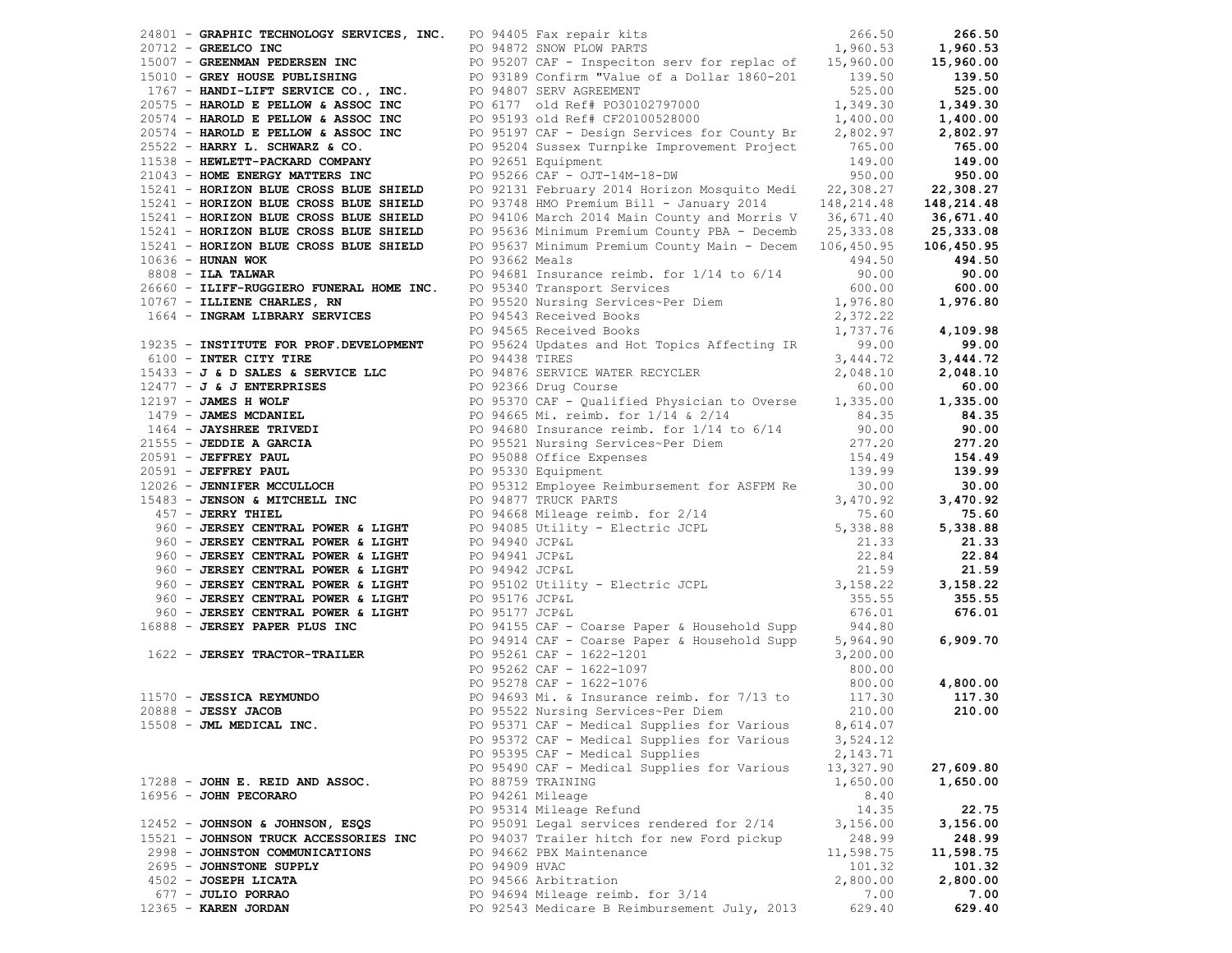|                                        |                |                                                                                                                                                                                                                                                                                                                                                                                                                                                                                                                                  |            | 72.00      |
|----------------------------------------|----------------|----------------------------------------------------------------------------------------------------------------------------------------------------------------------------------------------------------------------------------------------------------------------------------------------------------------------------------------------------------------------------------------------------------------------------------------------------------------------------------------------------------------------------------|------------|------------|
|                                        |                | 1970 <b>- KATTY STAGNITTO</b><br>23993 <b>- KEISHA R ROSARIO</b><br>23993 <b>- KEISHA R ROSARIO</b><br>26 95094 Insurance reimb. for 1/14 to 6/14<br>272.00<br>27.00<br>27.00<br>27.00<br>26 - <b>KEILER &amp; KIRKPATRICK</b><br>26 001 <b>- KEILY O'NEILI-MCGUIRE</b><br>26 0                                                                                                                                                                                                                                                  |            | 30.00      |
|                                        |                |                                                                                                                                                                                                                                                                                                                                                                                                                                                                                                                                  |            |            |
|                                        |                |                                                                                                                                                                                                                                                                                                                                                                                                                                                                                                                                  |            | 7,737.00   |
|                                        |                |                                                                                                                                                                                                                                                                                                                                                                                                                                                                                                                                  |            | 152.79     |
|                                        |                |                                                                                                                                                                                                                                                                                                                                                                                                                                                                                                                                  |            | 1,800.00   |
|                                        |                |                                                                                                                                                                                                                                                                                                                                                                                                                                                                                                                                  |            | 23.80      |
|                                        |                |                                                                                                                                                                                                                                                                                                                                                                                                                                                                                                                                  |            | 150.00     |
|                                        |                |                                                                                                                                                                                                                                                                                                                                                                                                                                                                                                                                  |            | 288.40     |
|                                        |                |                                                                                                                                                                                                                                                                                                                                                                                                                                                                                                                                  |            | 70.45      |
| $3088 -$ KRONOS INC                    |                | PO 92567 Special Election Poll Workers W2 fo 8,100.00                                                                                                                                                                                                                                                                                                                                                                                                                                                                            |            |            |
|                                        |                | PO 93470 Kronos Yearly Maintenance Renewal - 45,806.93                                                                                                                                                                                                                                                                                                                                                                                                                                                                           |            | 53,906.93  |
| 15657 - KURT'S LOCKSMITH SERVICE, LLC  |                |                                                                                                                                                                                                                                                                                                                                                                                                                                                                                                                                  |            |            |
|                                        |                | PO 89508 DOOR LOCKS 1,191.00<br>PO 95373 Key and Lock Repair (821.50<br>PO 92559 OLIS - Quarterly Copier Lease (946.05                                                                                                                                                                                                                                                                                                                                                                                                           |            | 2,012.50   |
| 12650 - KYOCERA MITA AMERICA, INC.     |                |                                                                                                                                                                                                                                                                                                                                                                                                                                                                                                                                  |            | 946.05     |
|                                        |                |                                                                                                                                                                                                                                                                                                                                                                                                                                                                                                                                  |            |            |
|                                        |                |                                                                                                                                                                                                                                                                                                                                                                                                                                                                                                                                  |            |            |
|                                        |                |                                                                                                                                                                                                                                                                                                                                                                                                                                                                                                                                  |            |            |
|                                        |                |                                                                                                                                                                                                                                                                                                                                                                                                                                                                                                                                  |            |            |
|                                        |                |                                                                                                                                                                                                                                                                                                                                                                                                                                                                                                                                  |            |            |
|                                        |                |                                                                                                                                                                                                                                                                                                                                                                                                                                                                                                                                  |            |            |
|                                        |                |                                                                                                                                                                                                                                                                                                                                                                                                                                                                                                                                  |            |            |
|                                        |                |                                                                                                                                                                                                                                                                                                                                                                                                                                                                                                                                  |            |            |
|                                        |                |                                                                                                                                                                                                                                                                                                                                                                                                                                                                                                                                  |            |            |
|                                        |                |                                                                                                                                                                                                                                                                                                                                                                                                                                                                                                                                  |            |            |
|                                        |                |                                                                                                                                                                                                                                                                                                                                                                                                                                                                                                                                  |            |            |
|                                        |                |                                                                                                                                                                                                                                                                                                                                                                                                                                                                                                                                  |            |            |
|                                        |                |                                                                                                                                                                                                                                                                                                                                                                                                                                                                                                                                  |            |            |
|                                        |                |                                                                                                                                                                                                                                                                                                                                                                                                                                                                                                                                  |            |            |
|                                        |                |                                                                                                                                                                                                                                                                                                                                                                                                                                                                                                                                  |            |            |
|                                        |                |                                                                                                                                                                                                                                                                                                                                                                                                                                                                                                                                  |            |            |
|                                        |                |                                                                                                                                                                                                                                                                                                                                                                                                                                                                                                                                  |            |            |
|                                        |                |                                                                                                                                                                                                                                                                                                                                                                                                                                                                                                                                  |            |            |
|                                        |                |                                                                                                                                                                                                                                                                                                                                                                                                                                                                                                                                  |            |            |
|                                        |                |                                                                                                                                                                                                                                                                                                                                                                                                                                                                                                                                  |            |            |
|                                        |                |                                                                                                                                                                                                                                                                                                                                                                                                                                                                                                                                  |            |            |
|                                        |                |                                                                                                                                                                                                                                                                                                                                                                                                                                                                                                                                  |            |            |
|                                        |                |                                                                                                                                                                                                                                                                                                                                                                                                                                                                                                                                  |            |            |
|                                        |                |                                                                                                                                                                                                                                                                                                                                                                                                                                                                                                                                  |            |            |
|                                        |                |                                                                                                                                                                                                                                                                                                                                                                                                                                                                                                                                  |            |            |
|                                        |                |                                                                                                                                                                                                                                                                                                                                                                                                                                                                                                                                  |            |            |
|                                        |                |                                                                                                                                                                                                                                                                                                                                                                                                                                                                                                                                  |            |            |
|                                        |                |                                                                                                                                                                                                                                                                                                                                                                                                                                                                                                                                  |            |            |
|                                        |                |                                                                                                                                                                                                                                                                                                                                                                                                                                                                                                                                  |            |            |
|                                        |                |                                                                                                                                                                                                                                                                                                                                                                                                                                                                                                                                  |            |            |
|                                        |                |                                                                                                                                                                                                                                                                                                                                                                                                                                                                                                                                  |            | 7,646.80   |
|                                        |                |                                                                                                                                                                                                                                                                                                                                                                                                                                                                                                                                  |            |            |
|                                        |                | 19650 - KVOCHRA MITRA AMERICA, INC. 1962-733 Nav and Lock Rensit (1971) - 241.50 221.50<br>19650 - <b>IAROCHO OF MARTICA ROCK CONTRACT (1971)</b> - 2001, 2002, 2002, 2002, 2002, 2002, 2002, 2002, 2002, 2002, 2002, 2002, 2002, 20<br>15988 <b>MANUFACTURERS NEWS INC</b><br>25080 <b>- MARIA CARMELITA OBLINA</b><br>25080 <b>- MARIA CARMELITA OBLINA</b><br>26.00<br>2023 <b>- MARTHA YAGHI</b><br>2023 <b>- MARTHA YAGHI</b><br>2023 <b>- MARTHA YAGHI</b><br>2023 <b>- MARTHA YAGHI</b><br>2023 <b>- MARTHA YAGHI</b><br> |            | 154.45     |
|                                        |                |                                                                                                                                                                                                                                                                                                                                                                                                                                                                                                                                  |            | 896.00     |
|                                        |                |                                                                                                                                                                                                                                                                                                                                                                                                                                                                                                                                  |            | 840.00     |
|                                        |                | 20781 - MARY JANE M. ARCINAS <b>DESAULTS</b> PO 95529 Nursing Services~Per Diem 536.55                                                                                                                                                                                                                                                                                                                                                                                                                                           |            | 536.55     |
| 9650 - MC LEAGUE OF MUNICIPALITIES     |                | PO 94931 MCLOM Registration for DL to attend                                                                                                                                                                                                                                                                                                                                                                                                                                                                                     | 35.00      |            |
|                                        |                | PO 94976 MCLOM Dinner April 2, 2014                                                                                                                                                                                                                                                                                                                                                                                                                                                                                              | 350.00     | 385.00     |
| 16065 - MC VOCATIONAL SCHOOL DISTRICT  |                | PO 95632 DISTRICT TAXES TO BE RAISED AS AUTH                                                                                                                                                                                                                                                                                                                                                                                                                                                                                     | 251,894.67 | 251,894.67 |
|                                        |                | 14264 - MCMANIMON, SCOTLAND & BAUMANN LLC PO 95635 SERVICES RENDERED AS BOND COUNSEL T                                                                                                                                                                                                                                                                                                                                                                                                                                           | 300.00     | 300.00     |
| 16096 - MCMASTER-CARR SUPPLY CO        |                | PO 93590 HARDWARE                                                                                                                                                                                                                                                                                                                                                                                                                                                                                                                | 310.87     | 310.87     |
| $12460$ - MEDIA SUPPLY, INC.           | PO 94754 CD's  |                                                                                                                                                                                                                                                                                                                                                                                                                                                                                                                                  | 580.00     | 580.00     |
| 20839 - MEDLINE INDUSTRIES INC         |                | PO 95378 Nursing Supplies~Wound Care                                                                                                                                                                                                                                                                                                                                                                                                                                                                                             | 94.31      | 94.31      |
| 8443 - MELOJANE CELESTINO              |                | PO 95530 Nursing Services~Per Diem                                                                                                                                                                                                                                                                                                                                                                                                                                                                                               | 1,120.00   | 1,120.00   |
| 16148 - METRO HYDRAULIC JACK CO.       | PO 94439 TOOLS |                                                                                                                                                                                                                                                                                                                                                                                                                                                                                                                                  | 1,350.00   | 1,350.00   |
| 14728 - MICHAEL FITZPATRICK & SON INC  |                | PO 91551 CAF - Snow Plowing and Ice Removal                                                                                                                                                                                                                                                                                                                                                                                                                                                                                      | 1,344.00   | 1,344.00   |
| 20858 - MICHAEL FITZPATRICK & SON INC. |                | PO 93789 CAF - Snow Plowing & Ice Removal                                                                                                                                                                                                                                                                                                                                                                                                                                                                                        | 14,256.00  | 14,256.00  |
| 26655 - MICHAEL J. RAPPA               |                | PO 95010 Travel                                                                                                                                                                                                                                                                                                                                                                                                                                                                                                                  | 25.98      | 25.98      |
| 24951 - MICHELLE CAPILI                |                | PO 95531 Nursing Services~Per Diem                                                                                                                                                                                                                                                                                                                                                                                                                                                                                               | 1,117.90   | 1,117.90   |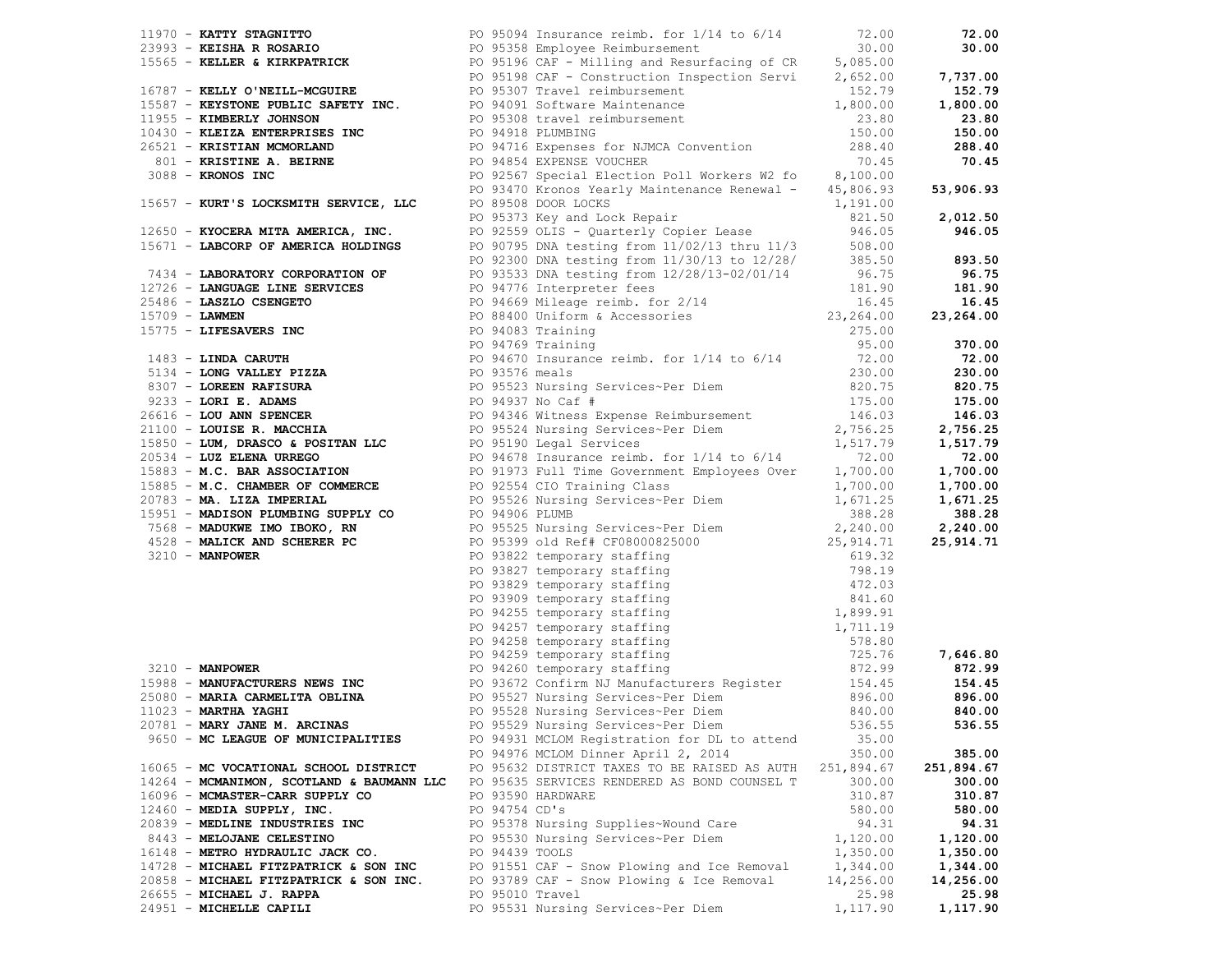|                                        | 2) - MICHINERY CHANNEL COMPRESSION (1992) INSURANCES 2002, 2002, 2002, 2002, 2002, 2002, 2002, 2002, 2002, 2002, 2002, 2002, 2002, 2002, 2002, 2002, 2002, 2002, 2002, 2002, 2002, 2002, 2002, 2002, 2002, 2002, 2002, 2002 |          |          |
|----------------------------------------|-----------------------------------------------------------------------------------------------------------------------------------------------------------------------------------------------------------------------------|----------|----------|
|                                        |                                                                                                                                                                                                                             |          |          |
| 14560 - NEW JERSEY AIDS SERVICES       | PO 94978 CAF - Grant in Aid Funding 2013 GIA                                                                                                                                                                                | 7,243.00 | 7,243.00 |
| 5525 - NEW JERSEY ASSOCIATION OF       | PO 93635 Regional Public Health Emergency Pr                                                                                                                                                                                | 50.00    | 50.00    |
| 16552 - NEWBRIDGE SERVICES INC         | PO 94570 CAF - Chapter 51 Funding CH51 1303                                                                                                                                                                                 | 5,544.00 | 5,544.00 |
| $23981$ - NIELSEN DODGE - C-J-R        | PO 93593 AUTO PARTS                                                                                                                                                                                                         | 933.36   | 933.36   |
| $23981$ - NIELSEN DODGE - C-J-R        | PO 94069 AUTO PARTS                                                                                                                                                                                                         | 613.04   | 613.04   |
| 9634 - NJ COUNTY PLANNERS ASSOCIATION  | PO 94277 2014 Annual Membership Fee-CM                                                                                                                                                                                      | 150.00   | 150.00   |
| 9263 - NJ DIVISION OF FIRE SAFETY      | PO 94583 NJ Uniform Fire Code Subscription S                                                                                                                                                                                | 60.00    | 60.00    |
| 2290 - NJ SECTION AWRA                 | PO 92957 Membership Renewal - Renewing until                                                                                                                                                                                | 30.00    |          |
|                                        | PO 93368 Annual Membership Renewal for Virgi                                                                                                                                                                                | 30.00    | 60.00    |
| 580 - NJ SEX CRIMES OFFICERS ASSOC     | PO 94381 Annual Dues                                                                                                                                                                                                        | 150.00   | 150.00   |
| 16661 - NJ STATE ASSOC OF CTY ADJUSTER | PO 94203 NJ State Association Dues for 2014                                                                                                                                                                                 | 75.00    | 75.00    |
| 26672 - NJ TRANSPORTATION OFFICIALS    | PO 95400 NJ State Transportation Conf.                                                                                                                                                                                      | 295.00   |          |
|                                        | PO 95401 NJ TransAction Conf 2014                                                                                                                                                                                           | 885.00   | 1,180.00 |
|                                        |                                                                                                                                                                                                                             |          |          |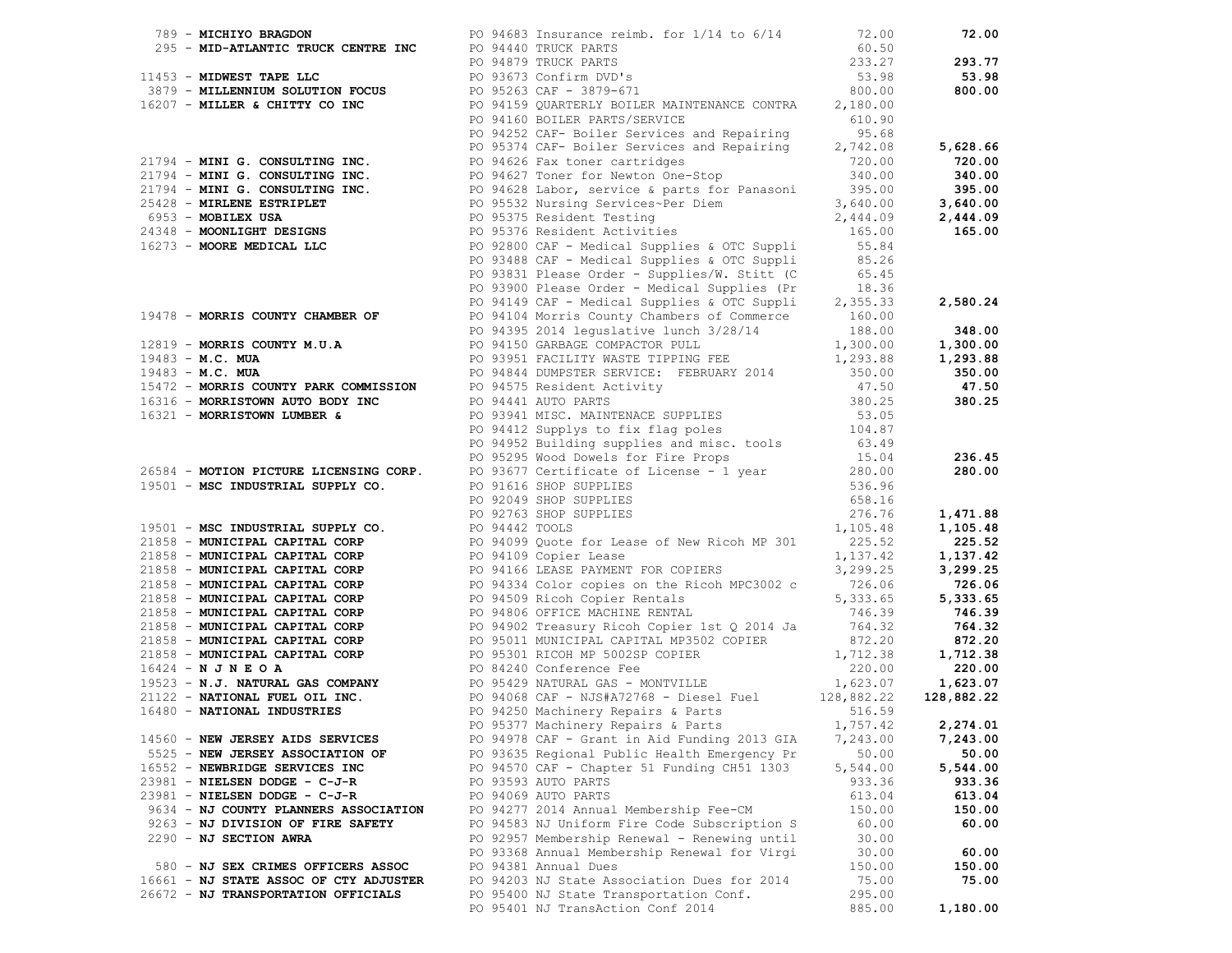|                                      |  | 1962 LMS LAMS CONFUTER PO 9110 Or-line SVC for Sight (2013 christ 3,773.66 27.33 16.64 2.733.66 2.743.66 2.743.66 2.743.66 2.743.66 2.743.66 2.743.66 2.743.66 2.743.66 2.743.66 2.743.66 2.743.66 2.743.66 2.743.66 2.743.66    |          |          |
|--------------------------------------|--|----------------------------------------------------------------------------------------------------------------------------------------------------------------------------------------------------------------------------------|----------|----------|
|                                      |  |                                                                                                                                                                                                                                  |          |          |
|                                      |  |                                                                                                                                                                                                                                  |          |          |
|                                      |  |                                                                                                                                                                                                                                  |          |          |
|                                      |  |                                                                                                                                                                                                                                  |          |          |
|                                      |  |                                                                                                                                                                                                                                  |          |          |
|                                      |  |                                                                                                                                                                                                                                  |          |          |
|                                      |  |                                                                                                                                                                                                                                  |          |          |
|                                      |  |                                                                                                                                                                                                                                  |          |          |
|                                      |  |                                                                                                                                                                                                                                  |          |          |
|                                      |  |                                                                                                                                                                                                                                  |          |          |
|                                      |  |                                                                                                                                                                                                                                  |          |          |
|                                      |  |                                                                                                                                                                                                                                  |          |          |
|                                      |  |                                                                                                                                                                                                                                  |          |          |
|                                      |  |                                                                                                                                                                                                                                  |          |          |
|                                      |  |                                                                                                                                                                                                                                  |          |          |
|                                      |  |                                                                                                                                                                                                                                  |          |          |
|                                      |  |                                                                                                                                                                                                                                  |          |          |
|                                      |  |                                                                                                                                                                                                                                  |          |          |
|                                      |  |                                                                                                                                                                                                                                  |          |          |
|                                      |  |                                                                                                                                                                                                                                  |          |          |
|                                      |  |                                                                                                                                                                                                                                  |          |          |
|                                      |  |                                                                                                                                                                                                                                  |          |          |
|                                      |  |                                                                                                                                                                                                                                  |          |          |
|                                      |  |                                                                                                                                                                                                                                  |          |          |
|                                      |  |                                                                                                                                                                                                                                  |          |          |
|                                      |  |                                                                                                                                                                                                                                  |          |          |
|                                      |  |                                                                                                                                                                                                                                  |          |          |
|                                      |  |                                                                                                                                                                                                                                  |          |          |
|                                      |  |                                                                                                                                                                                                                                  |          |          |
|                                      |  |                                                                                                                                                                                                                                  |          |          |
|                                      |  |                                                                                                                                                                                                                                  |          |          |
|                                      |  | 21337 <b>- PRESERVATION DESIGN PARTMERSHIP LLC</b> PO 95321 CAP - C1213-1 - CONDUCTER (5, 150, 00 6, 150, 00 6, 150, 00 6, 150, 00 6, 150, 00 6, 150, 00 93246 CAP - 193316 - 1940 PO 95246 CAP - 1952316 - 1942 CAP - 1952316 - |          |          |
|                                      |  |                                                                                                                                                                                                                                  |          |          |
|                                      |  |                                                                                                                                                                                                                                  |          |          |
|                                      |  |                                                                                                                                                                                                                                  |          |          |
|                                      |  |                                                                                                                                                                                                                                  |          |          |
|                                      |  |                                                                                                                                                                                                                                  |          |          |
|                                      |  |                                                                                                                                                                                                                                  |          |          |
|                                      |  |                                                                                                                                                                                                                                  |          |          |
|                                      |  |                                                                                                                                                                                                                                  |          |          |
|                                      |  |                                                                                                                                                                                                                                  |          |          |
|                                      |  |                                                                                                                                                                                                                                  |          |          |
|                                      |  |                                                                                                                                                                                                                                  |          |          |
|                                      |  |                                                                                                                                                                                                                                  |          |          |
|                                      |  |                                                                                                                                                                                                                                  |          |          |
|                                      |  |                                                                                                                                                                                                                                  |          |          |
|                                      |  |                                                                                                                                                                                                                                  |          |          |
|                                      |  | 1542 - RESIDEX, LLC 6. 2016 179.84 PO 94632 weed & pest supplies 179.84 179.84                                                                                                                                                   |          |          |
| 12034 - RICCIARDI BROTHERS OF        |  | PO 94197 paint & brushes                                                                                                                                                                                                         | 58.79    | 58.79    |
| 9045 - RICOH CORP.                   |  | PO 94623 Copier Lease Buyout/Return                                                                                                                                                                                              | 367.13   | 367.13   |
| 7952 - RIOS' ENGRAVING               |  | PO 94347 Plaques                                                                                                                                                                                                                 | 178.00   | 178.00   |
| 7805 - ROSE DUMAPIT                  |  | PO 95533 Nursing Services~Per Diem                                                                                                                                                                                               | 1,400.00 | 1,400.00 |
| 24397 - ROSEMARY BATANE COBCOBO      |  | PO 95534 Nursing Services~Per Diem                                                                                                                                                                                               | 1,400.00 | 1,400.00 |
| 5345 - ROUTE 23 AUTOMALL LLC         |  | PO 94075 AUTO PARTS                                                                                                                                                                                                              | 1,741.76 |          |
|                                      |  | PO 94448 AUTO PARTS                                                                                                                                                                                                              | 1,481.04 | 3,222.80 |
| 20721 - ROYAL SYSTEMS                |  | PO 94148 SECURITY MONITORS                                                                                                                                                                                                       | 769.30   | 769.30   |
| 9938 - RUTGERS CENTER FOR CONTINUING |  | PO 95248 CAF - 9938-1169                                                                                                                                                                                                         | 1,387.50 |          |
|                                      |  | PO 95258 CAF - 9938-904                                                                                                                                                                                                          | 589.00   |          |
|                                      |  | PO 95283 CAF - 9938-1057                                                                                                                                                                                                         | 1,078.00 | 3,054.50 |
| 13447 - RUTH BOWSER                  |  | PO 90929 Medicare B Reimbursement July, 2013                                                                                                                                                                                     | 629.40   | 629.40   |
| 20152 - SANDRA CAESAR                |  | PO 95360 Employee Reimbursement                                                                                                                                                                                                  | 30.00    | 30.00    |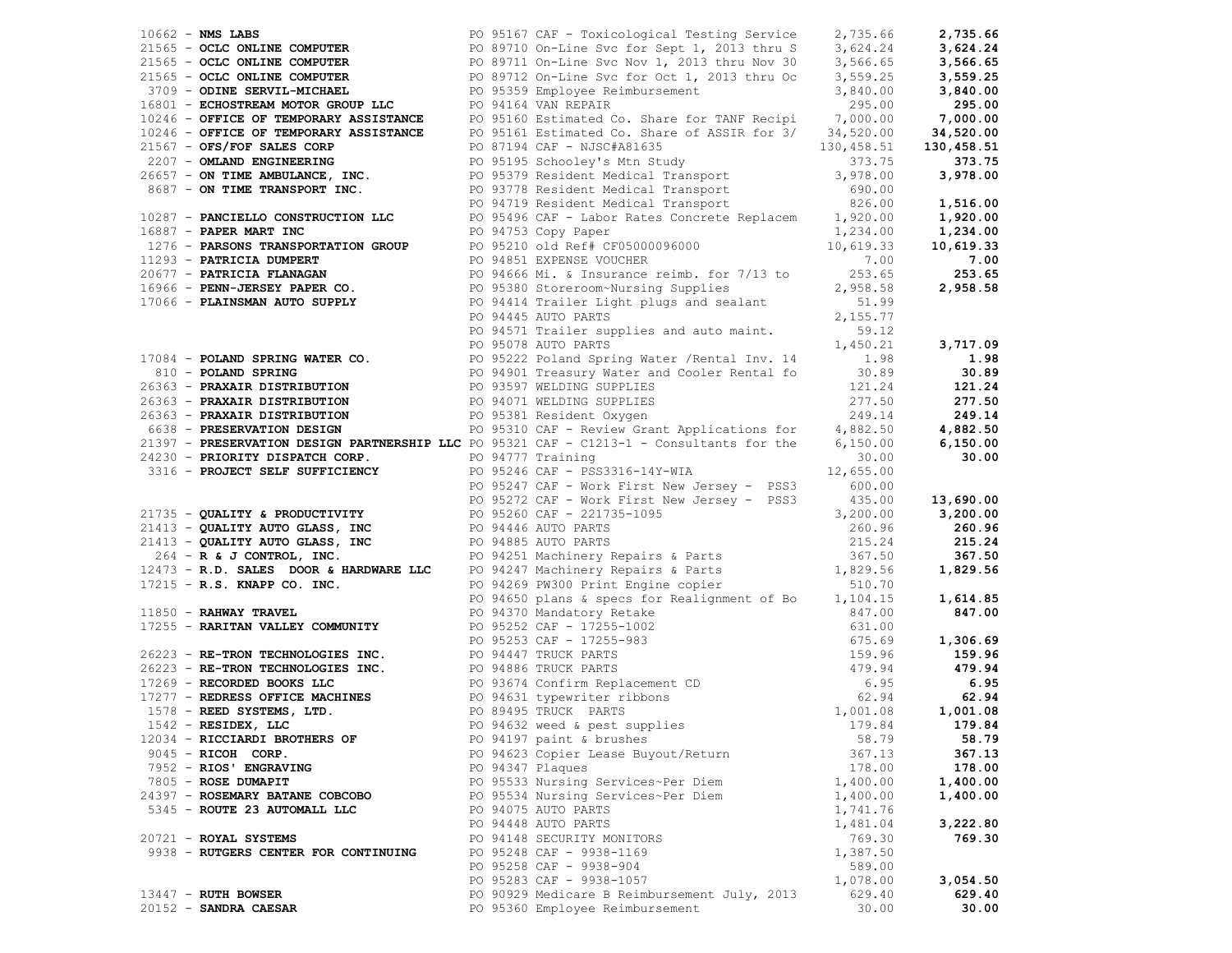|                                    | 17919 - JA, HORMIT MERICAN PROTECTION (1991) - 2013)<br>17919 - American Street, 1992, 1992, 1992, 1992, 1992, 1992, 1992, 1992, 1992, 1992, 1992, 1992, 1992, 1992, 1992, 1993, 1993, 1993, 1993, 1993, 1993, 1993, 1993, 1993 |          |             |
|------------------------------------|---------------------------------------------------------------------------------------------------------------------------------------------------------------------------------------------------------------------------------|----------|-------------|
|                                    |                                                                                                                                                                                                                                 |          |             |
|                                    |                                                                                                                                                                                                                                 |          |             |
|                                    |                                                                                                                                                                                                                                 |          |             |
|                                    |                                                                                                                                                                                                                                 |          |             |
|                                    |                                                                                                                                                                                                                                 |          |             |
|                                    |                                                                                                                                                                                                                                 |          |             |
|                                    |                                                                                                                                                                                                                                 |          |             |
|                                    |                                                                                                                                                                                                                                 |          |             |
|                                    |                                                                                                                                                                                                                                 |          |             |
|                                    |                                                                                                                                                                                                                                 |          |             |
|                                    | PO 95286 CAF - 18389-1133                                                                                                                                                                                                       | 692.64   |             |
|                                    | PO 95287 CAF - 18389-930                                                                                                                                                                                                        | 692.64   |             |
|                                    | PO 95288 CAF - 18389-1121                                                                                                                                                                                                       | 692.64   |             |
|                                    | PO 95316 CAF - 18389-467                                                                                                                                                                                                        | 271.60   |             |
|                                    | PO 95317 CAF - 18389-459                                                                                                                                                                                                        | 271.60   | 4,112.92    |
| 13392 - WEBSTER PLUMBING &         | PO 94253 Machinery Repairs & Parts                                                                                                                                                                                              | 1,329.50 |             |
|                                    | PO 94938 CAF - Labor Rates Plumbing                                                                                                                                                                                             | 4,237.75 |             |
|                                    | PO 94938 CAF - Labor Rates Plumbing                                                                                                                                                                                             |          |             |
|                                    |                                                                                                                                                                                                                                 | 7,666.60 | 13,233.85   |
| 18435 - WEST CHESTER MACHINERY AND | PO 94926 EQUIP REPAIR                                                                                                                                                                                                           | 805.27   | 805.27      |
| 8335 - WILLIAM PATERSON UNIVERSITY | PO 95257 CAF - 8335-1219                                                                                                                                                                                                        | 733.15   | 733.15      |
| 1621 - WINSOR'S TRACTOR TRAILER    | PO 95315 CAF - 1621-1068                                                                                                                                                                                                        | 800.00   | 800.00      |
|                                    |                                                                                                                                                                                                                                 |          | ----------- |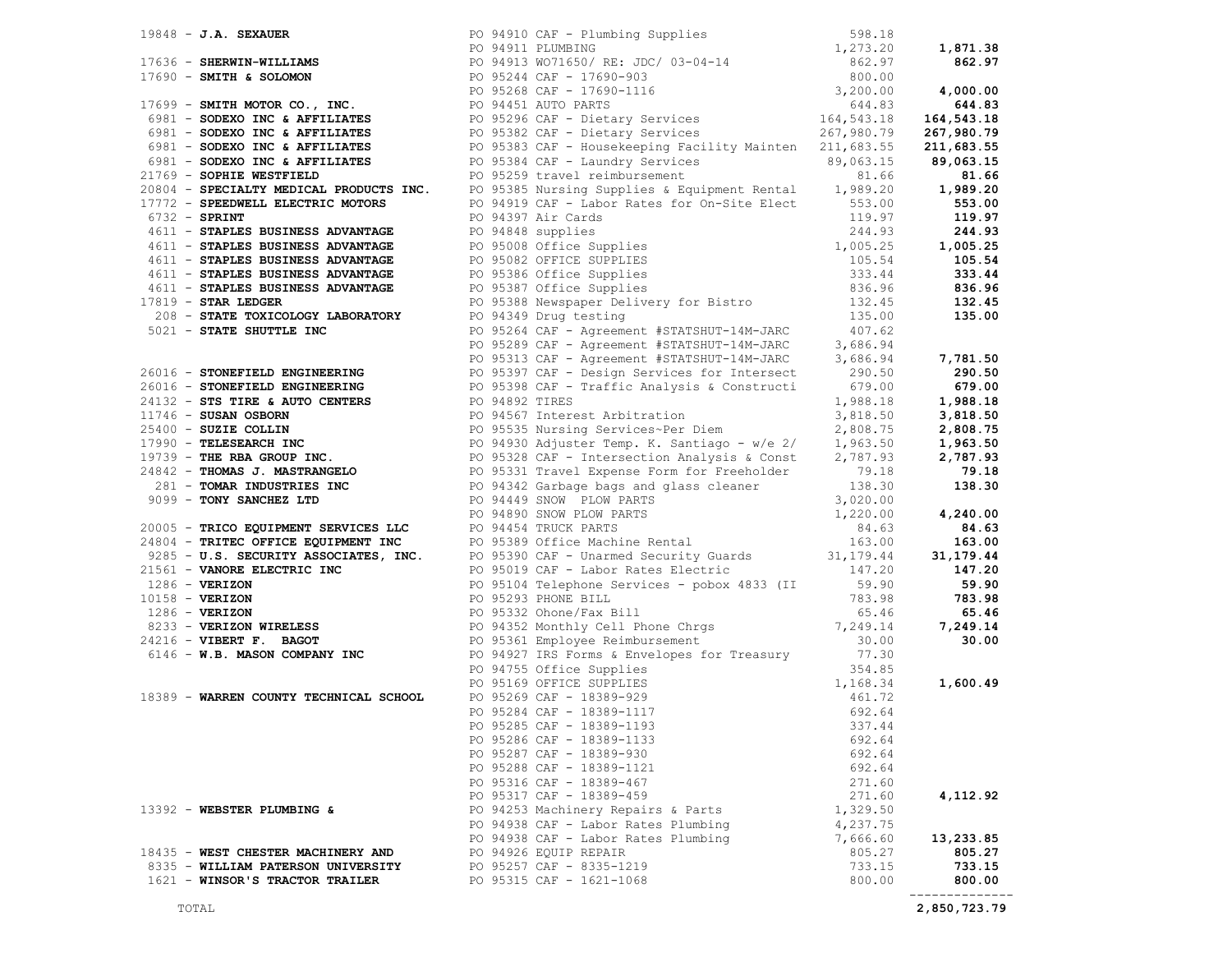| Total to be paid from Fund 01 Current Fund    | 2,230,771.09 |
|-----------------------------------------------|--------------|
| Total to be paid from Fund 02 Grant Fund      | 141,816.32   |
| Total to be paid from Fund 04 County Capital  | 449,431.63   |
| Total to be paid from Fund 13 Dedicated Trust | 28,704.75    |
|                                               |              |
|                                               | 2,850,723.79 |

### **Report Printed** *2014-04-04 15:38:24* **COUNTY OF MORRIS**

### **List of Bills (Department/Account Detail) - CENTRALIZED DISBURSEMENT ACCOUNT**

| PO# | Vendor                                                                                                               | Description                                                                                                                                                                                                                                                                                                                                                          | Payment                          | Account Total            |
|-----|----------------------------------------------------------------------------------------------------------------------|----------------------------------------------------------------------------------------------------------------------------------------------------------------------------------------------------------------------------------------------------------------------------------------------------------------------------------------------------------------------|----------------------------------|--------------------------|
|     |                                                                                                                      | <b>Current Fund</b>                                                                                                                                                                                                                                                                                                                                                  |                                  |                          |
|     |                                                                                                                      |                                                                                                                                                                                                                                                                                                                                                                      |                                  |                          |
|     |                                                                                                                      | 2ND HALF MARCH 2014 METERED MAIL<br>TOTAL FOR ACCOUNT                                                                                                                                                                                                                                                                                                                | 21.17                            | 21.17                    |
|     |                                                                                                                      | Daily Record Subscription 02/01/14-12/31<br>TOTAL FOR ACCOUNT                                                                                                                                                                                                                                                                                                        | 323.20                           | 323.20                   |
|     |                                                                                                                      | Registration for John Bonanni to attend                                                                                                                                                                                                                                                                                                                              | 80.00                            |                          |
|     |                                                                                                                      | Registration for John Bonanni to attend<br>TOTAL FOR ACCOUNT                                                                                                                                                                                                                                                                                                         | 35.00                            | 115.00                   |
|     |                                                                                                                      | Sheriff Corrections, PBA 298<br>TOTAL FOR ACCOUNT                                                                                                                                                                                                                                                                                                                    | 3,818.50                         | 3,818.50                 |
|     |                                                                                                                      | Sheriff's Office, AR-2012-602, Bessler<br>TOTAL FOR ACCOUNT                                                                                                                                                                                                                                                                                                          | 2,800.00                         | 2,800.00                 |
|     |                                                                                                                      |                                                                                                                                                                                                                                                                                                                                                                      |                                  | ============<br>7,077.87 |
|     |                                                                                                                      |                                                                                                                                                                                                                                                                                                                                                                      |                                  |                          |
|     | 01-201-20-100100-068<br>01-201-20-100100-070<br>01-201-20-100100-082<br>01-201-20-100100-084<br>01-203-20-100100-084 | 95698 COUNTY OF MORRIS<br>Postage & Metered Mail<br>93265 DAILY RECORD<br>Publication & Subscriptions<br>94104 MORRIS COUNTY CHAMBER OF<br>94976 MC LEAGUE OF MUNICIPALITIES<br>Travel Expense<br>94567 SUSAN OSBORN<br>Other Outside Services<br>94566 JOSEPH LICATA<br>(2013) Other Outside Services<br>TOTAL for General Administration<br>95698 COUNTY OF MORRIS | 2ND HALF MARCH 2014 METERED MAIL | 116.06                   |

| TTO OO                | ZND HALF MARCH ZVI4 METERED MAIL<br>TOTAL FOR ACCOUNT                                | AGAQ CANII AL MAKKTP<br>01-201-20-105100-068<br>Postage & Metered Mail           |
|-----------------------|--------------------------------------------------------------------------------------|----------------------------------------------------------------------------------|
| 9.96                  | 2/15/2014-3/14/2014<br>#0436628846<br>TOTAL FOR ACCOUNT                              | 95214 DEER PARK<br>01-201-20-105100-095<br>Other Administrative Supplies         |
| 1,137.42              | Ricoh Copier for Jan, Feb, and March                                                 | 94109 MUNICIPAL CAPITAL CORP<br>01-201-20-105100-164<br>Office Machines - Rental |
| 6,088.00<br>22,206.50 | Diagnostic Tests - March 2014 (see attac<br>Medical Services/Fee - March 2014 (see a | 95585 FASTER URGENT CARE<br>95582 FASTER URGENT CARE<br>95582 FASTER URGENT CARE |
|                       | TOTAL FOR ACCOUNT                                                                    | 01-201-20-105115-084<br>Other Outside Services                                   |
|                       |                                                                                      | TOTAL for DEPARTMENT 105                                                         |
|                       | 445.00                                                                               | TOTAL FOR ACCOUNT<br>Diagnostic Tests - March 2014 (see attac                    |

**DEPARTMENT 110** 

 95698 COUNTY OF MORRIS 2ND HALF MARCH 2014 METERED MAIL 88.34 95698 COUNTY OF MORRIS 2ND HALF MARCH 2014 METERED MAIL 138.89  **01-201-20-110100-068** *Postage & Metered Mail* **TOTAL FOR ACCOUNT 227.23**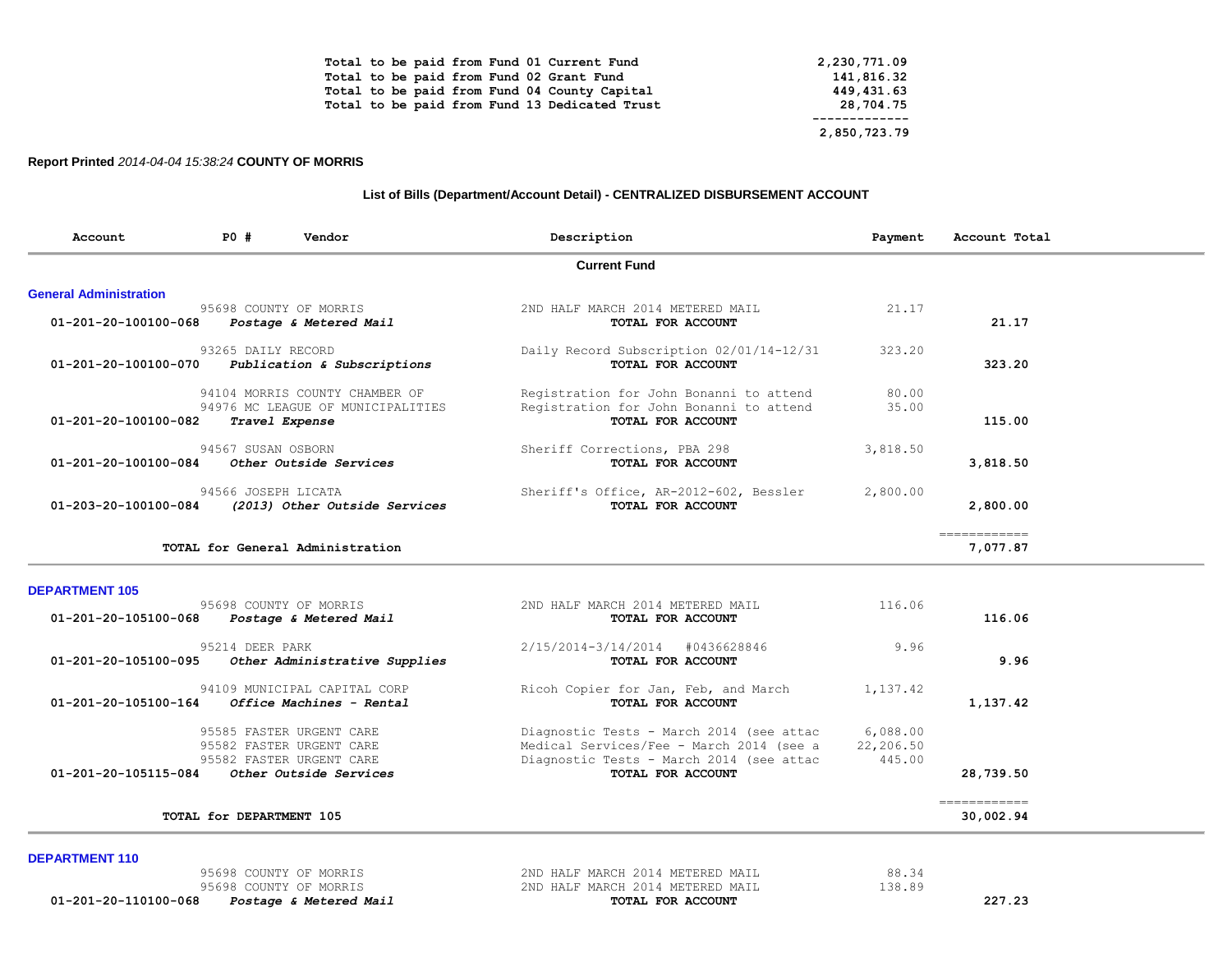| 94104 MORRIS COUNTY CHAMBER OF           | Registration for Freeholder Doug Cabana  | 80.00  |              |
|------------------------------------------|------------------------------------------|--------|--------------|
| 94976 MC LEAGUE OF MUNICIPALITIES        | Registration for Freeholders Doug Cabana | 315.00 |              |
| 01-201-20-110100-079<br>Special Projects | TOTAL FOR ACCOUNT                        |        | 395.00       |
| 95331 THOMAS J. MASTRANGELO              | Travel Expense to and from New York City | 22.18  |              |
| 95331 THOMAS J. MASTRANGELO              | Parking                                  | 43.00  |              |
| 95331 THOMAS J. MASTRANGELO              | Toll Charge (No receipt)                 | 14.00  |              |
| 01-201-20-110100-082<br>Travel Expense   | TOTAL FOR ACCOUNT                        |        | 79.18        |
| 94950 DATLY RECORD                       | 3/13/14<br>MED EXAM TRANSPORT            | 88.82  |              |
| 94950 DAILY RECORD                       | FIRE PROGRAMMING 3/13/14                 | 90.38  |              |
| 95099 DAILY RECORD                       | SPRINKLER INSPECTION 3/14/14             | 95.06  |              |
| 01-201-20-110105-022<br>Advertising      | TOTAL FOR ACCOUNT                        |        | 274.26       |
|                                          |                                          |        | ------------ |
| TOTAL for DEPARTMENT 110                 |                                          |        | 975.67       |

**DEPARTMENT 121** 

| 95698 COUNTY OF MORRIS                         | 2ND HALF MARCH 2014 METERED MAIL         | 1,665.69 |          |
|------------------------------------------------|------------------------------------------|----------|----------|
| 01-201-20-120100-068<br>Postage & Metered Mail | TOTAL FOR ACCOUNT                        |          | 1,665.69 |
| 93809 GILL ASSOCIATES IDENTIFICATION           | fuji JX680 passport camera Quote#21014JD | 115.00   |          |
| 93809 GILL ASSOCIATES IDENTIFICATION           | FREIGHT                                  | 10.75    |          |
| 01-201-20-120100-069<br>Printing               | <b>TOTAL FOR ACCOUNT</b>                 |          | 125.75   |
| 94395 MORRIS COUNTY CHAMBER OF                 | 2014 legislative lunch. Friday March 28, | 150.00   |          |
| 94395 MORRIS COUNTY CHAMBER OF                 | Good Morning Morris breakfast March 14,2 | 38.00    |          |
| 01-201-20-120100-185<br>Food                   | TOTAL FOR ACCOUNT                        |          | 188.00   |
|                                                |                                          |          |          |
| TOTAL for DEPARTMENT 120                       |                                          |          | 1,979.44 |

## 94788 DAILY RECORD Commissioners Meeting Run on 3/4/14 & 3/ 19.76 94788 DAILY RECORD **Affidavit of Publication Charge** 35.00<br>**Advertising 35.00**<br>**Advertising 01-201-20-121100-022** *Advertising* **TOTAL FOR ACCOUNT 54.76** 95698 COUNTY OF MORRIS 2ND HALF MARCH 2014 METERED MAIL 87.98  **01-201-20-121100-068** *Postage & Metered Mail* **TOTAL FOR ACCOUNT 87.98** 93009 CABLEVISION Cablevision Cablevision Bill 111.43 94787 GEORGE COPPOLA Long Hill Township Special School Electi 14.98 94099 MUNICIPAL CAPITAL CORP<br> **1 National Voter Reqistration** \$225.52 Per Quarter Billed Quarterly \$225.52<br> **1 National Voter Reqistration 01-201-20-121105-057** *National Voter Registration* **TOTAL FOR ACCOUNT 351.93** 95698 COUNTY OF MORRIS 2ND HALF MARCH 2014 METERED MAIL 332.20  **01-201-20-121105-068** *Postage & Metered Mail* **TOTAL FOR ACCOUNT 332.20** 95217 DALE KRAMER 10.18 95217 DALE KRAMER Golden Nugget Valet Parking 10.00 95217 DALE KRAMER Tolls 6.00 95217 DALE KRAMER Grotto Ristorante - Atlantic City - Dinn 80.00 95215 GEORGE COPPOLA New Jersey Assoication of Election Offic 95215 GEORGE COPPOLA Golden Nugget Valet Parking 10.00 95215 GEORGE COPPOLA **1989 COPPOLA**<br>2. **Travel Expense** 1.000 COPPOLA TOTAL FOR ACCOUNT  **01-201-20-121105-082** *Travel Expense* **TOTAL FOR ACCOUNT 291.32** 95222 POLAND SPRING WATER CO. The Poland Spring Water/Rental for 1/29/14 t 1.98  **01-201-20-121105-095** *Other Administrative Supplies* **TOTAL FOR ACCOUNT 1.98**

93946 DOMINION VOTING SYSTEMS INC Leg Weldment/Right 2,520.00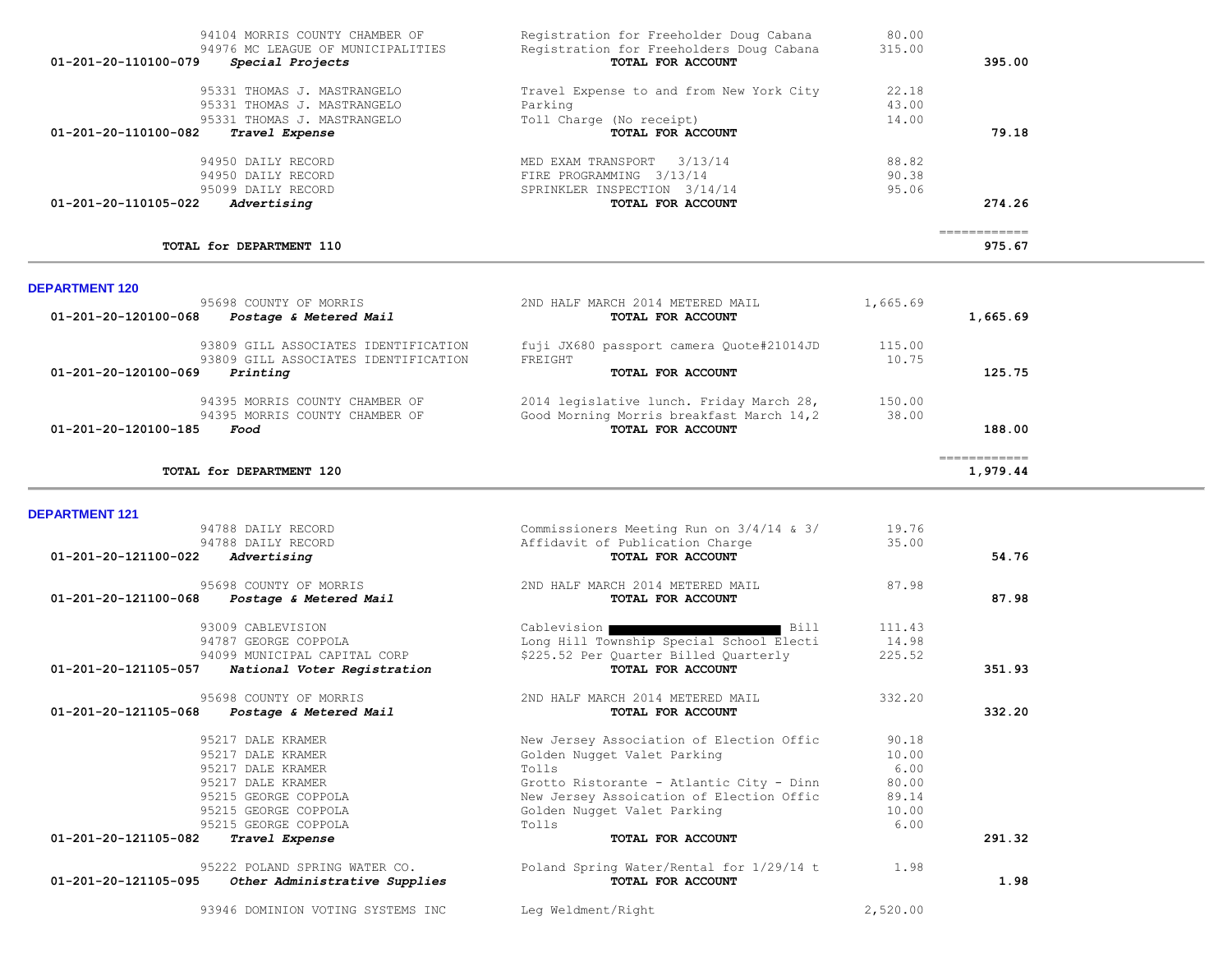| 93946 DOMINION VOTING SYSTEMS INC<br>93770 DOMINION VOTING SYSTEMS INC<br>93770 DOMINION VOTING SYSTEMS INC           | freight<br>Caster Plate/5in Swivel w/Lock<br>Freight          | 95.32<br>691.20<br>19.64 |                          |
|-----------------------------------------------------------------------------------------------------------------------|---------------------------------------------------------------|--------------------------|--------------------------|
| 01-201-20-121105-104<br>Electronic Voting Machine                                                                     | TOTAL FOR ACCOUNT                                             |                          | 3,326.16                 |
| 95698 COUNTY OF MORRIS<br>01-201-20-121110-068<br>Postage & Metered Mail                                              | 2ND HALF MARCH 2014 METERED MAIL<br>TOTAL FOR ACCOUNT         | 36.65                    | 36.65                    |
| 94846 DARREN CALLEO<br>01-201-20-121110-076<br>School Board Elections                                                 | courier for the delivery of the cartridg<br>TOTAL FOR ACCOUNT | 100.00                   | 100.00                   |
| TOTAL for DEPARTMENT 121                                                                                              |                                                               |                          | ============<br>4,582.98 |
| <b>DEPARTMENT 130</b><br>95624 INSTITUTE FOR PROF.DEVELOPMENT<br>01-201-20-130100-039<br>Education Schools & Training | Updates and Hot Topics Affecting IRS Iss<br>TOTAL FOR ACCOUNT | 99.00                    | 99.00                    |

| 94927 W.B. MASON COMPANY INC                          | Form 1099 Misc use, laser TOP 22993      | 43.66     |                           |
|-------------------------------------------------------|------------------------------------------|-----------|---------------------------|
| 94927 W.B. MASON COMPANY INC                          | Envelope 2099 dbl wdw misc & R TOP2222.  | 33.64     |                           |
| 01-201-20-130100-058<br>Office Supplies & Stationery  | TOTAL FOR ACCOUNT                        |           | 77.30                     |
| 95698 COUNTY OF MORRIS                                | 2ND HALF MARCH 2014 METERED MAIL         | 222.07    |                           |
| 01-201-20-130100-068<br>Postage & Metered Mail        | TOTAL FOR ACCOUNT                        |           | 222.07                    |
| 94901 POLAND SPRING                                   | Treasury Bottled Water - 10 Gallons.     | 29.90     |                           |
| 94901 POLAND SPRING                                   | Treasury Water Cooler Rental Fee for ser | 0.99      |                           |
| 01-201-20-130100-084<br>Other Outside Services        | TOTAL FOR ACCOUNT                        |           | 30.89                     |
| 94902 MUNICIPAL CAPITAL CORP                          | Treasury Ricoh Copier 1st Q 2014 - Janua | 764.32    |                           |
| 01-201-20-130100-164<br>Office Machines - Rental      | TOTAL FOR ACCOUNT                        |           | 764.32                    |
| 95698 COUNTY OF MORRIS                                | 2ND HALF MARCH 2014 METERED MAIL         | 189.57    |                           |
| 01-201-20-130105-068<br>Postage & Metered Mail        | TOTAL FOR ACCOUNT                        |           | 189.57                    |
| 95164 DEER PARK                                       | $2/15/14 - 3/14/14$<br>0434495552        | 18.93     |                           |
| 01-201-20-130105-095<br>Other Administrative Supplies | TOTAL FOR ACCOUNT                        |           | 18.93                     |
| 95553 COUNTY COLLEGE OF MORRIS                        | In accordance with 2014 Printing Contrac | 15,720.75 |                           |
| 01-201-20-130110-069<br>Printing                      | TOTAL FOR ACCOUNT                        |           | 15,720.75                 |
| TOTAL for DEPARTMENT 130                              |                                          |           | ============<br>17,122.83 |
|                                                       |                                          |           |                           |

| 95345 CITYSIDE ARCHIVES, LTD                          | OFFICE SERVICES<br>DATED 1/10/2014  | 3,824.49  |           |
|-------------------------------------------------------|-------------------------------------|-----------|-----------|
| 95344 CITYSIDE ARCHIVES, LTD                          | OFFICE SERVICES DATED 2/07/2014     | 4,353.04  |           |
| 01-201-20-140100-073<br>Records Managment Services    | TOTAL FOR ACCOUNT                   |           | 8,177.53  |
| 93470 KRONOS INC                                      | License Yearly Maintenance Renewal  | 38,376.78 |           |
| 93470 KRONOS INC                                      | Hardware Yearly Maintenance Renewal | 1,222.76  |           |
| 93470 KRONOS INC                                      | Hardware Yearly Maintenance Renewal | 6,096.24  |           |
| 93470 KRONOS INC                                      | Hardware Yearly Maintenance Renewal | 111.15    |           |
|                                                       |                                     |           |           |
| 01-201-20-140100-078<br>Software Maintenance          | TOTAL FOR ACCOUNT                   |           | 45,806.93 |
| 92568 COMPUTER CABLE & CONNECTOR CO                   | Misc Ethernet Cables                | 1,752.00  |           |
| 92568 COMPUTER CABLE & CONNECTOR CO                   | Misc Ethernet Cables                | 988.30    |           |
| 01-201-20-140100-098<br>Other Operating&Repair Supply | TOTAL FOR ACCOUNT                   |           | 2,740.30  |
| 92554 M.C. CHAMBER OF COMMERCE                        | Leadership Morris Class<br>ID#496   | 1,700.00  |           |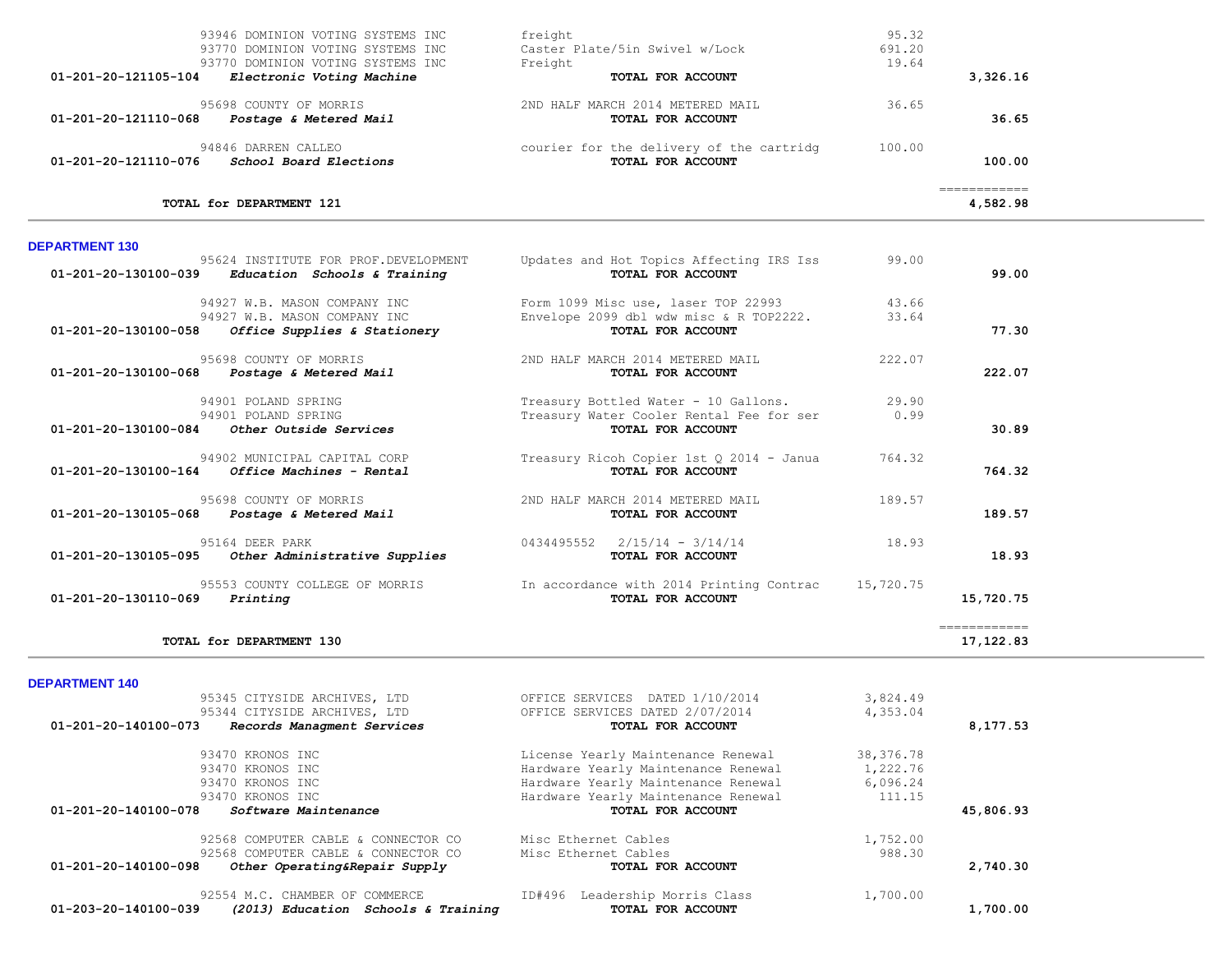| 92570 ALTERNATIVE MICROGRAPHICS INC<br>01-203-20-140100-054<br>(2013) Microfilming                                                                                | Microfilming as per invoice<br>TOTAL FOR ACCOUNT                                                                                                      | 3,095.60                 | 3,095.60                  |  |
|-------------------------------------------------------------------------------------------------------------------------------------------------------------------|-------------------------------------------------------------------------------------------------------------------------------------------------------|--------------------------|---------------------------|--|
| 92567 KRONOS INC<br>01-203-20-140100-084<br>(2013) Other Outside Services                                                                                         | Services as per invoice<br>TOTAL FOR ACCOUNT                                                                                                          | 8,100.00                 | 8,100.00                  |  |
| 92555 EREVIVAL LLC<br>92555 EREVIVAL LLC<br>01-203-20-140100-098<br>(2013) Other Operating&Repair Supply                                                          | HARD DRIVE & CELL PHONE SHREDDING<br>DATA TAPE SHREDDING<br>TOTAL FOR ACCOUNT                                                                         | 481.58<br>369.35         | 850.93                    |  |
| 89634 DEER PARK<br>92563 DEER PARK<br>01-203-20-140105-058<br>(2013) Office Supplies & Stationery                                                                 | Account 0438862047 10/15/13-11/14/13<br>Account 0438862047 11/15/13-12/14/13<br>TOTAL FOR ACCOUNT                                                     | 18.93<br>21.92           | 40.85                     |  |
| 92564 ATLANTIC TOMORROWS OFFICE<br>89652 ATLANTIC TOMORROWS OFFICE<br>92559 KYOCERA MITA AMERICA, INC.<br>(2013) Office Machines - Rental<br>01-203-20-140105-164 | Color Copy/Print Fee<br>Color Printing Fee<br>7629689-017 FOR THE PERIOD OF 12/9/2013<br>TOTAL FOR ACCOUNT                                            | 41.16<br>26.67<br>946.05 | 1,013.88                  |  |
| TOTAL for DEPARTMENT 140                                                                                                                                          |                                                                                                                                                       |                          | ============<br>71,526.02 |  |
| <b>DEPARTMENT 150</b><br>95698 COUNTY OF MORRIS<br>01-201-20-150100-068 Postage & Metered Mail                                                                    | 2ND HALF MARCH 2014 METERED MAIL<br>TOTAL FOR ACCOUNT                                                                                                 | 81.59                    | 81.59                     |  |
| TOTAL for DEPARTMENT 150                                                                                                                                          |                                                                                                                                                       |                          | =============<br>81.59    |  |
| <b>DEPARTMENT 155</b><br>94861 CLEARY GIACOBBE ALFIERI &<br>94861 CLEARY GIACOBBE ALFIERI &<br>01-201-20-155100-051<br>Legal                                      | JG Drywall<br>John Street Property<br>TOTAL FOR ACCOUNT                                                                                               | 324.00<br>912.00         | 1,236.00                  |  |
| 95698 COUNTY OF MORRIS<br>01-201-20-155100-068 Postage & Metered Mail                                                                                             | 2ND HALF MARCH 2014 METERED MAIL<br>TOTAL FOR ACCOUNT                                                                                                 | 50.10                    | 50.10                     |  |
| TOTAL for DEPARTMENT 155                                                                                                                                          |                                                                                                                                                       |                          | ============<br>1,286.10  |  |
| <b>DEPARTMENT 160</b><br>95300 CHARLES COLLINS<br>95314 JOHN PECORARO<br>94261 JOHN PECORARO<br>01-201-20-160100-082 Travel Expense                               | Mileage for surrogate presentation to wa<br>Mileage for surrogate presentation at th<br>Mileage for surrogate John Pecoraro pres<br>TOTAL FOR ACCOUNT | 14.35<br>14.35<br>8.40   | 37.10                     |  |
| 95303 DEER PARK<br>94262 DEER PARK<br>Other Administrative Supplies<br>01-201-20-160100-095                                                                       | 0434552170,02/15-3/14/14<br>1/15-2/14,0434552170<br>TOTAL FOR ACCOUNT                                                                                 | 35.08<br>25.51           | 60.59                     |  |
| 95301 MUNICIPAL CAPITAL CORP<br>95301 MUNICIPAL CAPITAL CORP<br>Office Machines - Rental<br>01-201-20-160100-164                                                  | RICOH MP 5002SP COPIER<br>RICOH MP 5002SP COPIER<br>TOTAL FOR ACCOUNT                                                                                 | 856.19<br>856.19         | 1,712.38                  |  |
| TOTAL for DEPARTMENT 160                                                                                                                                          |                                                                                                                                                       |                          | -------------<br>1,810.07 |  |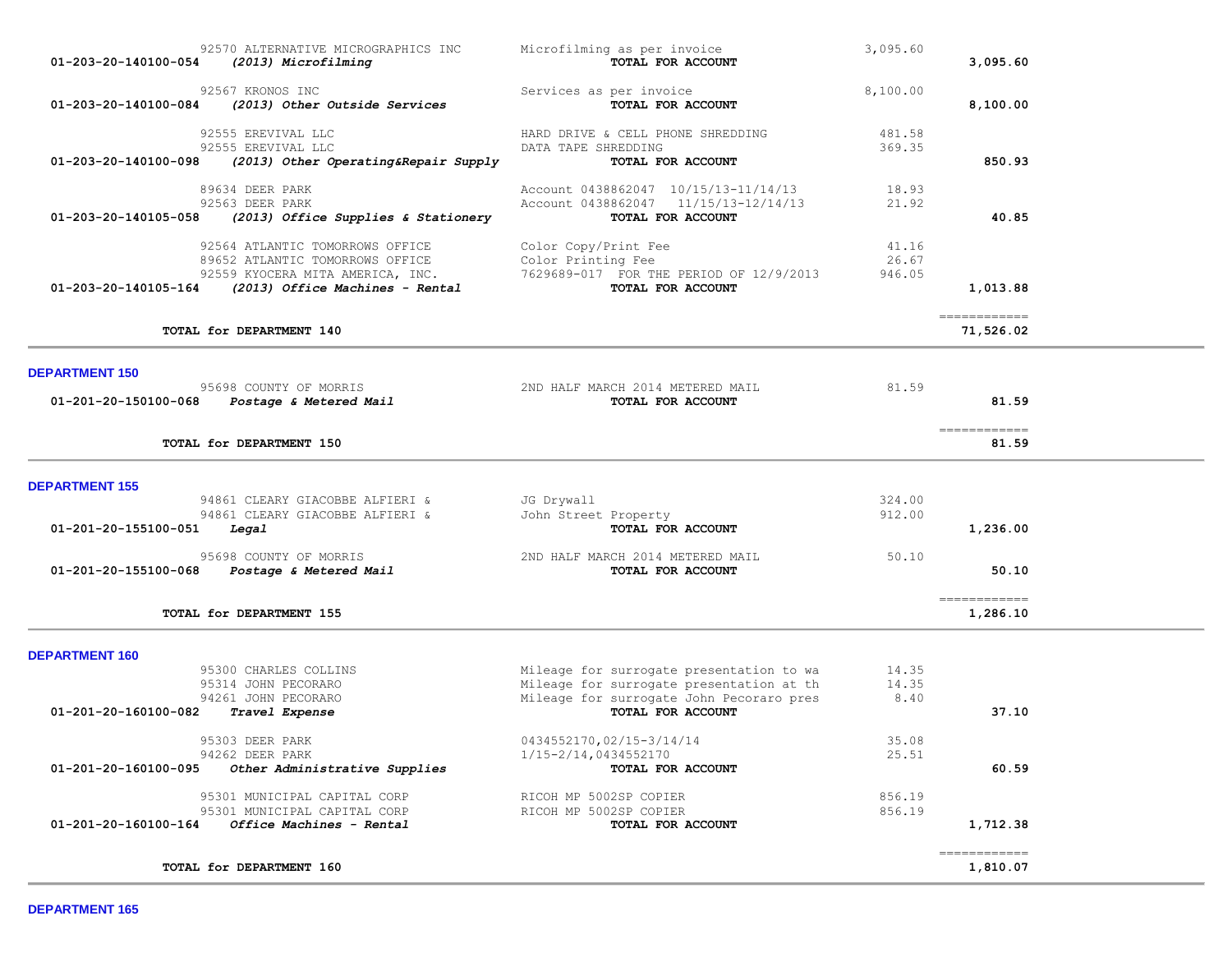| 01-201-20-165100-058  | Office Supplies & Stationery<br>95698 COUNTY OF MORRIS<br>95698 COUNTY OF MORRIS                                     | TOTAL FOR ACCOUNT<br>2ND HALF MARCH 2014 METERED MAIL<br>2ND HALF MARCH 2014 METERED MAIL                 | 0.48<br>50.62           | 98.41                                                                                                                                                                                                                                                                                                                                                                                                                                                                                            |
|-----------------------|----------------------------------------------------------------------------------------------------------------------|-----------------------------------------------------------------------------------------------------------|-------------------------|--------------------------------------------------------------------------------------------------------------------------------------------------------------------------------------------------------------------------------------------------------------------------------------------------------------------------------------------------------------------------------------------------------------------------------------------------------------------------------------------------|
|                       | 01-201-20-165100-068 Postage & Metered Mail                                                                          | TOTAL FOR ACCOUNT                                                                                         |                         | 51.10                                                                                                                                                                                                                                                                                                                                                                                                                                                                                            |
|                       | 94269 R.S. KNAPP CO. INC.<br>$01 - 201 - 20 - 165100 - 164$ Office Machines - Rental                                 | PW300 Print EngineMonthly Base Chg Nappa<br>TOTAL FOR ACCOUNT                                             | 510.70                  | 510.70                                                                                                                                                                                                                                                                                                                                                                                                                                                                                           |
|                       | 94632 RESIDEX, LLC<br>94632 RESIDEX, LLC<br>94632 RESIDEX, LLC                                                       | CimeXa Insecticide Dust (32 fl oz- 4 0z b<br>Contrac Meal Pacs (1.5 oz pack, 174 per<br>Freight Charge    | 94.00<br>71.71<br>14.13 |                                                                                                                                                                                                                                                                                                                                                                                                                                                                                                  |
| 01-201-20-165100-225  | Chemicals & Sprays                                                                                                   | TOTAL FOR ACCOUNT                                                                                         |                         | 179.84<br>============                                                                                                                                                                                                                                                                                                                                                                                                                                                                           |
|                       | TOTAL for DEPARTMENT 165                                                                                             |                                                                                                           |                         | 2,020.05                                                                                                                                                                                                                                                                                                                                                                                                                                                                                         |
| <b>DEPARTMENT 175</b> |                                                                                                                      |                                                                                                           |                         |                                                                                                                                                                                                                                                                                                                                                                                                                                                                                                  |
| 01-201-20-175100-068  | 95698 COUNTY OF MORRIS<br>Postage & Metered Mail                                                                     | 2ND HALF MARCH 2014 METERED MAIL<br>TOTAL FOR ACCOUNT                                                     | 10.35                   | 10.35                                                                                                                                                                                                                                                                                                                                                                                                                                                                                            |
| 01-201-20-175100-164  | 94623 RICOH CORP.<br><i>Office Machines - Rental</i>                                                                 | Copier Lease Buyout/Return Model #2000,<br>TOTAL FOR ACCOUNT                                              | 367.13                  | 367.13                                                                                                                                                                                                                                                                                                                                                                                                                                                                                           |
|                       | TOTAL for DEPARTMENT 175                                                                                             |                                                                                                           |                         | $\begin{array}{cccccccccc} \multicolumn{2}{c}{} & \multicolumn{2}{c}{} & \multicolumn{2}{c}{} & \multicolumn{2}{c}{} & \multicolumn{2}{c}{} & \multicolumn{2}{c}{} & \multicolumn{2}{c}{} & \multicolumn{2}{c}{} & \multicolumn{2}{c}{} & \multicolumn{2}{c}{} & \multicolumn{2}{c}{} & \multicolumn{2}{c}{} & \multicolumn{2}{c}{} & \multicolumn{2}{c}{} & \multicolumn{2}{c}{} & \multicolumn{2}{c}{} & \multicolumn{2}{c}{} & \multicolumn{2}{c}{} & \multicolumn{2}{c}{} & \mult$<br>377.48 |
| <b>DEPARTMENT 180</b> |                                                                                                                      |                                                                                                           |                         |                                                                                                                                                                                                                                                                                                                                                                                                                                                                                                  |
| 01-201-20-180100-023  | 94277 NJ COUNTY PLANNERS ASSOCIATION<br>93368 NJ SECTION AWRA<br>Associations and Memberships                        | NJCPA2014 Annual Membership Fee for Chri<br>Annual Membership Renewal for Virginia M<br>TOTAL FOR ACCOUNT | 150.00<br>30.00         | 180.00                                                                                                                                                                                                                                                                                                                                                                                                                                                                                           |
|                       | 95312 JENNIFER MCCULLOCH<br>94931 MC LEAGUE OF MUNICIPALITIES<br>$01-201-20-180100-039$ Education Schools & Training | Registration fee reimbursement for ASFPM<br>Registration for Director Deena Leary to<br>TOTAL FOR ACCOUNT | 30.00<br>35.00          | 65.00                                                                                                                                                                                                                                                                                                                                                                                                                                                                                            |
| 01-201-20-180100-068  | 95698 COUNTY OF MORRIS<br>Postage & Metered Mail                                                                     | 2ND HALF MARCH 2014 METERED MAIL<br>TOTAL FOR ACCOUNT                                                     | 152.24                  | 152.24                                                                                                                                                                                                                                                                                                                                                                                                                                                                                           |
|                       | 92583 GANN LAW BOOKS<br>92583 GANN LAW BOOKS                                                                         | ***PLEASE ORDER*** 2014 Paperback Editio<br>Shipping                                                      | 104.00<br>6.00          |                                                                                                                                                                                                                                                                                                                                                                                                                                                                                                  |
|                       | 01-201-20-180100-070 Publication & Subscriptions                                                                     | TOTAL FOR ACCOUNT                                                                                         |                         | 110.00                                                                                                                                                                                                                                                                                                                                                                                                                                                                                           |
|                       |                                                                                                                      |                                                                                                           |                         | ============                                                                                                                                                                                                                                                                                                                                                                                                                                                                                     |

| --------------<br>95169 W.B. MASON COMPANY INC<br>01-201-22-201100-058<br>Office Supplies & Stationery | OFFICE SUPPLIES 3-2014<br>TOTAL FOR ACCOUNT           | 1,168.34 | 1,168.34 |
|--------------------------------------------------------------------------------------------------------|-------------------------------------------------------|----------|----------|
| 95698 COUNTY OF MORRIS<br>01-201-22-201100-068<br>Postage & Metered Mail                               | 2ND HALF MARCH 2014 METERED MAIL<br>TOTAL FOR ACCOUNT | 3.30     | 3.30     |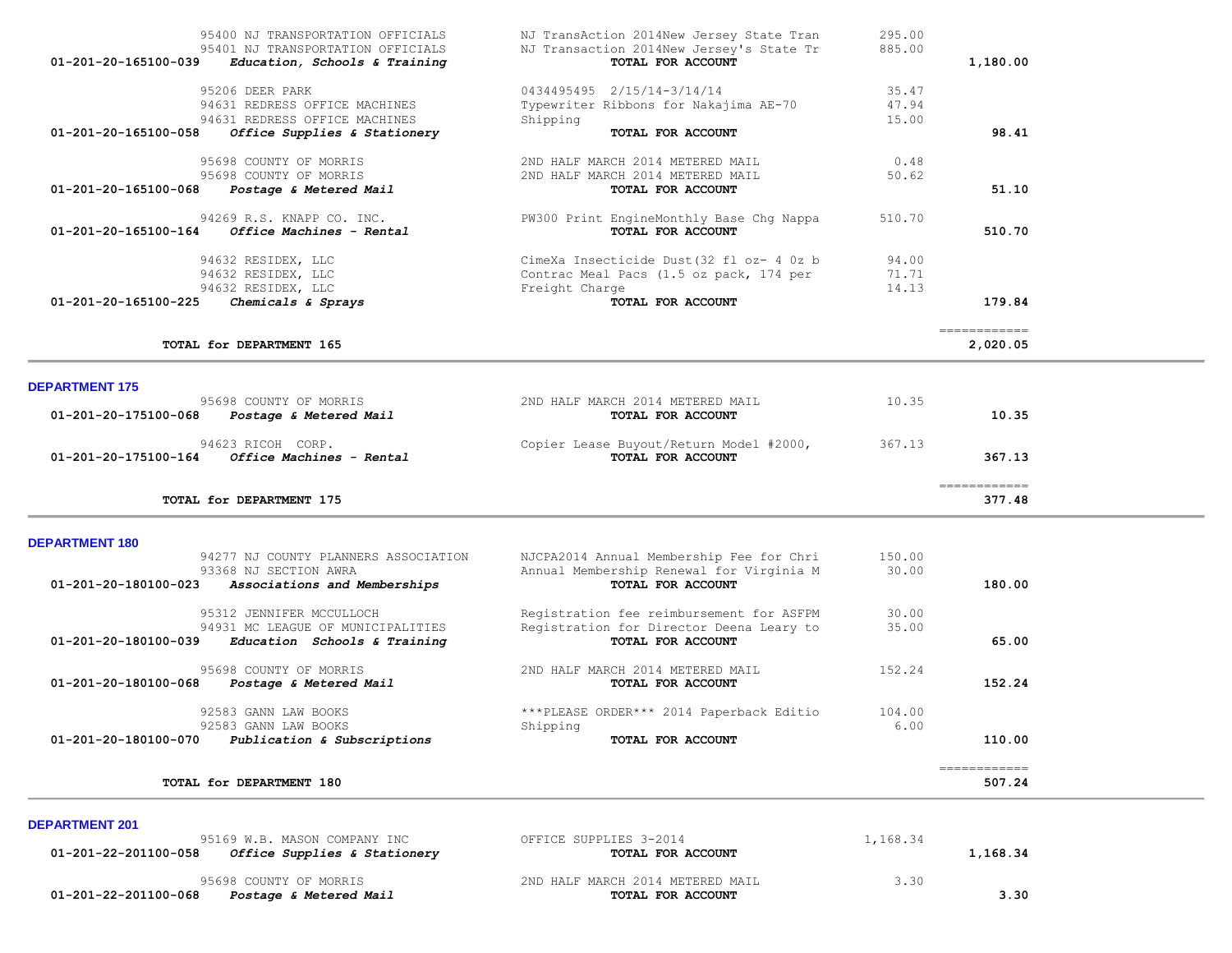|                       | 95350 DEER PARK<br>94845 EMPLOYMENT HORIZONS, INC.<br>94844 M.C. MUA | $2/15/14 - 3/14/2014$<br>FEBRUARY 2014<br>CUSTOMER# WEIGHTSM | 25.90<br>842.00<br>350.00 |                                           |  |
|-----------------------|----------------------------------------------------------------------|--------------------------------------------------------------|---------------------------|-------------------------------------------|--|
| 01-201-22-201100-084  | Other Outside Services                                               | TOTAL FOR ACCOUNT                                            |                           | 1,217.90                                  |  |
|                       | TOTAL for DEPARTMENT 201                                             |                                                              |                           | $=$ = = = = = = = = = = = = =<br>2,389.54 |  |
| <b>DEPARTMENT 220</b> |                                                                      |                                                              |                           |                                           |  |
|                       | 95336 BROWN & BROWN METRO, INC.                                      | February 2014 Health Benefit Consulting                      | 6, 250.00                 |                                           |  |
|                       | 95336 BROWN & BROWN METRO, INC.                                      | March 2014 Health Benefit Consulting Fee                     | 6, 250.00                 |                                           |  |
|                       | 94199 DISCOVERY BENEFITS INC.                                        | COBRA 2/2014 Main County and Morris View                     | 877.50                    |                                           |  |
|                       | 94106 HORIZON BLUE CROSS BLUE SHIELD                                 | March 2014 Main County & Morris View Den                     | 36,671.40                 |                                           |  |
|                       | 92131 HORIZON BLUE CROSS BLUE SHIELD                                 | February 2014 Mosquito Medical - GROUP#8                     | 22,308.27                 |                                           |  |
| 01-201-23-220100-090  | Employee Group Insurance Expenditures                                | TOTAL FOR ACCOUNT                                            |                           | 72,357.17                                 |  |
|                       | 91403 DOUGLAS HINTON                                                 | Medicare B July, 2013 to December, 2013                      | 629.40                    |                                           |  |
|                       | 95636 HORIZON BLUE CROSS BLUE SHIELD                                 | Minimum Premium PBA - December 2013.                         | 25, 333.08                |                                           |  |
|                       | 95637 HORIZON BLUE CROSS BLUE SHIELD                                 | Minimum Premium County Main - December 2                     | 106,450.95                |                                           |  |
|                       | 92543 KAREN JORDAN                                                   | Medicare B July, 2013 to December, 2013                      | 629.40                    |                                           |  |
|                       | 90929 RUTH BOWSER                                                    | Medicare B July, 2013 to December, 2013                      | 629.40                    |                                           |  |
| 01-203-23-220100-090  | (2013) Employee Group Insurance Expendit                             | TOTAL FOR ACCOUNT                                            |                           | 133,672.23                                |  |
|                       | TOTAL for DEPARTMENT 220                                             |                                                              |                           | ------------<br>206,029.40                |  |
|                       |                                                                      |                                                              |                           |                                           |  |
| <b>DEPARTMENT 252</b> |                                                                      |                                                              |                           |                                           |  |
| 01-201-25-252100-039  | 95088 JEFFREY PAUL<br>Education Schools & Training                   | Regional Catastrophic Planning Team Mtg<br>TOTAL FOR ACCOUNT | 39.99                     | 39.99                                     |  |
|                       |                                                                      |                                                              |                           |                                           |  |
|                       | 94836 AQUA-TECH HOTSY INC                                            | Diagnostics on Decon Trailer hot water h                     | 192.00                    |                                           |  |
|                       | 93379 ARAMSCO                                                        | Part #10046570 MSA CBRN Canister                             | 357.42                    |                                           |  |
|                       | 94211 CABLEVISION                                                    | 07876-529178-02-1 3/01/14-03/31/14                           | 4.26                      |                                           |  |
|                       | 94211 CABLEVISION                                                    | 07876-529178-02-1 Service Period 4/1/14-                     | 822.57                    |                                           |  |
|                       | 95181 FEDEX                                                          | AC#164215938, 3/10/14                                        | 21.79                     |                                           |  |
| 01-201-25-252100-059  | Other General Expenses                                               | TOTAL FOR ACCOUNT                                            |                           | 1,398.04                                  |  |
|                       | 95698 COUNTY OF MORRIS                                               | 2ND HALF MARCH 2014 METERED MAIL                             | 0.48                      |                                           |  |
|                       | 95698 COUNTY OF MORRIS                                               | 2ND HALF MARCH 2014 METERED MAIL                             | 1.92                      |                                           |  |
| 01-201-25-252100-068  | Postage & Metered Mail                                               | TOTAL FOR ACCOUNT                                            |                           | 2.40                                      |  |
|                       | 95330 JEFFREY PAUL                                                   | OEM Ipad case / keyboard                                     | 139.99                    |                                           |  |
|                       | 95088 JEFFREY PAUL                                                   | OEM Office Sign                                              | 114.50                    |                                           |  |
| 01-201-25-252100-258  | Equipment                                                            | TOTAL FOR ACCOUNT                                            |                           | 254.49                                    |  |
|                       | 94769 LIFESAVERS INC                                                 | 3/7/14, BLS for the Healthcare Provider                      | 85.00                     |                                           |  |
|                       | 94769 LIFESAVERS INC                                                 | 3/11/14, Admin fee for CPR Cards (paperw                     | 10.00                     |                                           |  |
|                       | 94083 LIFESAVERS INC                                                 | inv date 3/21/14, CPR Instructors Course                     | 275.00                    |                                           |  |
|                       | 94777 PRIORITY DISPATCH CORP.                                        | 3/3/14, EFD retesting S.Moncavage 202543                     | 30.00                     |                                           |  |
| 01-201-25-252105-039  | Education Schools & Training                                         | TOTAL FOR ACCOUNT                                            |                           | 400.00                                    |  |
|                       | 95698 COUNTY OF MORRIS                                               | 2ND HALF MARCH 2014 METERED MAIL                             | 25.05                     |                                           |  |
| 01-201-25-252105-068  | <i>Postage &amp; Metered Mail</i>                                    | TOTAL FOR ACCOUNT                                            |                           | 25.05                                     |  |
|                       | 94091 KEYSTONE PUBLIC SAFETY INC.                                    | $1/31/14$ , RE: #134001, SIS Alarm Interfac                  | 1,800.00                  |                                           |  |
| 01-201-25-252105-078  | Software Maintenance                                                 | TOTAL FOR ACCOUNT                                            |                           | 1,800.00                                  |  |
|                       | 95109 DONALD C. SMITH JR                                             | Travel reimbursement for classes: NECI 9                     | 452.02                    |                                           |  |
| 01-201-25-252105-082  | Travel Expense                                                       | TOTAL FOR ACCOUNT                                            |                           | 452.02                                    |  |
|                       |                                                                      |                                                              |                           |                                           |  |
|                       | 94776 LANGUAGE LINE SERVICES                                         | $902 - 0110022$ , $2/28/14$ , $(2/1 - 2/28/14)$              | 181.90                    |                                           |  |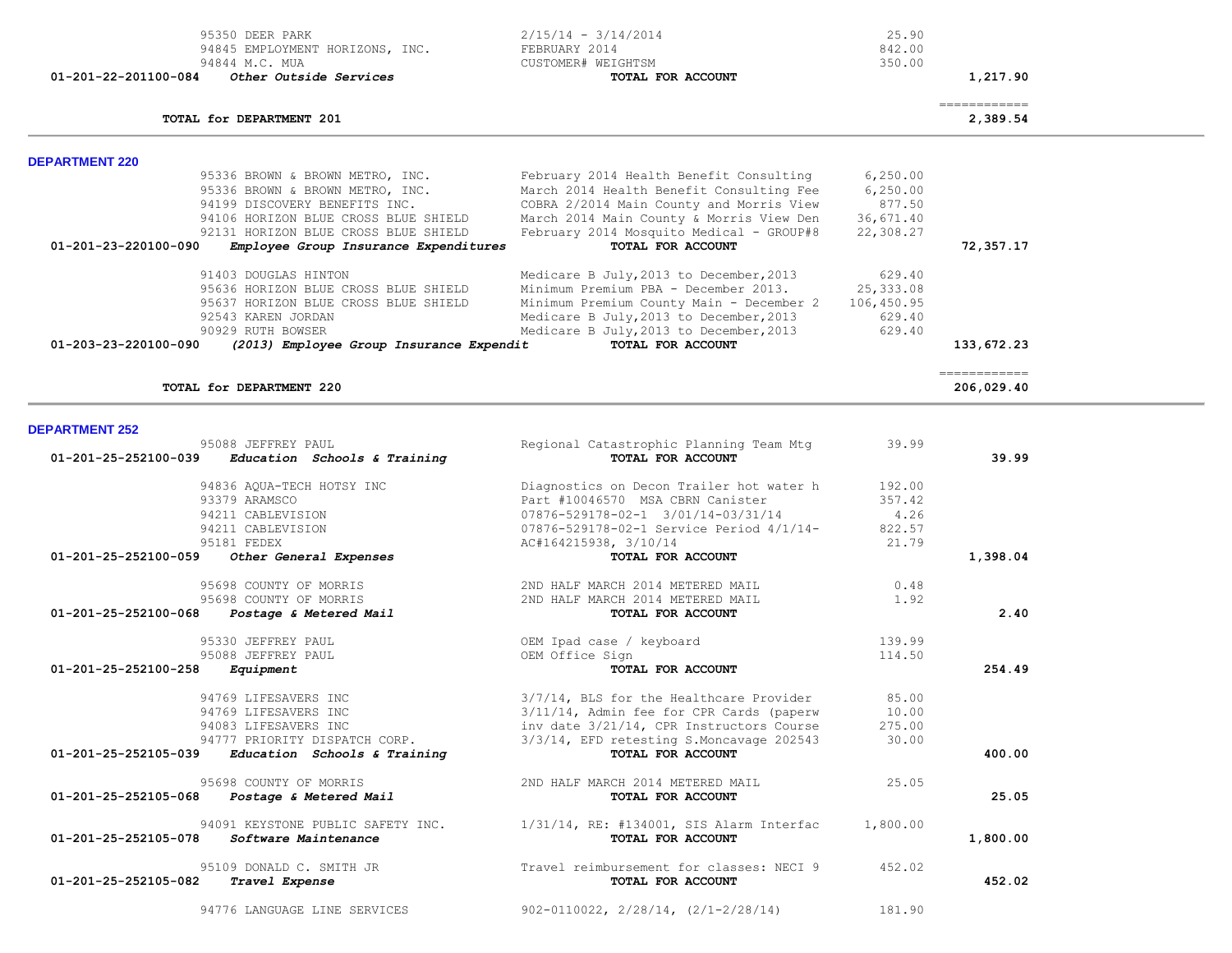| 88400 LAWMEN<br>88400 LAWMEN<br>01-203-25-252105-202<br>(2013) Uniform And Accessories                                                                                            | Protective gear per attached quote QT 00<br>Protective gear per attached quote QT 00<br>TOTAL FOR ACCOUNT                         | 5,816.00<br>17,448.00             | 23,264.00                 |  |
|-----------------------------------------------------------------------------------------------------------------------------------------------------------------------------------|-----------------------------------------------------------------------------------------------------------------------------------|-----------------------------------|---------------------------|--|
| TOTAL for DEPARTMENT 252                                                                                                                                                          |                                                                                                                                   |                                   | ============<br>41,973.68 |  |
| <b>DEPARTMENT 254</b>                                                                                                                                                             |                                                                                                                                   |                                   |                           |  |
| 95180 ALLINA HEALTH SYSTEM<br>$01 - 201 - 25 - 254100 - 035$ Consultation Fee                                                                                                     | 2/28/14, Case R-14-028<br>TOTAL FOR ACCOUNT                                                                                       | 557.67                            | 557.67                    |  |
| 95189 DEER PARK<br>01-201-25-254100-058<br><i>Office Supplies &amp; Stationery</i>                                                                                                | AC#0434597878, Bill Date 3/18/14<br>TOTAL FOR ACCOUNT                                                                             | 16.54                             | 16.54                     |  |
| 95178 GALLS, LLC<br>95178 GALLS, LLC<br>95340 ILIFF-RUGGIERO FUNERAL HOME INC.<br>95340 ILIFF-RUGGIERO FUNERAL HOME INC.<br>01-201-25-254100-059<br><i>Other General Expenses</i> | 2-511 Tactical TDU Pants, AC#4852044, 3/<br>Shipping<br>3/25/14 Case #19-14-0082<br>3/25/14 Case #19-14-0083<br>TOTAL FOR ACCOUNT | 79.90<br>8.00<br>300.00<br>300.00 | 687.90                    |  |
| 95698 COUNTY OF MORRIS<br>01-201-25-254100-068<br><i>Postage &amp; Metered Mail</i>                                                                                               | 2ND HALF MARCH 2014 METERED MAIL<br>TOTAL FOR ACCOUNT                                                                             | 16.59                             | 16.59                     |  |
| 95167 NMS LABS<br>95167 NMS LABS<br>95167 NMS LABS                                                                                                                                | 2/14 Morris Toxicology<br>2/14 Sussex Toxicology<br>2/14 Warren Toxicology                                                        | 2,102.66<br>263.00<br>370.00      |                           |  |

| 95102 JERSEY CENTRAL POWER & LIGHT                     | 100 078 771 605, 3/17/14, George St Dove                               | 343.87    |           |
|--------------------------------------------------------|------------------------------------------------------------------------|-----------|-----------|
| 95102 JERSEY CENTRAL POWER & LIGHT                     | 100 100 194 933, 3/19/14, High Ridge Rd                                | 338.08    |           |
| 95102 JERSEY CENTRAL POWER & LIGHT                     | 100 097 970 519, 3/19/14, W Hanover Dr R                               | 1,534.32  |           |
| 95102 JERSEY CENTRAL POWER & LIGHT                     | 100 097 920 035, 3/19/14, W Springtown R                               | 501.99    |           |
| 94085 JERSEY CENTRAL POWER & LIGHT                     | 100 097 920 035, 2/19/14, W Springtown R                               | 320.82    |           |
| 94085 JERSEY CENTRAL POWER & LIGHT                     | 100 078 771 605, 2/20/14, George St Dove                               | 743.73    |           |
| 94085 JERSEY CENTRAL POWER & LIGHT                     | 100 100 194 933, 2/18/14, High Ridge Rd                                | 1,061.53  |           |
| 94085 JERSEY CENTRAL POWER & LIGHT                     | 100 097 970 519, 2/20/14, W Hanover Ave 1,310.02                       |           |           |
| 94085 JERSEY CENTRAL POWER & LIGHT                     | 100 078 774 427, 2/25/14, Ross Dr Boonto                               | 663.05    |           |
| 94085 JERSEY CENTRAL POWER & LIGHT                     | 100 078 770 714, 2/25/14, Conklin Rd Fla                               | 943.87    |           |
| 94085 JERSEY CENTRAL POWER & LIGHT                     | 100 082 995 745, 2/25/14, Conklin Rd Fla                               | 3.25      |           |
| 94085 JERSEY CENTRAL POWER & LIGHT                     | 100 078 772 546, 2/27/14, Weldon Rd Towe                               | 292.61    |           |
| 01-201-25-252105-137<br>Electricity                    | TOTAL FOR ACCOUNT                                                      |           | 9,011.38  |
| 95107 FFI PROFESSIONAL SAFETY SERVICES                 | 2/14/14, accessories, D.Royce                                          | 104.99    |           |
| 95107 FFI PROFESSIONAL SAFETY SERVICES                 | $2/14/14$ , uniform, M. Naughton                                       | 218.96    |           |
| 95107 FFI PROFESSIONAL SAFETY SERVICES                 | $2/28/14$ , uniform, J. Terry                                          | 301.45    |           |
| 95107 FFI PROFESSIONAL SAFETY SERVICES                 | $3/14/14$ , uniform, E.Conrads                                         | 847.35    |           |
| 95107 FFI PROFESSIONAL SAFETY SERVICES                 | $3/14/14$ , uniform, T.Savage                                          | 1,000.34  |           |
| 94772 FFI PROFESSIONAL SAFETY SERVICES                 | 3/6/14, full uniform, K.Crump                                          | 1,000.34  |           |
| 94772 FFI PROFESSIONAL SAFETY SERVICES                 | 3/6/14, accessories, R.Stackhouse<br>3/10/14, accessories, M.Glogolich | 104.99    |           |
| 94772 FFI PROFESSIONAL SAFETY SERVICES                 |                                                                        | 81.00     |           |
| 94772 FFI PROFESSIONAL SAFETY SERVICES                 | 3/4/14, accessories, D.Strathearn                                      | 104.99    |           |
| 01-201-25-252105-202<br>Uniform And Accessories        | TOTAL FOR ACCOUNT                                                      |           | 3,764.41  |
| 94089 FIRE AND SECURITY TECHNOLOGIES                   | 6160-NJ Alpha English keypad - add addit                               | 200.00    |           |
| 94089 FIRE AND SECURITY TECHNOLOGIES                   | IM-NJ Misc installation material (door s                               | 26.00     |           |
| 94089 FIRE AND SECURITY TECHNOLOGIES                   | Discount reqular labor to install above                                | 380.00    |           |
| 94089 FIRE AND SECURITY TECHNOLOGIES                   | SO-NJ sales order - upgrade from 32FB to                               | 625.00    |           |
| 92651 HEWLETT-PACKARD COMPANY                          | Personal LJ Printer                                                    | 149.00    |           |
| 01-201-25-252105-258<br>Equipment                      | TOTAL FOR ACCOUNT                                                      |           | 1,380.00  |
| 88400 LAWMEN                                           | Protective gear per attached quote QT 00                               | 5,816.00  |           |
| 88400 LAWMEN                                           | Protective gear per attached quote QT 00                               | 17,448.00 |           |
| 01-203-25-252105-202<br>(2013) Uniform And Accessories | TOTAL FOR ACCOUNT                                                      |           | 23,264.00 |
|                                                        |                                                                        |           |           |

94775 BOROUGH OF BUTLER 3680-0, 3/4/14, Denise Drive cell tower 514.28 95102 JERSEY CENTRAL POWER & LIGHT 100 078 772 421, 3/13/14, Hickory Tavern 439.96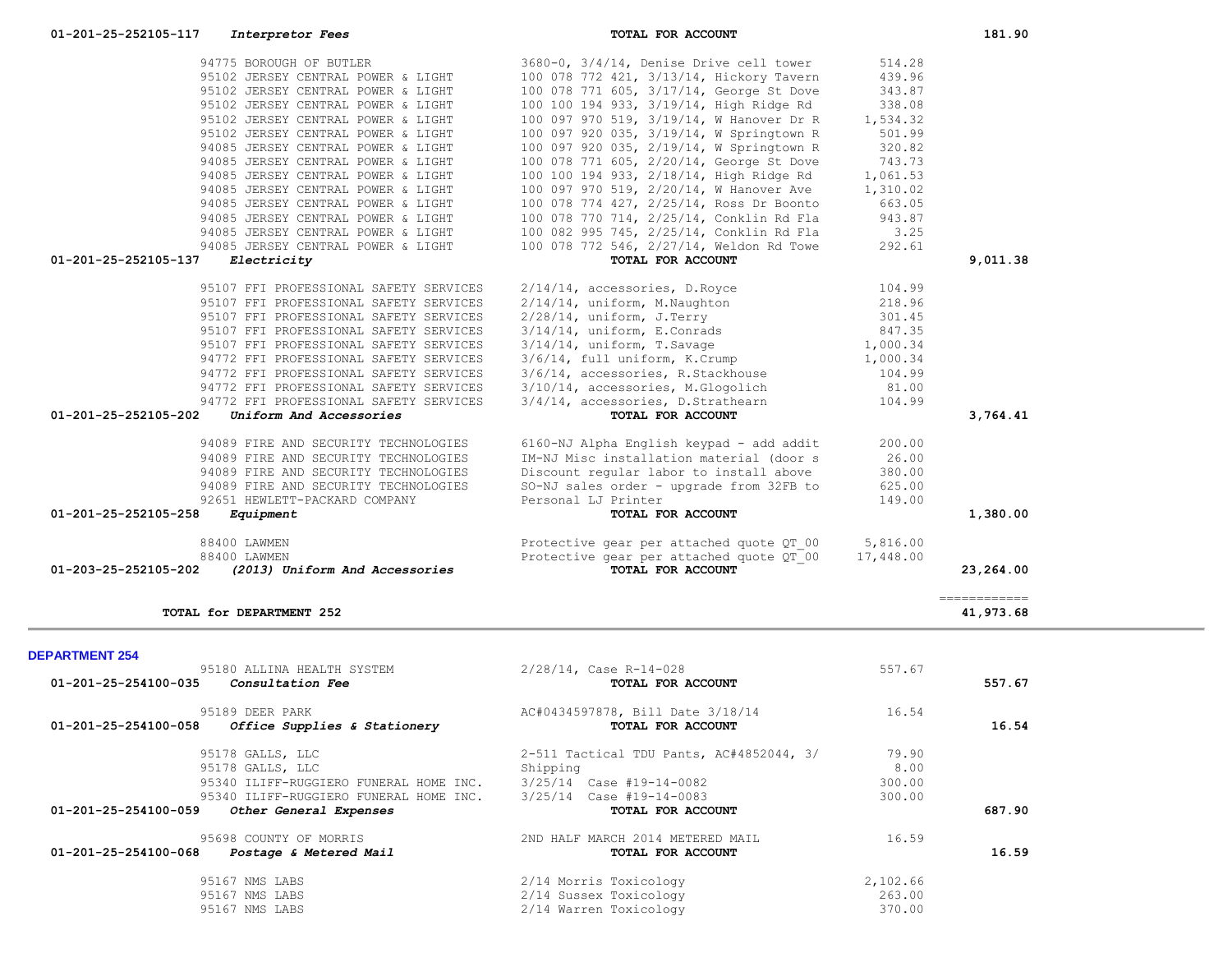| 94183 GARY HARRIS<br>01-203-25-254100-059<br>(2013) Other General Expenses | RMB Mileage - Round trip 11/10/13<br>TOTAL FOR ACCOUNT        | 30.80    | 30.80                     |  |
|----------------------------------------------------------------------------|---------------------------------------------------------------|----------|---------------------------|--|
| TOTAL for DEPARTMENT 254                                                   |                                                               |          | =============<br>4,045.16 |  |
| <b>DEPARTMENT 270</b>                                                      |                                                               |          |                           |  |
| 93831 MOORE MEDICAL LLC                                                    | Pkgs/6 - Item#99537/Small (Toe Nail Clip                      | 29.40    |                           |  |
| 93831 MOORE MEDICAL LLC                                                    | Box/10 - Item#80713/MooreBrand Scalpels                       | 36.05    |                           |  |
| 01-201-25-270100-047<br>Identification Equip&Supplies                      | TOTAL FOR ACCOUNT                                             |          | 65.45                     |  |
| 94027 CASTLE PRINTING                                                      | $500 - (12)$ Lots of Business Cards 2 x 3.                    | 495.00   |                           |  |
| 01-201-25-270100-058<br>Office Supplies & Stationery                       | TOTAL FOR ACCOUNT                                             |          | 495.00                    |  |
|                                                                            |                                                               |          |                           |  |
| 95698 COUNTY OF MORRIS                                                     | 2ND HALF MARCH 2014 METERED MAIL                              | 611.72   |                           |  |
| 01-201-25-270100-068<br>Postage & Metered Mail                             | TOTAL FOR ACCOUNT                                             |          | 611.72                    |  |
| 94509 MUNICIPAL CAPITAL CORP                                               | Jan/Feb/March - Contract #12128 9-copier                      | 5,333.65 |                           |  |
| Office Machines - Rental<br>01-201-25-270100-164                           | TOTAL FOR ACCOUNT                                             |          | 5,333.65                  |  |
|                                                                            |                                                               |          |                           |  |
| 93900 MOORE MEDICAL LLC                                                    | Emergency OB Kit - Item#68221                                 | 18.36    |                           |  |
| 01-201-25-270100-203<br>X-Ray & Medical Supplies                           | TOTAL FOR ACCOUNT                                             |          | 18.36                     |  |
| 89581 DIMENSION SUPPLY                                                     | Cases - (30/case) 40' shock tube detonat                      | 407.40   |                           |  |
| 89581 DIMENSION SUPPLY                                                     | Spool 50 gr, Det Cord                                         | 508.40   |                           |  |
| 89581 DIMENSION SUPPLY                                                     | 10-lbs C-1 explosive sheet                                    | 440.00   |                           |  |
| 89581 DIMENSION SUPPLY                                                     | 10-lbs C-2 explosive sheet                                    | 350.00   |                           |  |
| 89581 DIMENSION SUPPLY                                                     | 10-lbs C-3 explosive sheet                                    | 350.00   |                           |  |
| 89581 DIMENSION SUPPLY                                                     | Cases - shock tube                                            | 896.00   |                           |  |
| 89581 DIMENSION SUPPLY                                                     | (100) 50 gr. Det. Cord connectors                             | 33.00    |                           |  |
| 89581 DIMENSION SUPPLY                                                     | Boxes 209 Primers                                             | 11.50    |                           |  |
| 01-203-25-270100-115<br>(2013) Ammunition                                  | TOTAL FOR ACCOUNT                                             |          | 2,996.30                  |  |
| 91602 BATTERIES PLUS                                                       |                                                               |          |                           |  |
| 01-203-25-270100-258<br>(2013) Equipment                                   | Item#CAM10007 7.2V LI ION BLI-357, Inv d<br>TOTAL FOR ACCOUNT | 386.91   | 386.91                    |  |
|                                                                            |                                                               |          |                           |  |
|                                                                            |                                                               |          | =============             |  |
| TOTAL for DEPARTMENT 270                                                   |                                                               |          | 9,907.39                  |  |
| <b>DEPARTMENT 275</b>                                                      |                                                               |          |                           |  |
| 91973 M.C. BAR ASSOCIATION                                                 | Full Time Government Employees Over 5 Ye                      | 1,350.00 |                           |  |
| 91973 M.C. BAR ASSOCIATION                                                 | Full Time Government Employees Less than                      | 350.00   |                           |  |
| 94381 NJ SEX CRIMES OFFICERS ASSOC                                         | 2014 NJSCOA Dues                                              | 150.00   |                           |  |
| 01-201-25-275100-023<br>Associations and Memberships                       | TOTAL FOR ACCOUNT                                             |          | 1,850.00                  |  |
|                                                                            |                                                               |          |                           |  |
| 94352 VERIZON WIRELESS                                                     | Account #2420049621-00001 (January 24-                        | 7,249.14 |                           |  |
| 01-201-25-275100-031<br>Cellular Phones/Pagers                             | TOTAL FOR ACCOUNT                                             |          | 7,249.14                  |  |
| 94405 GRAPHIC TECHNOLOGY SERVICES, INC.                                    | HP 4000 Maintenance Kit                                       | 215.00   |                           |  |
| 94405 GRAPHIC TECHNOLOGY SERVICES, INC.                                    | PH 4200,4300 & 4250                                           | 39.00    |                           |  |
| 94405 GRAPHIC TECHNOLOGY SERVICES, INC.                                    | Shipping                                                      | 12.50    |                           |  |
| 95008 STAPLES BUSINESS ADVANTAGE                                           | Ink & Toner                                                   | 606.10   |                           |  |
| 95008 STAPLES BUSINESS ADVANTAGE                                           | Cyan Ink                                                      | 25.64    |                           |  |
| 01-201-25-275100-037<br>Data Processing Supplies                           | TOTAL FOR ACCOUNT                                             |          | 898.24                    |  |
|                                                                            |                                                               |          |                           |  |
| 94385 ALPHA GRAPHICS MORRISTOWN                                            | 11x14 Certificate for Det. Puskas & Jespe                     | 35.00    |                           |  |
| 94347 RIOS' ENGRAVING                                                      | Retirement Plaque for Robert A. Weber an                      | 178.00   |                           |  |
| 95008 STAPLES BUSINESS ADVANTAGE<br>94753 PAPER MART INC                   | Index Cards, Exp. Wallets and wireless po                     | 373.51   |                           |  |
|                                                                            | 8 1/2 x 11 Copy Paper                                         | 1,234.00 |                           |  |

 **01-201-25-254100-084** *Other Outside Services* **TOTAL FOR ACCOUNT 2,735.66**

-

 $\overline{\phantom{a}}$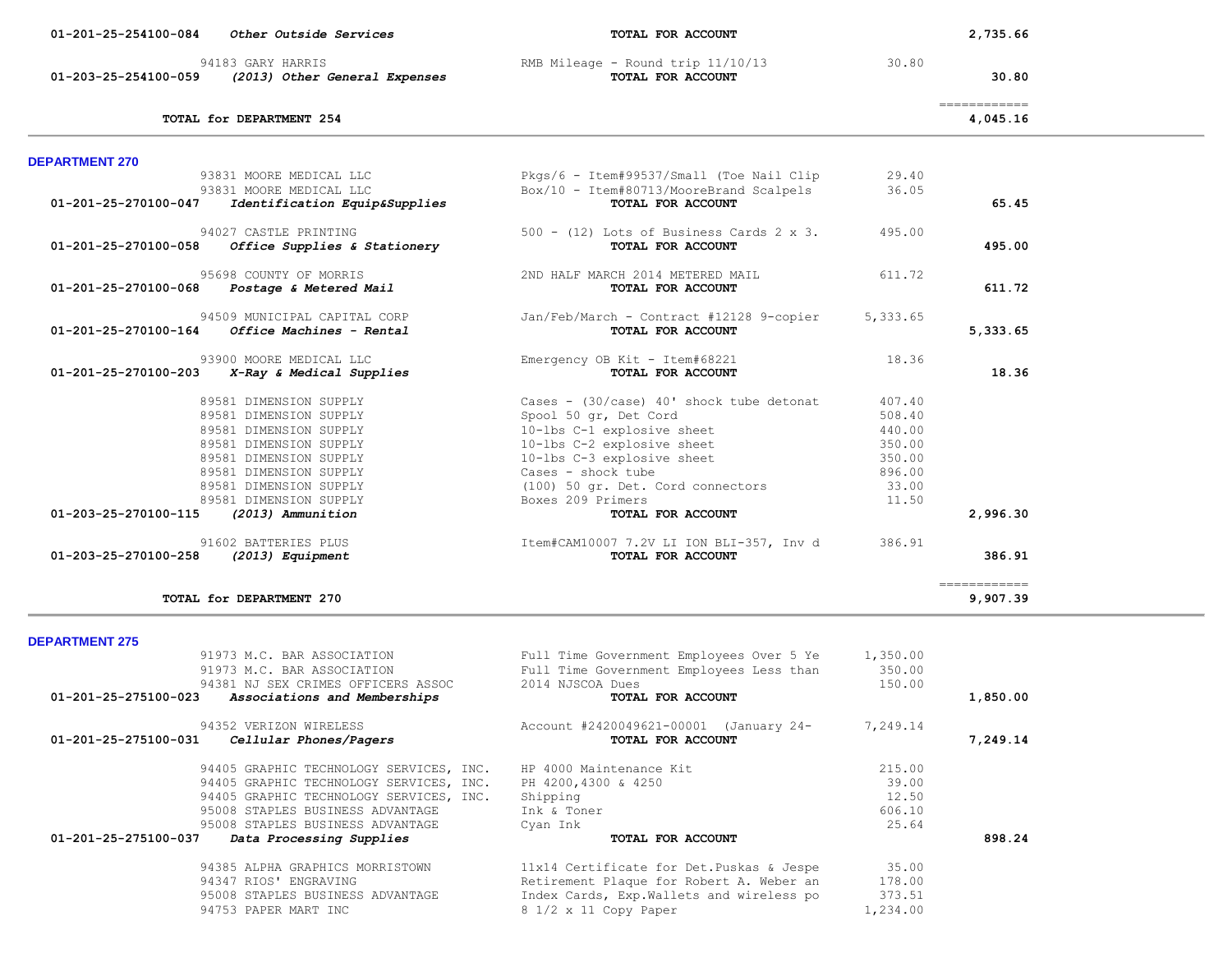| 01-201-25-275100-058  | Office Supplies & Stationery                      | TOTAL FOR ACCOUNT                                                    |                  | 1,820.51                   |
|-----------------------|---------------------------------------------------|----------------------------------------------------------------------|------------------|----------------------------|
|                       | 94372 FEDEX<br>94372 FEDEX                        | Account 1051-0576-2 2/18-2/24/14<br>Account 1051-0576-2 2/18-2/19/14 | 124.24<br>116.33 |                            |
|                       | 01-201-25-275100-068 Postage & Metered Mail       | TOTAL FOR ACCOUNT                                                    |                  | 240.57                     |
|                       | 95444 CHERYL DRINKARD                             | Toll Reimbursement for Travel to NY Fede                             | 39.00            |                            |
|                       | 95449 FREDERIC M. KNAPP                           | 2014 Morris Lifetime Achievement Award D                             | 95.00            |                            |
|                       | 95010 MICHAEL J. RAPPA                            | Travel Exp. to Newark (SAR Task Force me                             | 25.98            |                            |
| 01-201-25-275100-082  | Travel Expense                                    | TOTAL FOR ACCOUNT                                                    |                  | 159.98                     |
|                       | 94398 CABLEVISION                                 | Account #07876-616338-01-7 3/01/14-3/31                              | 189.90           |                            |
|                       | 94398 CABLEVISION                                 | $3/01/14-3/31$<br>Account#07876-625785-01-9                          | 239.85           |                            |
|                       | 95005 COFFEE LOVERS COFFEE SERVICE                | Office Coffee & Tea                                                  | 58.15            |                            |
|                       | 94754 MEDIA SUPPLY, INC.                          | CD's Range 628610-629609                                             | 540.00           |                            |
|                       | 94754 MEDIA SUPPLY, INC.                          | Paper Sleeve with flap                                               | 40.00            |                            |
|                       | 94397 SPRINT                                      | account #296629811 (01/7-2/8/2014)                                   | 119.97           |                            |
| 01-201-25-275100-118  | Investigation Expense                             | TOTAL FOR ACCOUNT                                                    |                  | 1,187.87                   |
|                       | 94346 LOU ANN SPENCER                             | State v Novellino** Witness Expense for                              | 146.03           |                            |
| 01-201-25-275100-121  | Witness Fees And Mileage                          | TOTAL FOR ACCOUNT                                                    |                  | 146.03                     |
|                       | 95006 BRIAN WALSH                                 | RE: Case #11-1593 & 12-1485*Fuel**                                   | 108.03           |                            |
|                       | 94370 RAHWAY TRAVEL                               | State v Culotta, Elena M. (F2014-000114)                             | 847.00           |                            |
| 01-201-25-275100-126  | Court Expenses-Extradition                        | TOTAL FOR ACCOUNT                                                    |                  | 955.03                     |
|                       | 94349 STATE TOXICOLOGY LABORATORY                 | Background Drug Tests - Case Nos. 14L000                             | 135.00           |                            |
| 01-201-25-275100-189  | Medical                                           | TOTAL FOR ACCOUNT                                                    |                  | 135.00                     |
|                       | 93931 ATLANTIC TACTICAL OF NJ, INC.               | Quote #SQ-80376477: Smith & Warren S158B                             | 84.45            |                            |
|                       | 93931 ATLANTIC TACTICAL OF NJ, INC.               | Expedited Shipping                                                   | 35.00            |                            |
| 01-201-25-275100-202  | Uniform And Accessories                           | TOTAL FOR ACCOUNT                                                    |                  | 119.45                     |
|                       | 84240 N J N E O A                                 | New Jersey Narcotic Enforcement Officers                             | 220.00           |                            |
|                       | 01-203-25-275100-118 (2013) Investigation Expense | TOTAL FOR ACCOUNT                                                    |                  | 220.00                     |
|                       | TOTAL for DEPARTMENT 275                          |                                                                      |                  | -------------<br>14,981.82 |
|                       |                                                   |                                                                      |                  |                            |
| <b>DEPARTMENT 280</b> | 94159 MILLER & CHITTY CO INC                      | QUARTERLY BOILER MAINTENANCE CONTRACT PA                             | 2,180.00         |                            |
|                       | 01-201-25-280100-044 Equipment Service Agreements | TOTAL FOR ACCOUNT                                                    |                  | 2,180.00                   |
|                       | 95698 COUNTY OF MORRIS                            | 2ND HALF MARCH 2014 METERED MAIL                                     | 70.98            |                            |

| 01-201-25-280100-068 | Postage & Metered Mail                 | TOTAL FOR ACCOUNT                        |           | 70.98    |
|----------------------|----------------------------------------|------------------------------------------|-----------|----------|
|                      | 94158 ACME AMERICAN REPAIRS INC.       | REPAIR/PARTS FOR KITCHEN FREEZER DATED 2 | 219.84    |          |
|                      | 93951 M.C. MUA                         | FACILITY WASTE TIPPING FEE ON 1.8.14     | 533.22    |          |
|                      | 93951 M.C. MUA                         | FACILITY WASTE TIPPING FEE ON 1.29.14    | 760.66    |          |
|                      | 94150 MORRIS COUNTY M.U.A              | GARBAGE COMPACTOR PULLS ON 1.8.14 AND 1. | 1,300.00  |          |
|                      | 94164 ECHOSTREAM MOTOR GROUP LLC       | VAN REPAIR DATED 2.25.14                 | 295.00    |          |
| 01-201-25-280100-084 | Other Outside Services                 | TOTAL FOR ACCOUNT                        |           | 3,108.72 |
|                      | 94148 ROYAL SYSTEMS                    | 2 SECURITY MONITORS DATED 2.20.14        | 769.30    |          |
| 01-201-25-280100-128 | Security Equipment                     | TOTAL FOR ACCOUNT                        |           | 769.30   |
|                      | 94166 MUNICIPAL CAPITAL CORP           | COPIER LEASE PAYMENT FOR COPIERS IN RECO | 3,299.25  |          |
| 01-201-25-280100-164 | <i><b>Office Machines - Rental</b></i> | TOTAL FOR ACCOUNT                        |           | 3,299.25 |
|                      | 94170 ATLANTIC AMBULANCE CORP.         | MEDICAL CARE FOR R.PUERTO DATED 1.7.14   | 1,188.20  |          |
|                      | 94176 ATLANTIC HEALTH SYSTEM           | MEDICAL CARE FOR R. PUERTO DATED 1.7.14  | 3, 311.38 |          |
|                      | 94176 ATLANTIC HEALTH SYSTEM           | MEDICAL CARE FOR R.CHIOSSI DATED 1.14.14 | 183.30    |          |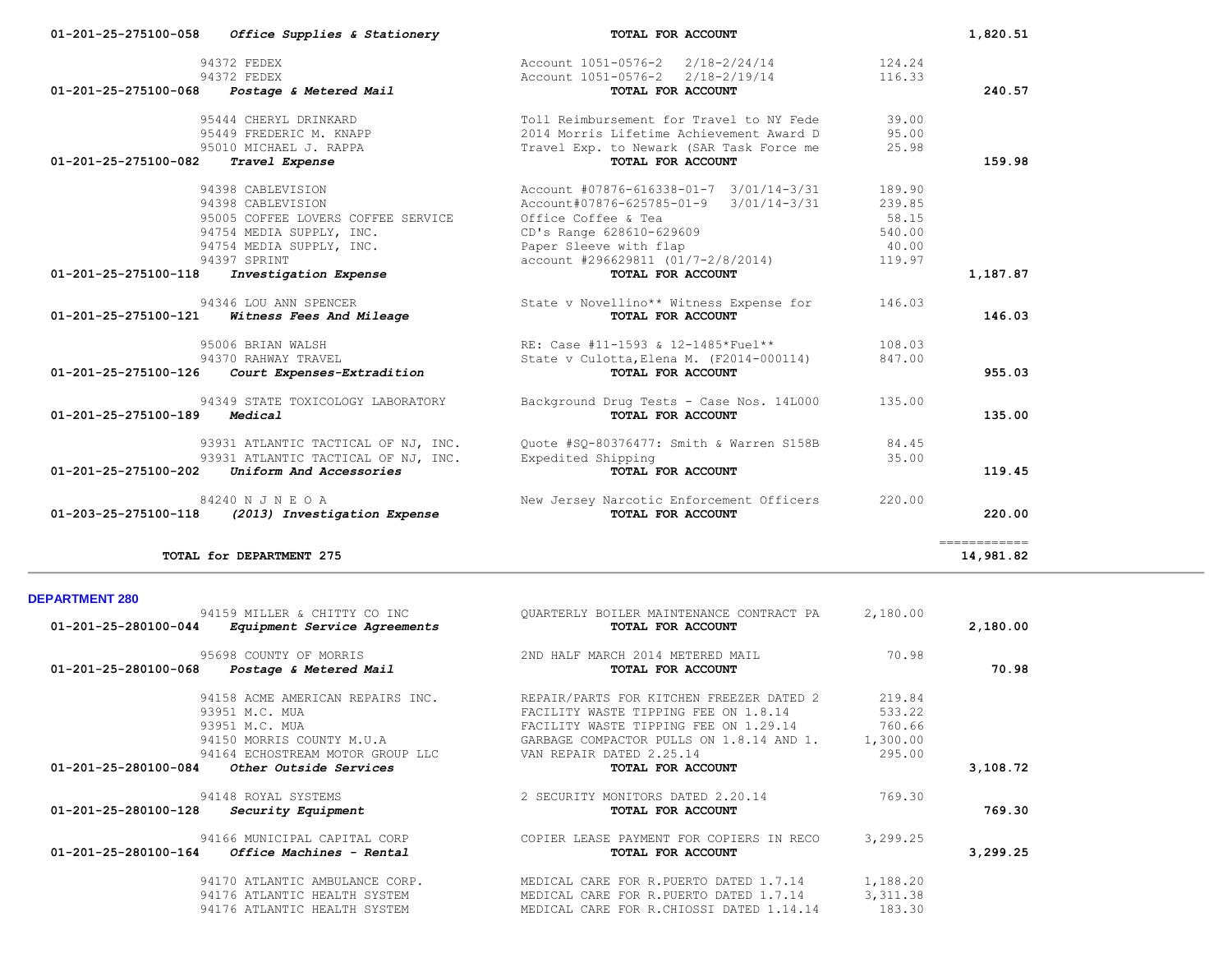| TOTAL for DEPARTMENT 280                             |                                          |        | ============<br>28,772.11 |  |
|------------------------------------------------------|------------------------------------------|--------|---------------------------|--|
| <b>DEPARTMENT 281</b>                                |                                          |        |                           |  |
| 92366 J & J ENTERPRISES                              | Drug Recognition/Under the Influence Cou | 35.00  |                           |  |
| 92366 J & J ENTERPRISES                              | Current Drug Trends-Officer C. Wolf      | 25.00  |                           |  |
| Education Schools & Training<br>01-201-25-281100-039 | TOTAL FOR ACCOUNT                        |        | 60.00                     |  |
| 95698 COUNTY OF MORRIS                               | 2ND HALF MARCH 2014 METERED MAIL         | 34.77  |                           |  |
| 01-201-25-281100-068<br>Postage & Metered Mail       | TOTAL FOR ACCOUNT                        |        | 34.77                     |  |
| 92534 B & H PHOTO-VIDEO INC.                         | IKEGAMI HR Wide Dynamic Range Camera/Reg | 167.50 |                           |  |
| 92534 B & H PHOTO-VIDEO INC.                         | Shipping                                 | 11.76  |                           |  |
| 01-201-25-281100-258<br>Equipment                    | TOTAL FOR ACCOUNT                        |        | 179.26                    |  |
|                                                      |                                          |        | ============              |  |
| TOTAL for DEPARTMENT 281                             |                                          |        | 274.03                    |  |
| <b>DEPARTMENT 290</b>                                |                                          |        |                           |  |
| 95698 COUNTY OF MORRIS                               | 2ND HALF MARCH 2014 METERED MAIL         | 1.38   |                           |  |
| 01-201-26-290100-068<br>Postage & Metered Mail       | TOTAL FOR ACCOUNT                        |        | 1.38                      |  |
| 93576 LONG VALLEY PIZZA                              | meals                                    | 50.00  |                           |  |
| 93576 LONG VALLEY PIZZA                              | 15% gratuity                             | 7.50   |                           |  |
| 93662 HUNAN WOK                                      | meals $1/11-2/17/2014$                   | 420.00 |                           |  |
| 93662 HUNAN WOK                                      | 15% gratuity                             | 63.00  |                           |  |

93662 HUNAN WOK 15% gratuity 15% gratuity 63.00<br>**8** Meals 15% for all models to the community of the community of the community of the community of the community  **01-201-26-290100-188** *Meals* **TOTAL FOR ACCOUNT 540.50**

93789 MICHAEL FITZPATRICK & SON INC. Storm 1/2/2014 Sect. 6 6 6,528.00

| 94175 ATLANTIC HEALTH SYSTEM WEDICAL CARE FOR J.MUNN DATED 12.17.13<br>01-203-25-280100-189<br>(2013) Medical                                                                               | TOTAL FOR ACCOUNT                                                                                                                                                                                                   | 3,841.29                              | 3,841.29 |
|---------------------------------------------------------------------------------------------------------------------------------------------------------------------------------------------|---------------------------------------------------------------------------------------------------------------------------------------------------------------------------------------------------------------------|---------------------------------------|----------|
| 89508 KURT'S LOCKSMITH SERVICE, LLC DOOR LOCKS DATED 12.5.13<br>01-203-25-280100-128<br>(2013) Security Equipment                                                                           | TOTAL FOR ACCOUNT                                                                                                                                                                                                   | 1,191.00                              | 1,191.00 |
| 89479 ATLANTIC TRAINING CENTER 6 8 CPR CARDS DATED 12.4.13<br>92798 BALTIMORE COUNTY POLICE<br>88759 JOHN E. REID AND ASSOC.<br>01-203-25-280100-039<br>(2013) Education Schools & Training | TRAINING FOR MORSCH, GUIDA, HORVOT, AND ST 780.00<br>TRAINING FOR LUNDELL, MURPHY, &E. SANTANA I 1,650.00<br>TOTAL FOR ACCOUNT                                                                                      | 80.00                                 | 2,510.00 |
| 94160 MILLER & CHITTY CO INC<br>01-201-25-280100-262 Machinery Repairs & Parts                                                                                                              | 94167 FOWLER EQUIP CO INC. WASHER REPAIR/PARTS DATED 2.24.14<br>BOILER PARTS/SERVICE DATED 2.20.14<br>TOTAL FOR ACCOUNT                                                                                             | 280.50<br>610.90                      | 891.40   |
| 01-201-25-280100-252<br>Janitorial Supplies                                                                                                                                                 | 94155 JERSEY PAPER PLUS INC                         JANITORIAL SUPPLIES DATED 2.24.14                   944.80<br>TOTAL FOR ACCOUNT                                                                                 |                                       | 944.80   |
| 94169 GRAINGER<br>94169 GRAINGER<br>93941 MORRISTOWN LUMBER &<br>01-201-25-280100-249 Bldg Maintenance Supplies                                                                             | FLOOR MAT DATED 2.19.14<br>2 FLOOR DRAINS DATED 2.24.14<br>MISC. MAINTENACE SUPPLIES DATED 2.20.14<br>TOTAL FOR ACCOUNT                                                                                             | 46.34<br>65.88<br>53.05               | 165.27   |
| 94174 DERMATOLOGY CONSULTANTS OF<br>94174 DERMATOLOGY CONSULTANTS OF<br>94149 MOORE MEDICAL LLC<br>93488 MOORE MEDICAL LLC<br>92800 MOORE MEDICAL LLC<br>01-201-25-280100-189<br>Medical    | MEDICAL CARE FOR R.SCHWARZ DATED 2.10.14<br>MEDICAL CARE FOR J. PEREZ DATED 2.7.14<br>MEDICAL SUPPLIES DATED 2.19.14<br>MEDICAL SUPPLIES DATED 1.28.14 85.26<br>MEDICAL SUPPLIES DATED 1.16.14<br>TOTAL FOR ACCOUNT | 105.00<br>200.00<br>2,355.33<br>55.84 | 9,800.10 |
| 94174 DERMATOLOGY CONSULTANTS OF                                                                                                                                                            | MEDICAL CARE FOR M. SHUPE DATED 2.17.14                                                                                                                                                                             | 105.00                                |          |

94176 ATLANTIC HEALTH SYSTEM MEDICAL CARE FOR F.AIGOTTI DATED 1.6.14 2,210.79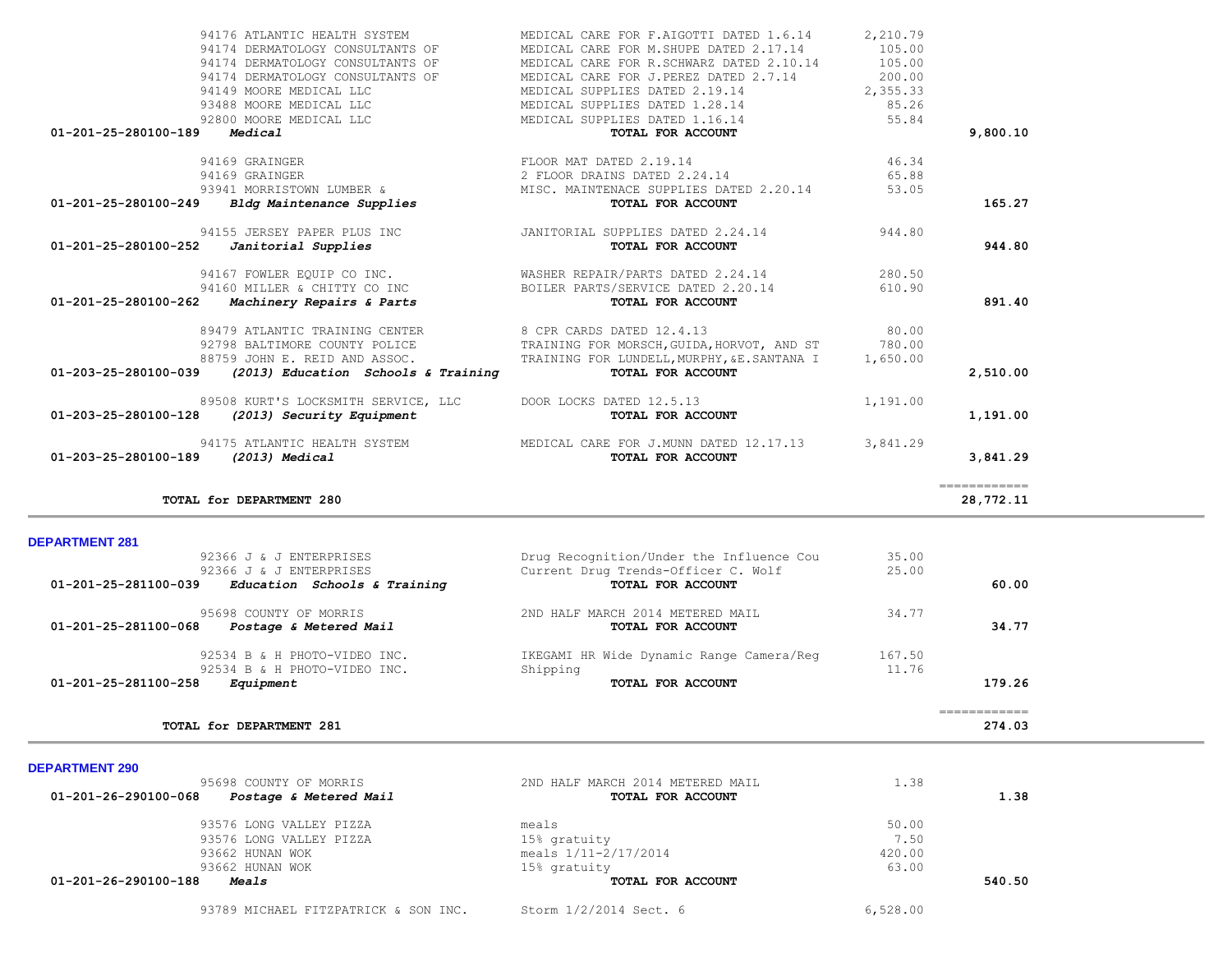| <b>DEPARTMENT 310</b> |                                                         |                                                                                    |          |          |
|-----------------------|---------------------------------------------------------|------------------------------------------------------------------------------------|----------|----------|
|                       |                                                         | 94807 HANDI-LIFT SERVICE CO., INC. SEMI-ANNUAL PLANNED MAINTENANCE AGREEMEN 525.00 |          |          |
|                       | 94938 WEBSTER PLUMBING &                                | RE: COMM CENTER/ 01-08-14                                                          | 246.90   |          |
|                       | 94938 WEBSTER PLUMBING &                                | RE: COURTHOUSE/ 01-21-14                                                           | 5,514.10 |          |
|                       | 94938 WEBSTER PLUMBING &                                | RE: YOUTH SHELTER/ 02-04-14                                                        | 1,646.00 |          |
|                       | 94938 WEBSTER PLUMBING &                                | RE: HOMELESS/ 02-19-14                                                             | 164.60   |          |
|                       | 94938 WEBSTER PLUMBING &                                | RE: HOMELESS/ 02-19-14                                                             | 95.00    |          |
| 01-201-26-310100-044  | <i>Equipment Service Agreements</i>                     | TOTAL FOR ACCOUNT                                                                  |          | 8,191.60 |
|                       | 95439 DEER PARK                                         | 0434507703  2/15/14 THRU 3/15/14  87.18                                            |          |          |
|                       | $01-201-26-310100-095$ Other Administrative Supplies    | TOTAL FOR ACCOUNT                                                                  |          | 87.18    |
|                       |                                                         | 94806 MUNICIPAL CAPITAL CORP CONTRACT# 11674 - RICOH MPC3002 COPIER L              | 746.39   |          |
|                       | $01 - 201 - 26 - 310100 - 164$ Office Machines - Rental | TOTAL FOR ACCOUNT                                                                  |          | 746.39   |
|                       | 94913 SHERWIN-WILLIAMS                                  | WO71611/ RE: EXT SERVICES/ 02-25-14 225.27                                         |          |          |
|                       | 94913 SHERWIN-WILLIAMS                                  | WO71447/ RE: SHADE TREE/ 02-25-14 244.32                                           |          |          |
|                       | 94913 SHERWIN-WILLIAMS                                  | WO71650/RE: JDC/03-04-14 268.20                                                    |          |          |
|                       | 94913 SHERWIN-WILLIAMS                                  | WO71650/ RE: JDC/ 03-04-14                                                         | 125.18   |          |
| 01-201-26-310100-234  | Paint                                                   | TOTAL FOR ACCOUNT                                                                  |          | 862.97   |
|                       | 94911 J.A. SEXAUER                                      | 291492/ WO71363/ RE: 6 CT. ST./ 02-21-14 1,273.20                                  |          |          |
|                       | 94918 KLEIZA ENTERPRISES INC                            | RE: YOUTH SHELTER/ 02-24-14 150.00<br>11820062                                     |          |          |
|                       | 94906 MADISON PLUMBING SUPPLY CO                        | WO71369/ RE: SHADE TREE/ 02-27-14                                                  | 388.28   |          |
| 01-201-26-310100-235  | <i>Pipes - Others</i>                                   | TOTAL FOR ACCOUNT                                                                  |          | 1,811.48 |
|                       | 94327 BAYWAY LUMBER                                     | WO71242/ RE: SNOW REMOVAL/ 01-07-14                                                | 1,019.15 |          |
|                       | 94327 BAYWAY LUMBER                                     | WO71242/ RE: SNOW REMOVAL/ 01-07-14 1,199.00                                       |          |          |
|                       | 94327 BAYWAY LUMBER                                     | $WO71507/RE: SNOW REMOVAL/02-11-14$                                                | 559.47   |          |
|                       |                                                         |                                                                                    |          |          |

DE

| <b>DEPARTMENT 292</b>                                                   |                                                             |        |              |
|-------------------------------------------------------------------------|-------------------------------------------------------------|--------|--------------|
| 93686 CABLEVISION<br>$01 - 201 - 26 - 292100 - 259$<br>Equipment Rental | Acct# 07876-592415-01-2 Billing Period<br>TOTAL FOR ACCOUNT | 464.52 | 464.52       |
| 86099 COUNTY CONCRETE CORP.                                             | $4000 \pm 8$ design                                         | 291.00 |              |
| 86099 COUNTY CONCRETE CORP.                                             | Delivery Charge                                             | 215.00 |              |
| 01-203-26-292100-227<br>(2013) Concrete                                 | TOTAL FOR ACCOUNT                                           |        | 506.00       |
| 94197 RICCIARDI BROTHERS OF                                             | RS Moorlife LHP Ultra 4X Gal, Tudor Brn                     | 33.94  |              |
| 94197 RICCIARDI BROTHERS OF                                             | Value Brush 3"                                              | 8.38   |              |
| 94197 RICCIARDI BROTHERS OF                                             | Prudy White Dove 9x1/2 cover                                | 16.47  |              |
| $01 - 203 - 26 - 292100 - 239$<br>$(2013)$ Small Tools                  | TOTAL FOR ACCOUNT                                           |        | 58.79        |
|                                                                         |                                                             |        | ============ |
| TOTAL for DEPARTMENT 292                                                |                                                             |        | 1,029.31     |

| 93789 MICHAEL FITZPATRICK & SON INC.                         | Storm 1/21/2014 Sect. 6    | 4,080.00 |              |
|--------------------------------------------------------------|----------------------------|----------|--------------|
| 93789 MICHAEL FITZPATRICK & SON INC.<br>01-201-26-290100-228 | Storm 2/3/2014 Sect. 6     | 3,648.00 |              |
| Contracted Snow/Ice Removal                                  | TOTAL FOR ACCOUNT          |          | 14,256.00    |
| 93576 LONG VALLEY PIZZA                                      | meals                      | 150.00   |              |
| 93576 LONG VALLEY PIZZA                                      | 15% gratuity               | 22.50    |              |
| 93662 HUNAN WOK                                              | meal 12/25/2013            | 10.00    |              |
| 93662 HUNAN WOK                                              | 15% gratuity               | 1.50     |              |
| 01-203-26-290100-188<br>(2013) Meals                         | TOTAL FOR ACCOUNT          |          | 184.00       |
| 91551 MICHAEL FITZPATRICK & SON INC                          | Storm 12/9/2013 Section #6 | 1,344.00 |              |
| 01-203-26-290100-228<br>(2013) Contracted Snow/Ice Removal   | <b>TOTAL FOR ACCOUNT</b>   |          | 1,344.00     |
|                                                              |                            |          | ============ |
| TOTAL for DEPARTMENT 290                                     |                            |          | 16,325.88    |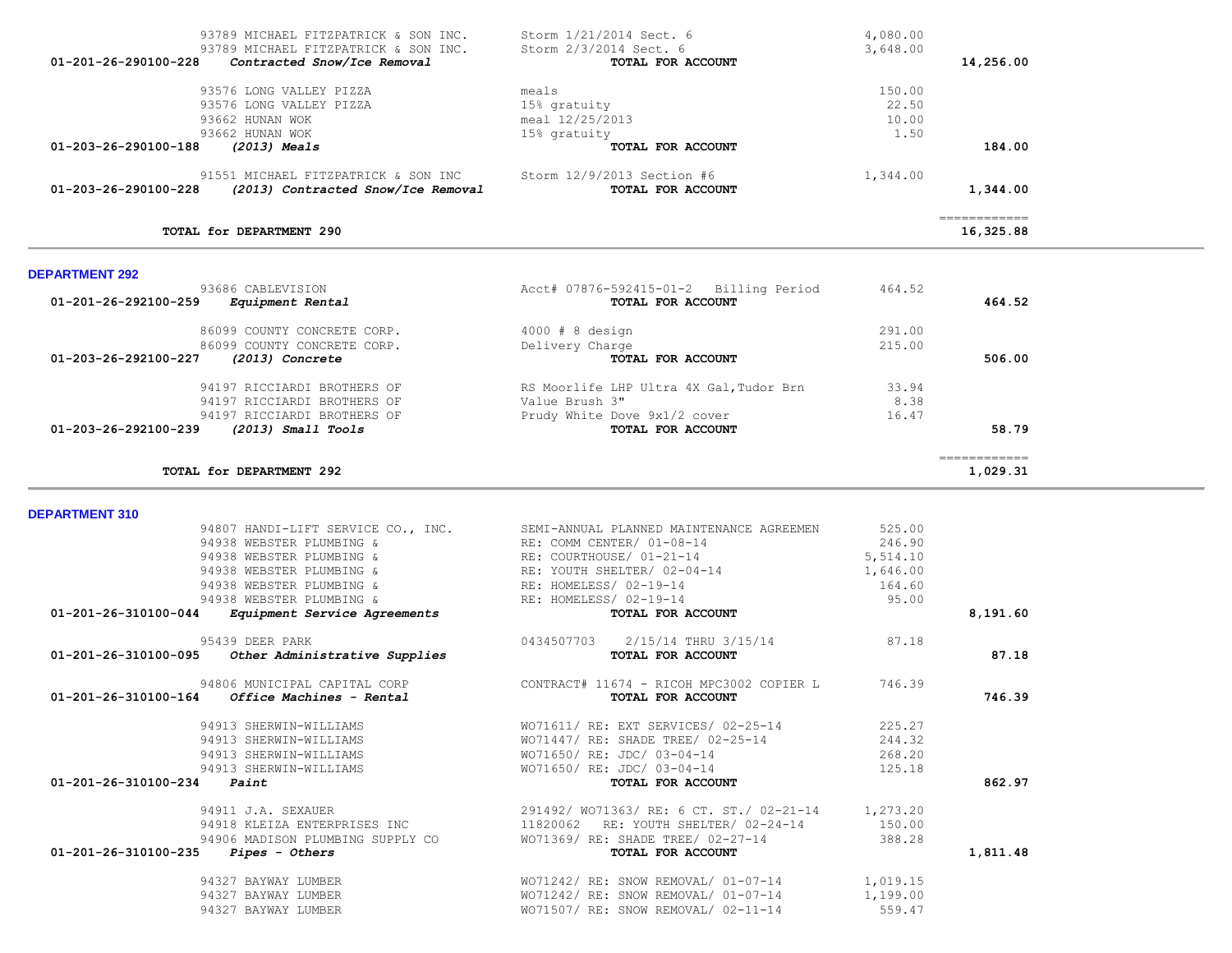| 01-201-26-315100-058 | <i>Office Supplies &amp; Stationery</i> | TOTAL FOR ACCOUNT | 105.54 |
|----------------------|-----------------------------------------|-------------------|--------|
|                      | 94434 CY DRAKE LOCKSMITHS, INC.         | KEYS              | 9.60   |
|                      | 93590 MCMASTER-CARR SUPPLY CO           | CONNECTOR, BULB   | 310.87 |
|                      |                                         |                   |        |

============

95082 STAPLES BUSINESS ADVANTAGE **INK CARTRIDGE, CLIPS, STAPLES** 105.54

### **DEPARTMENT 315**

# **TOTAL for DEPARTMENT 310** 131, 237.68

|  |  | 95403 BINSKY & SNYDER SERVICES LLC | R |
|--|--|------------------------------------|---|
|  |  | 95403 BINSKY & SNYDER SERVICES LLC | R |
|  |  | 95403 BINSKY & SNYDER SERVICES LLC | R |
|  |  | 95403 BINSKY & SNYDER SERVICES LLC | R |
|  |  | 95403 BINSKY & SNYDER SERVICES LLC | R |
|  |  | 95403 BINSKY & SNYDER SERVICES LLC | R |
|  |  | 95402 BINSKY & SNYDER SERVICES LLC | R |
|  |  | 95402 BINSKY & SNYDER SERVICES LLC | R |
|  |  | 95402 BINSKY & SNYDER SERVICES LLC | R |
|  |  | 95402 BINSKY & SNYDER SERVICES LLC | R |
|  |  | 95402 BINSKY & SNYDER SERVICES LLC | R |
|  |  | 95402 BINSKY & SNYDER SERVICES LLC | R |
|  |  |                                    |   |

## 94910 J.A. SEXAUER 2 01-203-26-310100-235 *(2013) Pipes - Others*

### 94909 JOHNSTONE SUPPLY WORLD 01-201-26-310100-264 *Heat & A/C*

### 95019 VANORE ELECTRIC INC **Example 2014** RE 94926 WEST CHESTER MACHINERY AND WO 94926 WEST CHESTER MACHINERY AND WO 94926 WEST CHESTER MACHINERY AND WO **01-201-26-310100-262** *Machinery Repairs & Parts*

# 01-201-26-310100-252 *Janitorial Supplies*

# 94329 BAYWAY LUMBER WO 94329 BAYWAY LUMBER WO 94932 FASTENAL COMPANY WORLDG SUPPLIES **01-201-26-310100-249** *Bldg Maintenance Supplies*

# 01-201-26-310100-242 *Snow Removal & Ice Control*

| 94327 BAYWAY LUMBER    | WO71507/ RE: SNOW REMOVAL/ 02-11-14 | 484.47   |
|------------------------|-------------------------------------|----------|
| 94327 BAYWAY LUMBER    | WO71242/ RE: SNOW REMOVAL/ 02-19-14 | 1,798.50 |
| 94327 BAYWAY LUMBER    | WO71242/ RE: SNOW REMOVAL/ 02-19-14 | 1,199.00 |
| 94328 BAYWAY LUMBER    | WO71242/ RE: SNOW REMOVAL/ 02-19-14 | 1,199.00 |
| 94328 BAYWAY LUMBER    | WO71242/ RE: SNOW REMOVAL/ 02-19-14 | 599.50   |
| 94328 BAYWAY LUMBER    | WO71242/ RE: SNOW REMOVAL/ 02-19-14 | 599.50   |
| 94328 BAYWAY LUMBER    | WO71242/ RE: SNOW REMOVAL/ 02-19-14 | 1,848.50 |
| 94328 BAYWAY LUMBER    | WO71508/ RE: SNOW REMOVAL/ 02-25-14 | 1,616.81 |
| 94328 BAYWAY LUMBER    | WO71508/ RE: SNOW REMOVAL/ 02-25-14 | 522.27   |
| 94328 BAYWAY LUMBER    | WO71508/ RE: SNOW REMOVAL/ 02-25-14 | 1,044.54 |
| 94932 FASTENAL COMPANY | $RR \cdot SAT.T/02-07-14$           | 1.156.20 |

| 94328 BAYWAY LUMBER<br>94328 BAYWAY LUMBER<br>94328 BAYWAY LUMBER<br>94328 BAYWAY LUMBER<br>94328 BAYWAY LUMBER<br>94328 BAYWAY LUMBER<br>94328 BAYWAY LUMBER<br>94328 BAYWAY LUMBER<br>94328 BAYWAY LUMBER<br>94328 BAYWAY LUMBER<br>94328 BAYWAY |                                                                                                                                                                                                                                           |        | 14,845.91 |
|----------------------------------------------------------------------------------------------------------------------------------------------------------------------------------------------------------------------------------------------------|-------------------------------------------------------------------------------------------------------------------------------------------------------------------------------------------------------------------------------------------|--------|-----------|
|                                                                                                                                                                                                                                                    |                                                                                                                                                                                                                                           |        |           |
|                                                                                                                                                                                                                                                    |                                                                                                                                                                                                                                           |        |           |
|                                                                                                                                                                                                                                                    |                                                                                                                                                                                                                                           |        |           |
|                                                                                                                                                                                                                                                    |                                                                                                                                                                                                                                           |        |           |
|                                                                                                                                                                                                                                                    |                                                                                                                                                                                                                                           |        |           |
|                                                                                                                                                                                                                                                    |                                                                                                                                                                                                                                           |        |           |
|                                                                                                                                                                                                                                                    |                                                                                                                                                                                                                                           |        |           |
| 94917 ACCREDITED LOCK SUPPLY CO<br>94329 BAYWAY LUMBER<br>94329 BAYWAY LUMBER<br>94329 BAYWAY LUMBER<br>94932 FASTENAL COMPANY<br>94932 FASTENAL COMPANY<br>94932 FASTENAL COMPANY<br>94932 FASTENAL COMPANY<br>94932 FASTENAL COMPANY<br>94932    |                                                                                                                                                                                                                                           |        | 2,595.84  |
|                                                                                                                                                                                                                                                    |                                                                                                                                                                                                                                           |        |           |
|                                                                                                                                                                                                                                                    |                                                                                                                                                                                                                                           |        |           |
|                                                                                                                                                                                                                                                    |                                                                                                                                                                                                                                           |        |           |
|                                                                                                                                                                                                                                                    |                                                                                                                                                                                                                                           |        | 5,964.90  |
|                                                                                                                                                                                                                                                    |                                                                                                                                                                                                                                           |        |           |
|                                                                                                                                                                                                                                                    |                                                                                                                                                                                                                                           |        |           |
|                                                                                                                                                                                                                                                    |                                                                                                                                                                                                                                           |        |           |
|                                                                                                                                                                                                                                                    |                                                                                                                                                                                                                                           |        |           |
|                                                                                                                                                                                                                                                    |                                                                                                                                                                                                                                           |        |           |
|                                                                                                                                                                                                                                                    |                                                                                                                                                                                                                                           |        | 952.47    |
|                                                                                                                                                                                                                                                    | 94948 BLEJWAS ASSOCIATES INC.<br>94909 JOHNSTONE SUPPLY 600 WO71532/RE: A & R/01-31-14 (101.32                                                                                                                                            | 488.64 |           |
|                                                                                                                                                                                                                                                    |                                                                                                                                                                                                                                           |        |           |
| 01-201-26-310100-264 Heat & A/C                                                                                                                                                                                                                    | TOTAL FOR ACCOUNT                                                                                                                                                                                                                         |        | 589.96    |
|                                                                                                                                                                                                                                                    |                                                                                                                                                                                                                                           |        |           |
| 94910 J.A. SEXAUER<br><b>291492/ WO70853/ RE: CH/ 11-15-13</b> 94910 J.A. SEXAUER<br><b>291492/ WO70853/ RE: CH/ 11-15-13</b> 998.18                                                                                                               |                                                                                                                                                                                                                                           |        | 598.18    |
|                                                                                                                                                                                                                                                    | 95403 BINSKY & SNYDER SERVICES LLC<br>95403 BINSKY & SNYDER SERVICES LLC<br>95403 BINSKY & SNYDER SERVICES LLC<br>95403 BINSKY & SNYDER SERVICES LLC<br>95403 BINSKY & SNYDER SERVICES LLC<br>95403 BINSKY & SNYDER SERVICES LLC<br>95403 |        |           |
|                                                                                                                                                                                                                                                    |                                                                                                                                                                                                                                           |        |           |
|                                                                                                                                                                                                                                                    |                                                                                                                                                                                                                                           |        |           |
|                                                                                                                                                                                                                                                    |                                                                                                                                                                                                                                           |        |           |
|                                                                                                                                                                                                                                                    |                                                                                                                                                                                                                                           |        |           |
|                                                                                                                                                                                                                                                    |                                                                                                                                                                                                                                           |        |           |
|                                                                                                                                                                                                                                                    |                                                                                                                                                                                                                                           |        |           |
|                                                                                                                                                                                                                                                    |                                                                                                                                                                                                                                           |        |           |
|                                                                                                                                                                                                                                                    |                                                                                                                                                                                                                                           |        |           |
|                                                                                                                                                                                                                                                    |                                                                                                                                                                                                                                           |        |           |
|                                                                                                                                                                                                                                                    |                                                                                                                                                                                                                                           |        |           |
|                                                                                                                                                                                                                                                    |                                                                                                                                                                                                                                           |        |           |
|                                                                                                                                                                                                                                                    |                                                                                                                                                                                                                                           |        |           |
| 01-203-26-310100-264 (2013) Heat & A/C                                                                                                                                                                                                             |                                                                                                                                                                                                                                           |        | 93.990.80 |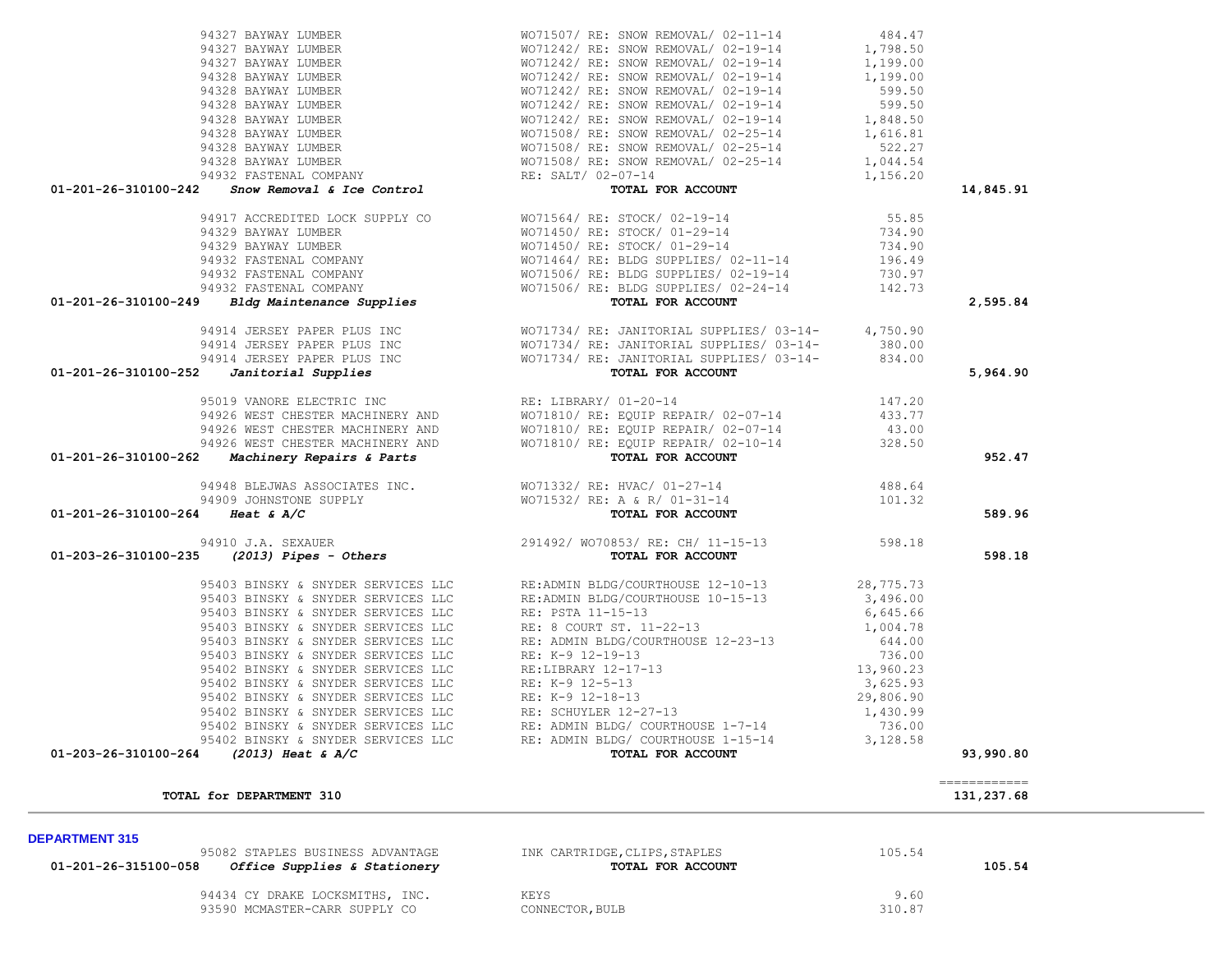|                                                                                                                                                                                                                                                                      |                                                                                                                                                                                                                                            |          | 3,840.45 |
|----------------------------------------------------------------------------------------------------------------------------------------------------------------------------------------------------------------------------------------------------------------------|--------------------------------------------------------------------------------------------------------------------------------------------------------------------------------------------------------------------------------------------|----------|----------|
|                                                                                                                                                                                                                                                                      |                                                                                                                                                                                                                                            |          |          |
| 92049 MSC INDUSTRIAL SUPPLY CO. MECHANIX GLOVES (29, 99)<br>92049 MSC INDUSTRIAL SUPPLY CO. SERINDER (20025)<br>92049 MSC INDUSTRIAL SUPPLY CO. NUITS (2003)<br>92049 MSC INDUSTRIAL SUPPLY CO. WASHES, SCREW, NUT (30, 44<br>92049 M                                |                                                                                                                                                                                                                                            | 202.75   |          |
|                                                                                                                                                                                                                                                                      |                                                                                                                                                                                                                                            | 255.74   |          |
| 94864 AMERICAN WEAR INC.<br>94864 AMERICAN WEAR INC. UNIFORMS<br>01-201-26-315100-207 Uniform & Clothing Allowance TOTA                                                                                                                                              |                                                                                                                                                                                                                                            |          | 458.49   |
|                                                                                                                                                                                                                                                                      |                                                                                                                                                                                                                                            |          |          |
| $94455$ DAVID WEBER OIL COMPANY<br>94455 DAVID WEBER OIL COMPANY<br>233.74<br>233.74<br>233.74<br>233.74<br>233.74<br>233.74<br>233.74<br>233.74<br>233.74<br>233.74<br>233.74<br>233.74<br>233.74<br>233.74<br>233.76<br>235.20<br>234442 MOS TOPAL FOR ACCOUNT<br> |                                                                                                                                                                                                                                            |          |          |
|                                                                                                                                                                                                                                                                      |                                                                                                                                                                                                                                            |          | 3,885.20 |
|                                                                                                                                                                                                                                                                      |                                                                                                                                                                                                                                            |          |          |
|                                                                                                                                                                                                                                                                      |                                                                                                                                                                                                                                            |          |          |
|                                                                                                                                                                                                                                                                      |                                                                                                                                                                                                                                            |          |          |
|                                                                                                                                                                                                                                                                      |                                                                                                                                                                                                                                            |          |          |
|                                                                                                                                                                                                                                                                      |                                                                                                                                                                                                                                            |          |          |
|                                                                                                                                                                                                                                                                      |                                                                                                                                                                                                                                            |          |          |
|                                                                                                                                                                                                                                                                      |                                                                                                                                                                                                                                            |          |          |
|                                                                                                                                                                                                                                                                      |                                                                                                                                                                                                                                            |          |          |
|                                                                                                                                                                                                                                                                      |                                                                                                                                                                                                                                            |          |          |
| $01 - 201 - 26 - 315100 - 239$ Small Tools                                                                                                                                                                                                                           | 94442 MSC INDUSTRIAL SUPPLY CO.<br>94442 MSC INDUSTRIAL SUPPLY CO.<br>94442 MSC INDUSTRIAL SUPPLY CO.<br>94442 MSC INDUSTRIAL SUPPLY CO.<br>94442 MSC INDUSTRIAL SUPPLY CO.<br>94442 MSC INDUSTRIAL SUPPLY CO.<br>94442 MSC INDUSTRIAL SUP |          | 1,105.48 |
|                                                                                                                                                                                                                                                                      |                                                                                                                                                                                                                                            |          |          |
|                                                                                                                                                                                                                                                                      |                                                                                                                                                                                                                                            |          |          |
|                                                                                                                                                                                                                                                                      |                                                                                                                                                                                                                                            |          |          |
|                                                                                                                                                                                                                                                                      |                                                                                                                                                                                                                                            |          |          |
|                                                                                                                                                                                                                                                                      |                                                                                                                                                                                                                                            |          |          |
|                                                                                                                                                                                                                                                                      |                                                                                                                                                                                                                                            |          | 6,314.93 |
| 94435 E. M. KUTZ INC<br>94872 GREELCO INC<br>94872 GREELCO INC<br>94872 GREELCO INC<br>94890 TONY SANCHEZ LTD<br>94449 TONY SANCHEZ LTD<br>94449 TONY SANCHEZ LTD<br>94449 TONY SANCHEZ LTD<br>94449 TONY SANCHEZ LTD<br>94449 TONY SANCHEZ LTD<br>                  |                                                                                                                                                                                                                                            |          |          |
| 94437 GOODYEAR AUTO SERVICE TIRES<br>94438 INTER CITY TIRE TIRES<br>94438 INTER CITY TIRE TIRES TIRES<br>04000 STS TIRE & AUTO CENTERS TIRES                                                                                                                         |                                                                                                                                                                                                                                            | 579.00   |          |
|                                                                                                                                                                                                                                                                      |                                                                                                                                                                                                                                            | 244.72   |          |
|                                                                                                                                                                                                                                                                      |                                                                                                                                                                                                                                            | 3,200.00 |          |
|                                                                                                                                                                                                                                                                      |                                                                                                                                                                                                                                            | 376.84   |          |
| 94892 STS TIRE & AUTO CENTERS                                                                                                                                                                                                                                        | TIRES                                                                                                                                                                                                                                      | 667.62   |          |
| 94892 STS TIRE & AUTO CENTERS                                                                                                                                                                                                                                        | TIRES                                                                                                                                                                                                                                      | 445.08   |          |
| 94892 STS TIRE & AUTO CENTERS                                                                                                                                                                                                                                        | TIRES                                                                                                                                                                                                                                      | 498.64   |          |
| 01-201-26-315100-245<br>Tires                                                                                                                                                                                                                                        | TOTAL FOR ACCOUNT                                                                                                                                                                                                                          |          | 6,011.90 |
|                                                                                                                                                                                                                                                                      |                                                                                                                                                                                                                                            |          |          |
| 94439 METRO HYDRAULIC JACK CO.                                                                                                                                                                                                                                       | 25 TON JACK                                                                                                                                                                                                                                | 1,350.00 |          |
| 01-201-26-315100-246<br><i>Tools - Others</i>                                                                                                                                                                                                                        | TOTAL FOR ACCOUNT                                                                                                                                                                                                                          |          | 1,350.00 |
| 94071 PRAXAIR DISTRIBUTION                                                                                                                                                                                                                                           | CYLINDER RENTAL                                                                                                                                                                                                                            | 277.50   |          |
| 93597 PRAXAIR DISTRIBUTION                                                                                                                                                                                                                                           | OXYGEN, ACETYLENE                                                                                                                                                                                                                          | 121.24   |          |
| Welding-Oxygen-Acetylene Etc<br>01-201-26-315100-248                                                                                                                                                                                                                 | TOTAL FOR ACCOUNT                                                                                                                                                                                                                          |          | 398.74   |
|                                                                                                                                                                                                                                                                      |                                                                                                                                                                                                                                            |          |          |
| 94429 AIR BRAKE & EQUIPMENT                                                                                                                                                                                                                                          | MOTOR, WIPER BLADE                                                                                                                                                                                                                         | 258.31   |          |
| 94429 AIR BRAKE & EQUIPMENT                                                                                                                                                                                                                                          | TURBO, GASKET                                                                                                                                                                                                                              | 2,068.24 |          |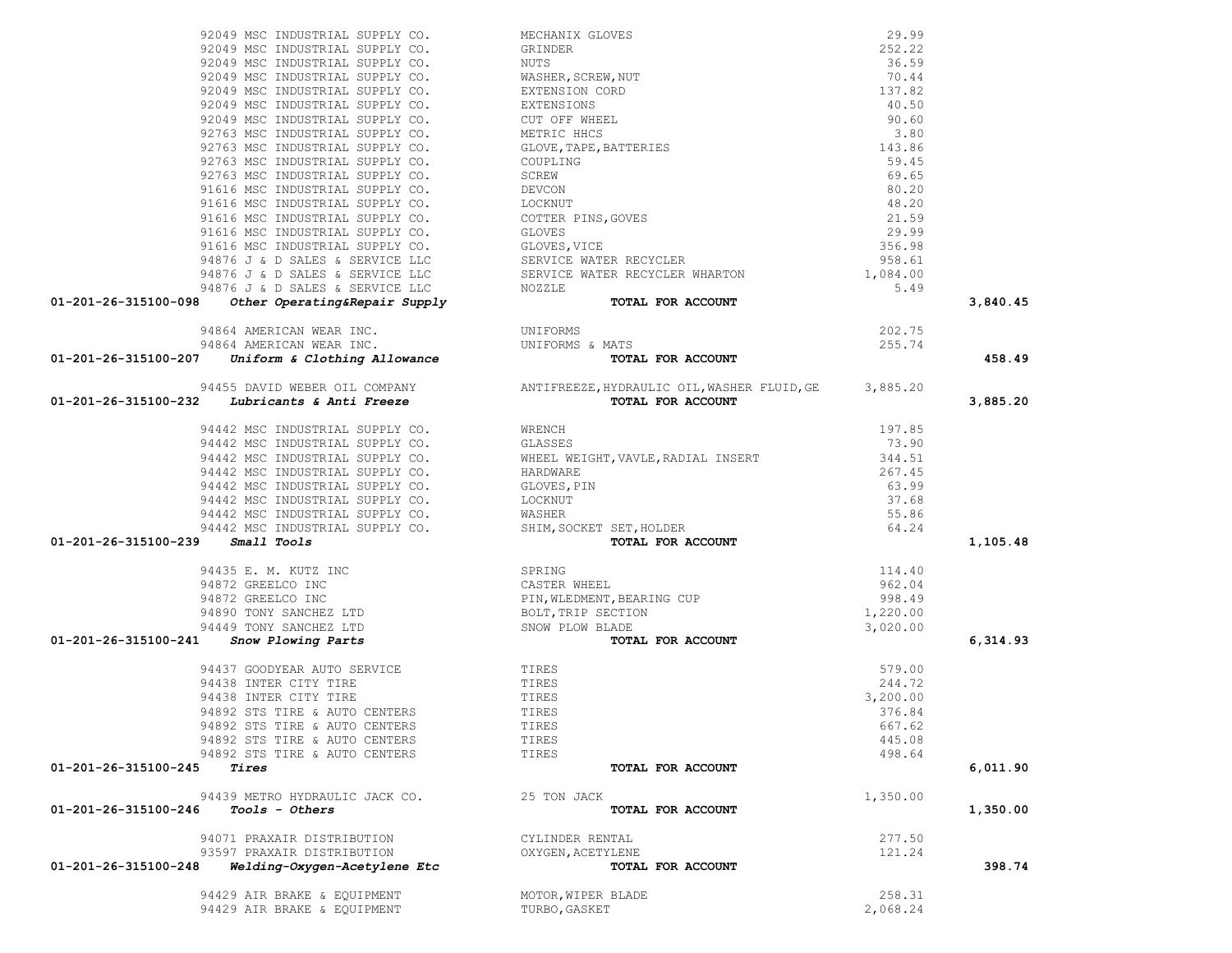| 94866 | BEYER CHRYSLER JEEP              |
|-------|----------------------------------|
| 94869 | D&B AUTO SUPPLY                  |
| 94869 | D&B AUTO SUPPLY                  |
|       | 94869 D&B AUTO SUPPLY            |
|       | 94869 D&B AUTO SUPPLY            |
|       | 94869 D&B AUTO SUPPLY            |
| 94869 | D&B AUTO SUPPLY                  |
| 94869 | D&B AUTO SUPPLY                  |
| 94871 | FLEMINGTON BUICK CHEVROLET       |
| 94871 | FLEMINGTON BUICK CHEVROLET       |
|       | 94871 FLEMINGTON BUICK CHEVROLET |
|       | 94436 FLEMINGTON BUICK CHEVROLET |
| 94441 | MORRISTOWN AUTO BODY INC         |
|       | 94441 MORRISTOWN AUTO BODY INC   |
|       | 94069 NIELSEN DODGE - C-J-R      |
|       | 94069 NIELSEN DODGE - C-J-R      |
|       | 94069 NIELSEN DODGE - C-J-R      |
|       | 94069 NIELSEN DODGE - C-J-R      |
|       | 94069 NIELSEN DODGE - C-J-R      |
|       | 94069 NIELSEN DODGE - C-J-R      |
|       | 94069 NIELSEN DODGE - C-J-R      |
|       | 93593 NIELSEN DODGE - C-J-R      |
|       | 93593 NIELSEN DODGE - C-J-R      |
|       | 93593 NIELSEN DODGE - C-J-R      |
|       | 93593 NIELSEN DODGE - C-J-R      |
|       | 94445 PLAINSMAN AUTO SUPPLY      |
|       | 94445 PLAINSMAN AUTO SUPPLY      |
|       | 94445 PLAINSMAN AUTO SUPPLY      |
|       | 94445 PLAINSMAN AUTO SUPPLY      |
|       | 94075 ROUTE 23 AUTOMALL LLC      |
| 94075 | ROUTE 23 AUTOMALL LLC            |
| 94075 | ROUTE 23 AUTOMALL LLC            |
|       | 94075 ROUTE 23 AUTOMALL LLC      |
|       | 94075 ROUTE 23 AUTOMALL LLC      |
|       | 95078 PLAINSMAN AUTO SUPPLY      |
|       | 95078 PLAINSMAN AUTO SUPPLY      |
|       | 95078 PLAINSMAN AUTO SUPPLY      |
|       | 95078 PLAINSMAN AUTO SUPPLY      |
|       | 95078 PLAINSMAN AUTO SUPPLY      |
| 94446 | OUALITY AUTO GLASS, INC          |

| 94866 BEYER CHRYSLER JEEP                                                                             | SENSOR                                                                                                                                                                                                                               | 68.25     |
|-------------------------------------------------------------------------------------------------------|--------------------------------------------------------------------------------------------------------------------------------------------------------------------------------------------------------------------------------------|-----------|
| 94869 D&B AUTO SUPPLY                                                                                 | SENSOR, TIE ROD END                                                                                                                                                                                                                  | 111.03    |
|                                                                                                       | ROTOR, CONNECTOR, PAD, CHAMBER, BUYERS, SENS 893.60                                                                                                                                                                                  |           |
| 94869 D&B AUTO SUPPLY<br>94869 D&B AUTO SUPPLY<br>94869 D&B AUTO SUPPLY                               | CUTTER, SOCKET, WRENCH, AFT SUPLMNT                                                                                                                                                                                                  | 73.25     |
|                                                                                                       | CLAIPER, SEAL, MAT, FILTER, DEXCOOL, MERCON, 973.78                                                                                                                                                                                  |           |
| 94869 D&B AUTO SUPPLY                                                                                 | TIP, MAT, GAUGE, FILTER, PENETRANT                                                                                                                                                                                                   | 210.99    |
| 94869 D&B AUTO SUPPLY                                                                                 | CREDIT                                                                                                                                                                                                                               | $-110.60$ |
| 94869 D&B AUTO SUPPLY                                                                                 | CREDIT                                                                                                                                                                                                                               | $-57.73$  |
| 94871 FLEMINGTON BUICK CHEVROLET                                                                      | PANEL                                                                                                                                                                                                                                | 538.63    |
| 94871 FLEMINGTON BUICK CHEVROLET                                                                      | LAMP                                                                                                                                                                                                                                 | 99.13     |
| 94871 FLEMINGTON BUICK CHEVROLET FILTER, GASET                                                        |                                                                                                                                                                                                                                      | 52.88     |
| 94436 FLEMINGTON BUICK CHEVROLET CLUSTER                                                              |                                                                                                                                                                                                                                      | 225.00    |
|                                                                                                       | 94441 MORRISTOWN AUTO BODY INC TOWING 1/31/14 N19DWM                                                                                                                                                                                 | 175.00    |
|                                                                                                       | 94441 MORRISTOWN AUTO BODY INC<br>$2/27/14$ M52CNN<br>$2/27/14$ M52CNN                                                                                                                                                               | 205.25    |
| 94069 NIELSEN DODGE - C-J-R                                                                           | FITTING                                                                                                                                                                                                                              | 28.72     |
|                                                                                                       |                                                                                                                                                                                                                                      | 45.60     |
| 94069 NIELSEN DODGE - C-J-R<br>94069 NIELSEN DODGE - C-J-R                                            |                                                                                                                                                                                                                                      | 210.16    |
| 94069 NIELSEN DODGE - C-J-R<br>NOZZLE                                                                 | JZLE<br>BATTERY<br>VEHICLE REPAIR (8-17)<br>STOP/BMPR<br>SENSOR<br>W PKG-STO<br>RRING, PAD, ROTOR, ^*<br>"ER, START F"<br>DH                                                                                                         | 45.60     |
| 94069 NIELSEN DODGE - C-J-R                                                                           |                                                                                                                                                                                                                                      | 60.16     |
| 94069 NIELSEN DODGE - C-J-R                                                                           |                                                                                                                                                                                                                                      | 22.80     |
|                                                                                                       |                                                                                                                                                                                                                                      | 200.00    |
| 94069 NIELSEN DODGE - C-J-R<br>93593 NIELSEN DODGE - C-J-R<br>93593 NIELSEN DODGE - C-J-R<br>STOP/BME |                                                                                                                                                                                                                                      | 837.00    |
|                                                                                                       |                                                                                                                                                                                                                                      | 16.32     |
| 93593 NIELSEN DODGE - $C-J-R$ SENSOR                                                                  |                                                                                                                                                                                                                                      | 64.16     |
| 93593 NIELSEN DODGE - C-J-R SW PKG-STO                                                                |                                                                                                                                                                                                                                      | 15.88     |
|                                                                                                       | 94445 PLAINSMAN AUTO SUPPLY BEARING, PAD, ROTOR, ALTERNATOR, PADS, ROTOR 1, 224.68                                                                                                                                                   |           |
|                                                                                                       |                                                                                                                                                                                                                                      |           |
|                                                                                                       |                                                                                                                                                                                                                                      |           |
| 94445 PLAINSMAN AUTO SUPPLY                                                                           | 94445 PLAINSMAN AUTO SUPPLY FILTER, START FL, BLOWER MOTOR 65.16<br>94445 PLAINSMAN AUTO SUPPLY MIR ADH, PACKER, MIRROR, VALVE, COIL, FILTER 394.77<br>94445 PLAINSMAN AUTO SUPPLY COIL, GASKET SET, BEARING SET, FUSE BLOCK, 471.16 |           |
| 94075 ROUTE 23 AUTOMALL LLC                                                                           | DOOR                                                                                                                                                                                                                                 | 588.83    |
| 94075 ROUTE 23 AUTOMALL LLC                                                                           | DOOR                                                                                                                                                                                                                                 | 621.66    |
| 94075 ROUTE 23 AUTOMALL LLC                                                                           | SHAFT, BOLT                                                                                                                                                                                                                          | 357.42    |
| 94075 ROUTE 23 AUTOMALL LLC                                                                           | SPARE WHEEL                                                                                                                                                                                                                          | 116.13    |
| 94075 ROUTE 23 AUTOMALL LLC                                                                           | FILTER                                                                                                                                                                                                                               | 57.72     |
| 95078 PLAINSMAN AUTO SUPPLY                                                                           | SEAL, DOOR HANDLE, BELT DRESSING, SPARK PL                                                                                                                                                                                           | 136.50    |
|                                                                                                       | 95078 PLAINSMAN AUTO SUPPLY PADS, ROTOR, SHOES, FITTING, TESTER KIT, MERC                                                                                                                                                            | 264.56    |
| 95078 PLAINSMAN AUTO SUPPLY PINS, PAD, ROTOR, BELT                                                    |                                                                                                                                                                                                                                      | 177.50    |
|                                                                                                       | 95078 PLAINSMAN AUTO SUPPLY HOLD HUB, ELBOW, PIPE, HANGER, CLAMP, ROTOR, WATER                                                                                                                                                       | 254.67    |
|                                                                                                       | 95078 PLAINSMAN AUTO SUPPLY REAR, STABILIZER, PADS, ROTOR, HUB BEARING A                                                                                                                                                             | 616.98    |
| 94446 OUALITY AUTO GLASS, INC                                                                         | WINDSHIELD (10-13)                                                                                                                                                                                                                   | 260.96    |

### **01-201-26-315100-261** *Spare Parts for Equipment* **TOTAL FOR ACCOUNT 10,655.26**

| 94429 AIR BRAKE & EQUIPMENT                               | PUMP, GAST, HYDRAULIC                         | 330.39    |
|-----------------------------------------------------------|-----------------------------------------------|-----------|
| 94429 AIR BRAKE & EQUIPMENT                               | WIPER BLADE, THERMOSTAT                       | 151.29    |
| 94429 AIR BRAKE & EQUIPMENT                               | GASKET, FLANGE                                | 6.90      |
| 94863 AIR BRAKE & EQUIPMENT                               | KIT, FILTER                                   | 155.08    |
| 94863 AIR BRAKE & EQUIPMENT                               | FILTER                                        | 70.11     |
| 94430 AMERICAN HOSE & HYDRAULICS CYLINDER                 |                                               | 860.00    |
| 94430 AMERICAN HOSE & HYDRAULICS                          | HOSE                                          | 200.16    |
| 94865 BILL'S SERVICE CENTER 12 VOLT SOLENOID              |                                               | 109.82    |
| 94432 COACH & EQUIPMENT MANUFACTURING CO. HYDRAULIC FLUID |                                               | 127.85    |
| 94432 COACH & EQUIPMENT MANUFACTURING CO. GAS SPRING      |                                               | 312.85    |
| 94433 D&B AUTO SUPPLY                                     | FILTER, GASKET, HANGER, CLAMP, MERCON, PS FLU | 413.25    |
| 94433 D&B AUTO SUPPLY                                     | BRAKLEEN, SENSOR                              | 106.56    |
| 94433 D&B AUTO SUPPLY                                     | RACK-PINION, PADS, SHOES                      | 429.48    |
| 94433 D&B AUTO SUPPLY                                     | FILTER, SPARK PLUG, CARB CLE, BRAKE FLUID,    | 565.75    |
| 94440 MID-ATLANTIC TRUCK CENTRE INC                       | HEAD                                          | 60.50     |
| 94447 RE-TRON TECHNOLOGIES INC.                           | BATTERIES                                     | 319.96    |
| 94447 RE-TRON TECHNOLOGIES INC.                           | CREDIT                                        | $-160.00$ |
| 94877 JENSON & MITCHELL INC                               | HELPER SPRING, REAR SPING, BOLT KIT, 4 IN     | 3,470.92  |
| 94879 MID-ATLANTIC TRUCK CENTRE INC                       | MTR                                           | 233.27    |
| 94886 RE-TRON TECHNOLOGIES INC.                           | BATTERY                                       | 479.94    |
| 94454 TRICO EOUIPMENT SERVICES LLC                        | LAMP                                          | 84.63     |
|                                                           |                                               |           |

| 94429 AIR BRAKE & EQUIPMENT                               | PUMP, GAST, HYDRAULIC                                                     | 330.39    |
|-----------------------------------------------------------|---------------------------------------------------------------------------|-----------|
| 94429 AIR BRAKE & EQUIPMENT                               | WIPER BLADE, THERMOSTAT                                                   | 151.29    |
| 94429 AIR BRAKE & EQUIPMENT                               | GASKET, FLANGE                                                            | 6.90      |
| 94863 AIR BRAKE & EQUIPMENT                               | KIT, FILTER                                                               | 155.08    |
| 94863 AIR BRAKE & EQUIPMENT                               | FILTER                                                                    | 70.11     |
| 94430 AMERICAN HOSE & HYDRAULICS                          | CYLINDER                                                                  | 860.00    |
| 94430 AMERICAN HOSE & HYDRAULICS HOSE                     |                                                                           | 200.16    |
| 94865 BILL'S SERVICE CENTER 12 VOLT SOLENOID              |                                                                           | 109.82    |
| 94432 COACH & EQUIPMENT MANUFACTURING CO. HYDRAULIC FLUID |                                                                           | 127.85    |
| 94432 COACH & EOUIPMENT MANUFACTURING CO. GAS SPRING      |                                                                           | 312.85    |
| 94433 D&B AUTO SUPPLY                                     | FILTER, GASKET, HANGER, CLAMP, MERCON, PS FLU                             | 413.25    |
| 94433 D&B AUTO SUPPLY                                     | BRAKLEEN, SENSOR                                                          | 106.56    |
| 94433 D&B AUTO SUPPLY                                     | RACK-PINION, PADS, SHOES                                                  | 429.48    |
| 94433 D&B AUTO SUPPLY                                     | FILTER, SPARK PLUG, CARB CLE, BRAKE FLUID,                                | 565.75    |
| 94440 MID-ATLANTIC TRUCK CENTRE INC                       | HEAD                                                                      | 60.50     |
| 94447 RE-TRON TECHNOLOGIES INC.                           | BATTERIES                                                                 | 319.96    |
| 94447 RE-TRON TECHNOLOGIES INC. CREDIT                    |                                                                           | $-160.00$ |
|                                                           | 94877 JENSON & MITCHELL INC THE HELPER SPRING, REAR SPING, BOLT KIT, 4 IN | 3,470.92  |
| 94879 MID-ATLANTIC TRUCK CENTRE INC                       | MTR                                                                       | 233.27    |
| 94886 RE-TRON TECHNOLOGIES INC.                           | BATTERY                                                                   | 479.94    |
| 94454 TRICO EQUIPMENT SERVICES LLC                        | <b>T.AMP</b>                                                              | 84.63     |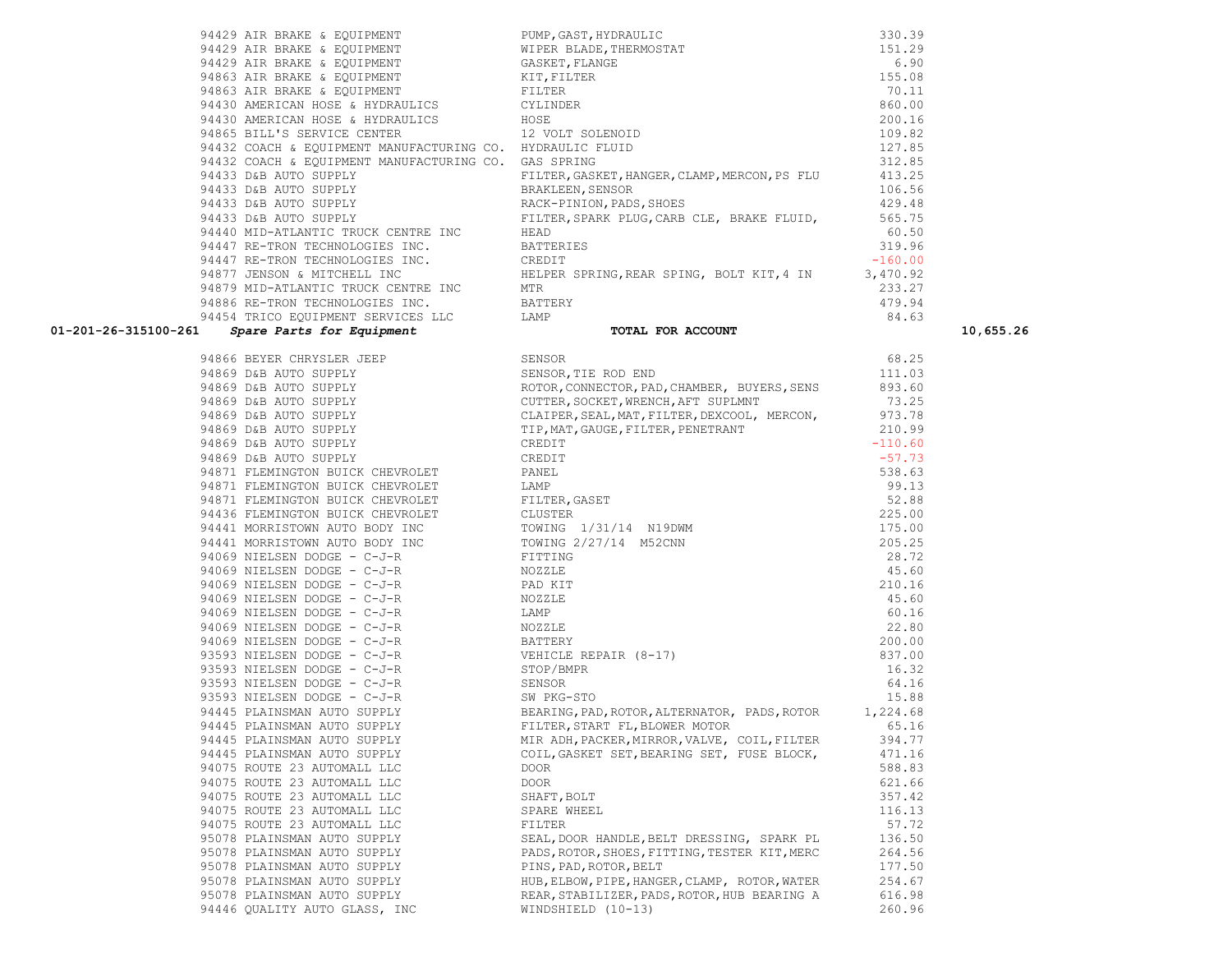|                       | TOTAL for DEPARTMENT 315       |                                          |          | 48,081.74 |
|-----------------------|--------------------------------|------------------------------------------|----------|-----------|
| <b>DEPARTMENT 320</b> |                                |                                          |          |           |
|                       | 94716 KRISTIAN MCMORLAND       | Expenses for NJMCA Convention            | 288.40   |           |
| 01-201-26-320100-021  | Administrative Services        | TOTAL FOR ACCOUNT                        |          | 288.40    |
|                       | 93696 ASSOCIATED EXECUTIVES OF | 2014 Membership Dues - K. McMorland      | 15.00    |           |
|                       | 93696 ASSOCIATED EXECUTIVES OF | 2014 Membership Dues - T. Duckworth      | 10.00    |           |
|                       | 93696 ASSOCIATED EXECUTIVES OF | 2014 Membership Dues - M. Vlazny         | 10.00    |           |
|                       | 92957 NJ SECTION AWRA          | Membership Renewal - Reqular Membership  | 30.00    |           |
| 01-201-26-320100-039  | Education Schools & Training   | TOTAL FOR ACCOUNT                        |          | 65.00     |
|                       | 94652 ENVIRONMENTAL SYSTEMS    | ArcGIS for Desktop Basic Single use Prim | 400.00   |           |
| 01-201-26-320100-095  | Other Administrative Supplies  | TOTAL FOR ACCOUNT                        |          | 400.00    |
|                       | 94653 ADAPCO, INC.             | Altosid XR Brisquets 220 Briquests per c | 1,333.20 |           |
|                       | 94653 ADAPCO, INC.             | Fourstar Sustained Release Microbial 90  | 406.71   |           |
| 01-201-26-320100-225  | Chemicals & Sprays             | TOTAL FOR ACCOUNT                        |          | 1,739.91  |
|                       | 94412 MORRISTOWN LUMBER &      | CN81-Nylon Utility Cord-100' #068039     | 31.98    |           |
|                       | 94412 MORRISTOWN LUMBER &      | 24070-Circ Saw Blade 10" 36THT #6013494  | 29.99    |           |
|                       | 94412 MORRISTOWN LUMBER &      | 251 Brass Snaps 2 #223-297               | 26.52    |           |
|                       | 94412 MORRISTOWN LUMBER &      | 3211 11/2 Sgl. Pulley SE Nick/Br #195-78 | 16.38    |           |
|                       | 94952 MORRISTOWN LUMBER &      | 300 Terro Ant Killer Lig Bait # 0589572  | 13.98    |           |
|                       | 94952 MORRISTOWN LUMBER &      | 26805 65 watt R30 floodlight sof # 5253  | 8.25     |           |
|                       | 94952 MORRISTOWN LUMBER &      | 16068 150W 150A/CL A21 Crystal #5251435  | 3.29     |           |
|                       | 94342 TOMAR INDUSTRIES INC     | Streak free glass cleaner cs             | 59.00    |           |
|                       | 94342 TOMAR INDUSTRIES INC     | PolyBag 22X16X58 Black 100/cs cs         | 79.30    |           |
| 01-201-26-320100-249  | Bldg Maintenance Supplies      | TOTAL FOR ACCOUNT                        |          | 268.69    |
|                       | 94647 CHARLES MOORE            | Reimb. for Work Boots - Council #6       | 89.97    |           |
|                       | 94835 FOLEY, INC.              | 8Y-4581 spring                           | 44.37    |           |
|                       | 94835 FOLEY, INC.              | Shipping & handling                      | 15.75    |           |
|                       | 94571 PLAINSMAN AUTO SUPPLY    | Coupler - $#755 - 1052$                  | 42.98    |           |
|                       | 94571 PLAINSMAN AUTO SUPPLY    | RAD Red # RTA9210                        | 4.76     |           |
|                       | 94571 PLAINSMAN AUTO SUPPLY    | Chry Red $#$ DA1640                      | 4.69     |           |
|                       | 94952 MORRISTOWN LUMBER &      | 21854 RD Bst File 10In #8276032          | 9.99     |           |
|                       | 94952 MORRISTOWN LUMBER &      | Drilling Hammer 31b. FBGL HDL #6345987   | 21.99    |           |
|                       | 94952 MORRISTOWN LUMBER &      | 480-19 Drill Ham Hdle 101/2 6960439      | 5.99     |           |
| 01-201-26-320100-258  | Equipment                      | TOTAL FOR ACCOUNT                        |          | 240.49    |

| 94448 ROUTE 23 AUTOMALL LLC                              | HOSE                                 | 113.35       |
|----------------------------------------------------------|--------------------------------------|--------------|
| 94448 ROUTE 23 AUTOMALL LLC                              | PIPE                                 | 170.27       |
| 94448 ROUTE 23 AUTOMALL LLC                              | SENDER AND PUMP                      | 345.36       |
| 94448 ROUTE 23 AUTOMALL LLC                              | TUBE, FILTER, LATCH, CONNECTOR, SEAL | 147.83       |
| 94448 ROUTE 23 AUTOMALL LLC                              | SEAL                                 | 10.72        |
| 94448 ROUTE 23 AUTOMALL LLC                              | TUBE                                 | 205.05       |
| 94448 ROUTE 23 AUTOMALL LLC                              | MOULDING                             | 198.62       |
| 94448 ROUTE 23 AUTOMALL LLC                              | LAMP, WEATHERSTRIP                   | 27.27        |
| 94448 ROUTE 23 AUTOMALL LLC                              | WIRING, LAMP, SOCKET                 | 156.75       |
| 94448 ROUTE 23 AUTOMALL LLC                              | STRAP                                | 95.10        |
| 94448 ROUTE 23 AUTOMALL LLC                              | NUT                                  | 10.72        |
| 94451 SMITH MOTOR CO., INC.                              | HEATER, WIRE, SENSOR                 | 490.51       |
| 94451 SMITH MOTOR CO., INC.                              | SENSOR ASY                           | 60.52        |
| 94451 SMITH MOTOR CO., INC.                              | STRAP ASY                            | 93.80        |
| 01-201-26-315100-291<br>Vehicle Repairs                  | TOTAL FOR ACCOUNT                    | 12,954.67    |
| 89495 REED SYSTEMS, LTD.                                 | PUMP                                 | 304.51       |
| 89495 REED SYSTEMS, LTD.                                 | CONTROLLERS                          | 696.57       |
| 01-203-26-315100-261<br>(2013) Spare Parts for Equipment | TOTAL FOR ACCOUNT                    | 1,001.08     |
|                                                          |                                      | ============ |
| TOTAL for DEPARTMENT 315                                 |                                      | 48,081.74    |

94885 QUALITY AUTO GLASS, INC WINDSHIELD 215.24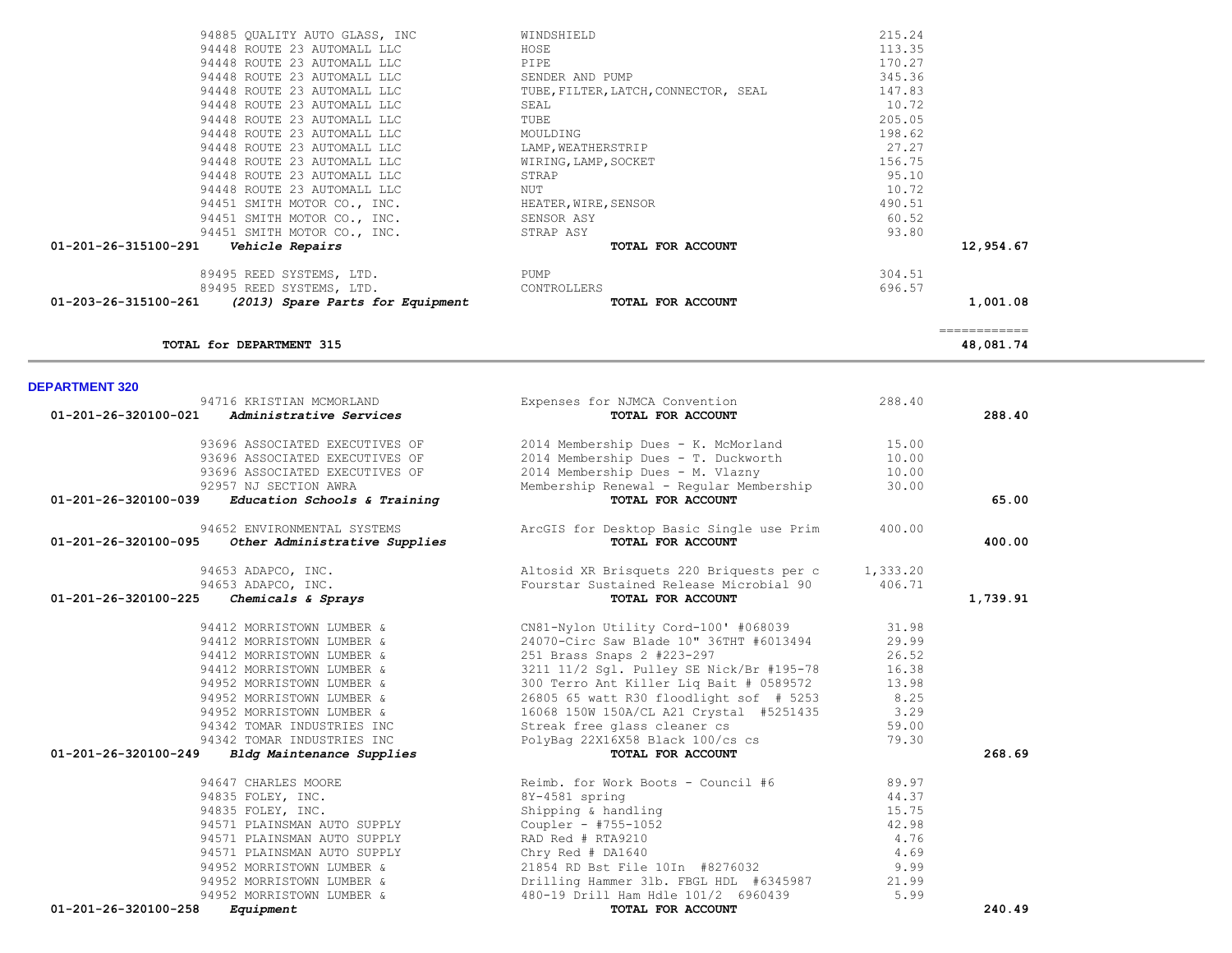| <b>DEPARTMENT 331</b>          | 95698 COUNTY OF MORRIS                | 2ND HALF MARCH 2014 METERED MAIL         | 43.45  |              |
|--------------------------------|---------------------------------------|------------------------------------------|--------|--------------|
| 01-201-27-331100-068           | Postage & Metered Mail                | TOTAL FOR ACCOUNT                        |        | 43.45        |
|                                | 94689 ELIZABETH A. JACOBSON           | 1/17/14 Roundtrip mileage to Trenton, AD | 38.50  |              |
|                                | 94689 ELIZABETH A. JACOBSON           | 1/17/15 PARKING Trenton                  | 8.00   |              |
|                                | 94689 ELIZABETH A. JACOBSON           | 1/21/14 Roundtrip mileage to DCP&P Aging | 2.80   |              |
|                                | 94689 ELIZABETH A. JACOBSON           | 1/31/14 Parking fee Trenton for Planning | 10.00  |              |
|                                | 94689 ELIZABETH A. JACOBSON           | 1/27/14 Roundtrip mileage to Mt Arlingto | 13.30  |              |
|                                | 94689 ELIZABETH A. JACOBSON           | 2/7/14 Roundtrip mileage to Atlantic Hea | 2.10   |              |
|                                | 94689 ELIZABETH A. JACOBSON           | 2/21/14 Parking fee to Trenton for AD As | 8.00   |              |
|                                | 94689 ELIZABETH A. JACOBSON           | 2/21/14 Roundtrip mileage to Trenton AD  | 38.50  |              |
|                                | 94689 ELIZABETH A. JACOBSON           | 2/20/14 Mileage to St Clares Dover CCSHM | 4.55   |              |
| 01-201-27-331100-082           | Travel Expense                        | TOTAL FOR ACCOUNT                        |        | 125.75       |
|                                | 95011 MUNICIPAL CAPITAL CORP          | INVOICE #9207-07 SAVIN MP3502-COPIER PAY | 872.20 |              |
| 01-201-27-331100-164           | Office Machines - Rental              | TOTAL FOR ACCOUNT                        |        | 872.20       |
|                                | 94218 CY DRAKE LOCKSMITHS, INC.       | #2 Key                                   | 12.60  |              |
|                                | 94575 MORRIS COUNTY PARK COMMISSION   | 2/21/14 Admission & Rentals              | 28.50  |              |
|                                | 94575 MORRIS COUNTY PARK COMMISSION   | 3/04/14 Admission & Rentals              | 19.00  |              |
| 01-201-27-331110-059           | Other General Expenses                | TOTAL FOR ACCOUNT                        |        | 60.10        |
|                                | 95698 COUNTY OF MORRIS                | 2ND HALF MARCH 2014 METERED MAIL         | 9.11   |              |
| 01-201-27-331110-068           | Postage and Metered Mail              | TOTAL FOR ACCOUNT                        |        | 9.11         |
|                                | 94757 ALBERTSON INC                   | Resident Supplemental Supplies, Acct. No | 157.83 |              |
| 01-201-27-331110-185           | Food                                  | TOTAL FOR ACCOUNT                        |        | 157.83       |
|                                | 94762 CENTRAL POLY CORP               | Black Garbage Bags                       | 223.50 |              |
|                                | 94762 CENTRAL POLY CORP               | Clear Plastic Liners                     | 147.60 |              |
| 01-201-27-331110-252           | Janitorial Supplies                   | TOTAL FOR ACCOUNT                        |        | 371.10       |
|                                | 94755 W.B. MASON COMPANY INC          | Microwave                                | 120.59 |              |
| 01-201-27-331110-258           | Equipment                             | <b>TOTAL FOR ACCOUNT</b>                 |        | 120.59       |
|                                | 94215 COMPLETE SECURITY SYSTEMS, INC. | Customer #12403                          | 110.00 |              |
| $01 - 201 - 27 - 331110 - 262$ | Machinery Repairs & Parts             | TOTAL FOR ACCOUNT                        |        | 110.00       |
|                                | 94755 W.B. MASON COMPANY INC          | Office Supplies                          | 234.26 |              |
| 01-203-27-331110-058           | (2013) Office Supplies & Stationery   | TOTAL FOR ACCOUNT                        |        | 234.26       |
|                                |                                       |                                          |        | ============ |
|                                | TOTAL for DEPARTMENT 331              |                                          |        | 2,104.39     |

## DE

| 94037 JOHNSON TRUCK ACCESSORIES INC | Hitch Ford F-150 Class 3 #D7051097 | 199.00 |
|-------------------------------------|------------------------------------|--------|
| 94037 JOHNSON TRUCK ACCESSORIES INC | Chrome 2"X1"X2 1/8" Ball #T1G63845 | 14.99  |
| 94037 JOHNSON TRUCK ACCESSORIES INC | Ball Mnt 2"Drop 4-3/4 #D7040346    | 35.00  |
| 94571 PLAINSMAN AUTO SUPPLY         | Oil Filter (Pro Select) # 21516    | 6.69   |
| 94414 PLAINSMAN AUTO SUPPLY         | Twax hard shell paste # T-222R     | 11.84  |
| 94414 PLAINSMAN AUTO SUPPLY         | Trailer conn socket #755-5048      | 14.20  |
| 94414 PLAINSMAN AUTO SUPPLY         | Trailer conn plug #755-5046        | 10.20  |
| 94414 PLAINSMAN AUTO SUPPLY         | Brush #7601428                     | 10.23  |
| 94414 PLAINSMAN AUTO SUPPLY         | Sil Adhesive Sealant #765-1485     | 5.52   |

============

**TOTAL for DEPARTMENT 320** 3,310.16

 **01-201-26-320100-291** *Vehicle Repairs* **TOTAL FOR ACCOUNT 307.67**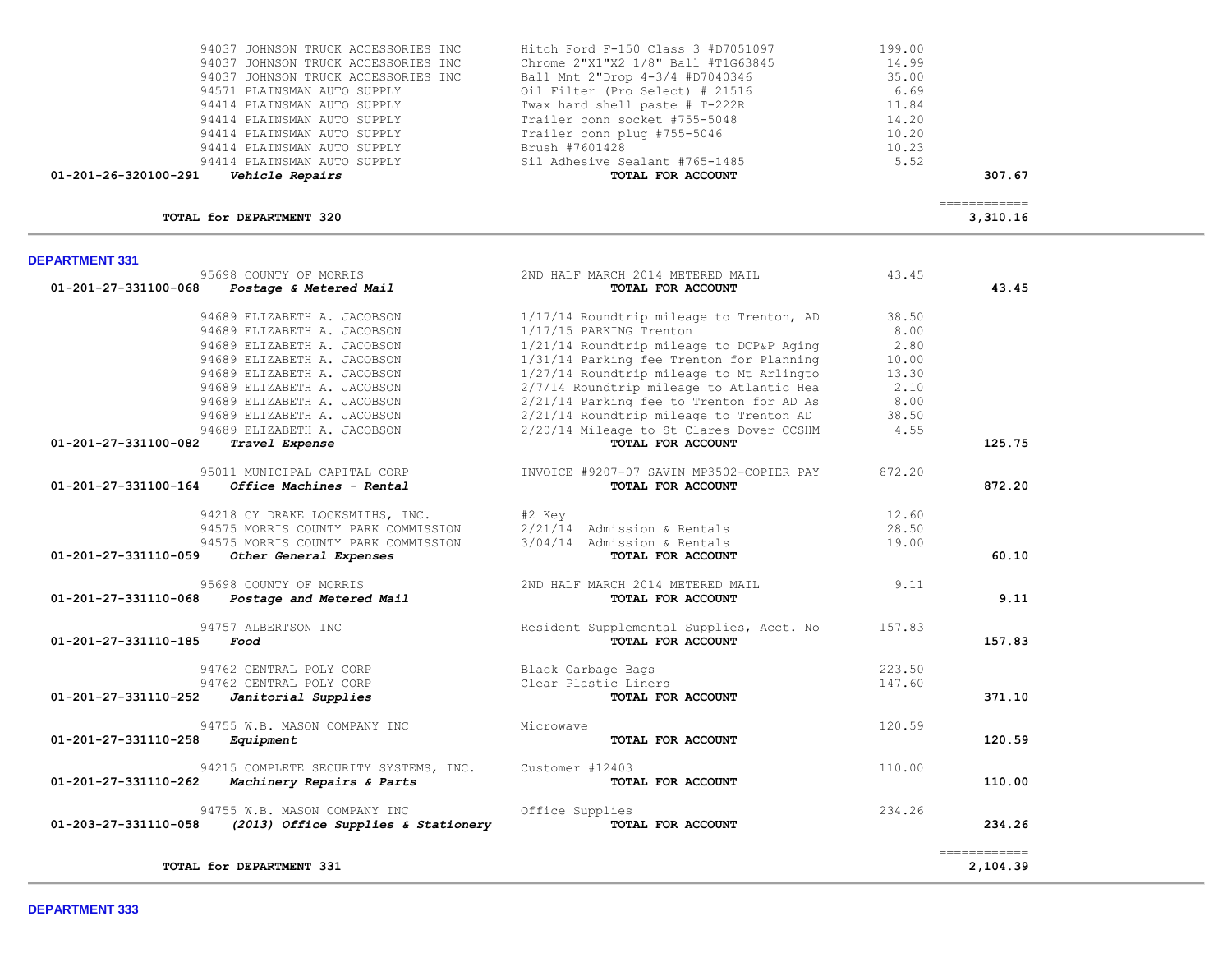| 01-201-27-333100-039  | 95297 CROSS COUNTRY EDUCATION, LLC<br>Education Schools & Training                                                                                                                                                                                                                                | March 27, 2014 Time:8am-3:30pm.Topic: Ov<br>TOTAL FOR ACCOUNT                                                                                                                                                | 477.00                                                                            | 477.00                    |
|-----------------------|---------------------------------------------------------------------------------------------------------------------------------------------------------------------------------------------------------------------------------------------------------------------------------------------------|--------------------------------------------------------------------------------------------------------------------------------------------------------------------------------------------------------------|-----------------------------------------------------------------------------------|---------------------------|
| 01-201-27-333100-048  | 94852 BETH DENMEAD<br>94854 KRISTINE A. BEIRNE<br>Insurance                                                                                                                                                                                                                                       | Car Insurance Reimbursment for Feb-2014<br>Car Insurance Reimbursement for Feb-2014<br>TOTAL FOR ACCOUNT                                                                                                     | 12.00<br>12.00                                                                    | 24.00                     |
| 01-201-27-333100-068  | 95698 COUNTY OF MORRIS<br><i>Postage &amp; Metered Mail</i>                                                                                                                                                                                                                                       | 2ND HALF MARCH 2014 METERED MAIL<br>TOTAL FOR ACCOUNT                                                                                                                                                        | 247.42                                                                            | 247.42                    |
| 01-201-27-333100-082  | 94852 BETH DENMEAD<br>94853 CARMEN N. AYALA<br>94854 KRISTINE A. BEIRNE<br>94851 PATRICIA DUMPERT<br>Travel Expense                                                                                                                                                                               | Miles reimbursement for Feb-2014<br>Miles reimbursement for Feb-2014<br>Miles reimbursement for Jan, Feb-2014<br>Miles reimbursement for Feb-2014<br>TOTAL FOR ACCOUNT                                       | 155.75<br>44.80<br>58.45<br>7.00                                                  | 266.00                    |
| 01-201-27-333100-117  | 94937 LORI E. ADAMS<br><i><b>Interpretor Fees</b></i>                                                                                                                                                                                                                                             | Int Serv 3/13/14 Plan/Prog Review Mtg1 u<br>TOTAL FOR ACCOUNT                                                                                                                                                | 175.00                                                                            | 175.00                    |
|                       | TOTAL for DEPARTMENT 333                                                                                                                                                                                                                                                                          |                                                                                                                                                                                                              |                                                                                   | ============<br>1,189.42  |
| <b>DEPARTMENT 342</b> |                                                                                                                                                                                                                                                                                                   |                                                                                                                                                                                                              |                                                                                   |                           |
| 01-203-27-342000-454  | 94978 NEW JERSEY AIDS SERVICES<br>(2013) Grant in Aid GIA: ERIC JOHNSON                                                                                                                                                                                                                           | The Eric Johnson House transitional hous<br>TOTAL FOR ACCOUNT                                                                                                                                                | 7,243.00                                                                          | 7,243.00                  |
|                       | TOTAL for DEPARTMENT 342                                                                                                                                                                                                                                                                          |                                                                                                                                                                                                              |                                                                                   | ------------<br>7,243.00  |
| <b>DEPARTMENT 343</b> |                                                                                                                                                                                                                                                                                                   |                                                                                                                                                                                                              |                                                                                   |                           |
| 01-201-27-343100-036  | 94896 CORNERSTONE FAMILY<br>94945 CORNERSTONE FAMILY<br>Contracted Services - Adult Day Care                                                                                                                                                                                                      | MVADC Period 1/1/14-1/31/<br>734<br>Period $2/1/$<br>MVADC<br>TOTAL FOR ACCOUNT                                                                                                                              | 13,021.64<br>14,780.46                                                            | 27,802.10                 |
|                       | TOTAL for DEPARTMENT 343                                                                                                                                                                                                                                                                          |                                                                                                                                                                                                              |                                                                                   | ============<br>27,802.10 |
| <b>DEPARTMENT 345</b> |                                                                                                                                                                                                                                                                                                   |                                                                                                                                                                                                              |                                                                                   |                           |
| 01-201-27-345100-257  | 95345 CITYSIDE ARCHIVES, LTD<br>95344 CITYSIDE ARCHIVES, LTD<br>Rental - Other                                                                                                                                                                                                                    | OFFICE OF TEMP. ASSISTANCE<br>OFFICE OF TEMP. ASSISTANCE<br>TOTAL FOR ACCOUNT                                                                                                                                | 936.67<br>715.47                                                                  | 1,652.14                  |
| 01-201-27-345100-325  | 95091 JOHNSON & JOHNSON, ESQS<br>95091 JOHNSON & JOHNSON, ESQS<br>Special Services                                                                                                                                                                                                                | CS - Legal services rendered for the mon<br>Hansen v. OTA<br>TOTAL FOR ACCOUNT                                                                                                                               | 3,012.00<br>144.00                                                                | 3,156.00                  |
| 01-201-27-345100-329  | 93748 HORIZON BLUE CROSS BLUE SHIELD<br>93748 HORIZON BLUE CROSS BLUE SHIELD<br>93748 HORIZON BLUE CROSS BLUE SHIELD<br>93748 HORIZON BLUE CROSS BLUE SHIELD<br>93748 HORIZON BLUE CROSS BLUE SHIELD<br>93748 HORIZON BLUE CROSS BLUE SHIELD<br>Hospital Insurance Premiums<br>94685 AMPAI STEBER | $02 - 86389$<br>03-86379<br>14-86379<br>16-86379<br>17-86379<br>25-86379<br>TOTAL FOR ACCOUNT<br>ADM - Mileage reimb. for October to Dece                                                                    | 15,534.81<br>3,569.27<br>7,454.49<br>102,788.41<br>4,463.10<br>14,404.40<br>19.25 | 148,214.48                |
|                       | 94682 CHRISTINE HELLYER<br>94665 JAMES MCDANIEL<br>94668 JERRY THIEL<br>94694 JULIO PORRAO<br>94669 LASZLO CSENGETO                                                                                                                                                                               | ADM - Mileage reimb. for January 2014<br>CSP - Mileage reimb. for January & Febru<br>SSS - Mileage reimb. for February 2014<br>FSS - Mileage reimb. for March 2014<br>ADM - Mileage reimb. for February 2014 | 18.90<br>84.35<br>75.60<br>7.00<br>16.45                                          |                           |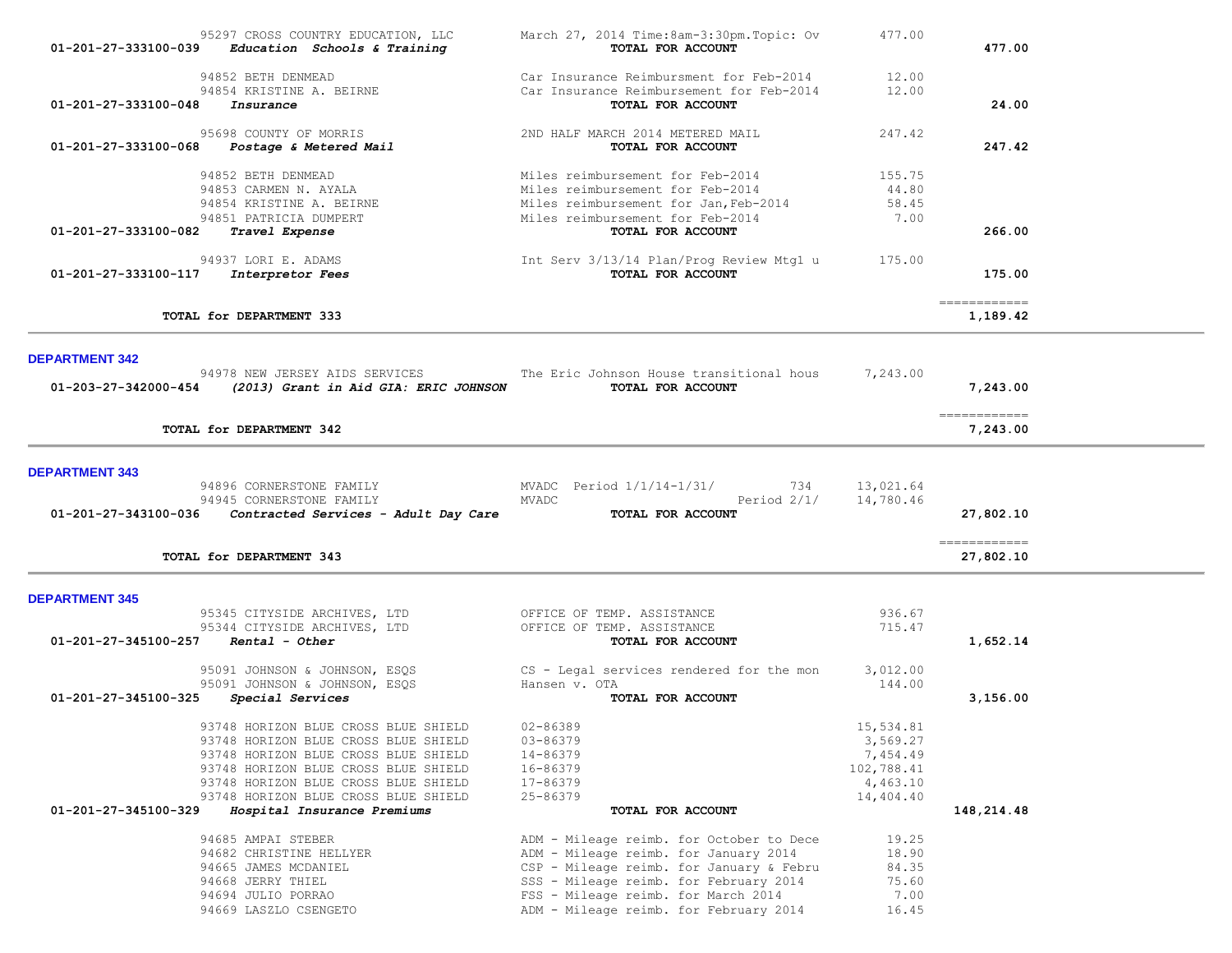| 95511 ARNEL P GARCIA     | LPN, 3-16-2014 thru 3-29-2014                                                                                | 2,464.00 |
|--------------------------|--------------------------------------------------------------------------------------------------------------|----------|
| 95512 BARKEL FLEMMING    | LPN, 3-16-2014 thru 3-29-2014 1, 792.00                                                                      |          |
| 95513 CARRELLE L CALIXTE | LPN, 3-16-2014 thru 3-29-2014                                                                                | 2,688.00 |
| 95514 CHARLES NADARAJAH  | RN, 3-16-2014 thru 3-29-2014 1, 400.00                                                                       |          |
| 95515 DANILO LAPID       | RN, 3-16-2014 thru 3-29-2014 1, 396.85                                                                       |          |
| 95516 DAVID JEAN-LOUIS   | LPN, 3-16-2014 thru 3-29-2014 2, 421.00                                                                      |          |
| 95517 EDITHA MAROUEZ     |                                                                                                              |          |
| 95518 EVELYN TOLENTINO   | RN, 3-18-2014 thru 3-29-2014 1, 207.50                                                                       |          |
|                          | 95519 GEORGINA GRAY-HORSLEY LPN, 3-16-2014 thru 3-29-2014 660.80                                             |          |
| 95521 JEDDIE A GARCIA    | $RN, 3-16-2014$                                                                                              | 277.20   |
|                          | 95522 JESSY JACOB LEN, 3-16-2014 thru 3-29-2014 210.00                                                       |          |
| 95523 LOREEN RAFISURA    | RN, 2-28-2014 thru 3-24-2014 820.75                                                                          |          |
| 95524 LOUISE R. MACCHIA  | RN, 3-17-2014 thru 3-28-2014 2, 756.25                                                                       |          |
| 95526 MA. LIZA IMPERIAL  | RN, 3-16-2014 thru 3-29-2014 1, 671.25                                                                       |          |
|                          | 95525 MADUKWE IMO IBOKO, RN                  RN, 3-16-2014 thru 3-29-2014                          2, 240.00 |          |
|                          | 95527 MARIA CARMELITA OBLINA TERN, 3-16-2014 thru 3-29-2014                                                  | 896.00   |
| 95528 MARTHA YAGHI       | RN, 3-17-2014 thru 3-25-2014 840.00                                                                          |          |
|                          | 95529 MARY JANE M. ARCINAS (26.55) RN, 3-16-2014 thru 3-19-2014                                              |          |
|                          | 95530 MELOJANE CELESTINO RN, 3-16-2014 thru 3-29-2014 1.120.00                                               |          |
| 95531 MICHELLE CAPILI    | RN, 3-16-2014 thru 3-29-2014 1, 117.90                                                                       |          |
| 95532 MIRLENE ESTRIPLET  | RN, 3-17-2014 thru 3-29-2014 3,640.00                                                                        |          |
| 95533 ROSE DUMAPIT       | RN, 3-16-2014 thru 3-29-2014 1, 400.00                                                                       |          |
|                          | 95534 ROSEMARY BATANE COBCOBO RN, 3-16-2014 thru 3-29-2014                                                   | 1,400.00 |
| 95535 SUZIE COLLIN       | RN, 3-16-2014 thru 3-28-2014                                                                                 | 2,808.75 |
|                          |                                                                                                              |          |

| 95094 KATTY STAGNITTO                                 | Insurance reimb. for January to June 201 | 72.00     |           |
|-------------------------------------------------------|------------------------------------------|-----------|-----------|
| 94666 PATRICIA FLANAGAN                               | Insurance reimb. for January to June 201 | 72.00     |           |
| 01-201-27-345100-333<br>Other Allowances              | TOTAL FOR ACCOUNT                        |           | 834.00    |
| 93533 LABORATORY CORPORATION OF                       | 01/08/14                                 | 64.50     |           |
| 01-201-27-345100-351<br>Paternity Expenses            | TOTAL FOR ACCOUNT                        |           | 64.50     |
| 94662 JOHNSTON COMMUNICATIONS                         | PBX Maintenance                          | 11,598.75 |           |
| 01-203-27-345100-166<br>(2013) Office Machine- Repair | TOTAL FOR ACCOUNT                        |           | 11,598.75 |
| 94693 JESSICA REYMUNDO                                | FSS - Mileage reimb. for July to Decembe | 16.80     |           |
| 94666 PATRICIA FLANAGAN                               | MAP - Mileage reimb. for July to Decembe | 160.65    |           |
| 01-203-27-345100-332<br>(2013) Mileage                | TOTAL FOR ACCOUNT                        |           | 177.45    |
| 94693 JESSICA REYMUNDO                                | Parking Fees                             | 10.50     |           |
| 01-203-27-345100-333<br>(2013) Other Allowances       | TOTAL FOR ACCOUNT                        |           | 10.50     |
| 90795 LABCORP OF AMERICA HOLDINGS                     | DNA testing from 11/02/13 through 11/30/ | 508.00    |           |

 92300 LABCORP OF AMERICA HOLDINGS DNA testing from 11/30/13 to 12/28/13 385.50 93533 LABORATORY CORPORATION OF DNA testing on 12/04/13 to 02/01/14 32.25  **01-203-27-345100-351** *(2013) Paternity Expenses* **TOTAL FOR ACCOUNT 925.75** ============

**TOTAL for DEPARTMENT 345 166,876.12**

| 94666 PATRICIA FLANAGAN                    | Mileage reimb. for January 2014          | 21.00 |        |
|--------------------------------------------|------------------------------------------|-------|--------|
| 01-201-27-345100-332<br>Mileage            | TOTAL FOR ACCOUNT                        |       | 242.55 |
| 94685 AMPAI STEBER                         | Insurance reimb. for January to June 201 | 72.00 |        |
| 94686 CAROL UBERTACCIO                     | FSS - Insurance reimb. for February to J | 60.00 |        |
| 94682 CHRISTINE HELLYER                    | Insurance reimb. for January to June 201 | 72.00 |        |
| 94670 LINDA CARUTH                         | ADM - Insurance reimb. for January to Ju | 72.00 |        |
| 94678 LUZ ELENA URREGO                     | MAP - Insurance reimb. for January to Ju | 72.00 |        |
| 94681 ILA TALWAR                           | MAP - Insurance reimb. for January to Ju | 90.00 |        |
| 94680 JAYSHREE TRIVEDI                     | FSS - Insurance reimb. for January to Ju | 90.00 |        |
| 94683 MICHIYO BRAGDON                      | MAP - Insurance reimb. for January to Ju | 72.00 |        |
| 94693 JESSICA REYMUNDO                     | Insurance reimb. for January to June 201 | 90.00 |        |
| 95094 KATTY STAGNITTO                      | Insurance reimb. for January to June 201 | 72.00 |        |
| 94666 PATRICIA FLANAGAN                    | Insurance reimb. for January to June 201 | 72.00 |        |
| 01-201-27-345100-333<br>Other Allowances   | TOTAL FOR ACCOUNT                        |       | 834.00 |
| 93533 LABORATORY CORPORATION OF            | 01/08/14                                 | 64.50 |        |
| 01-201-27-345100-351<br>Paternity Expenses | TOTAL FOR ACCOUNT                        |       | 64.50  |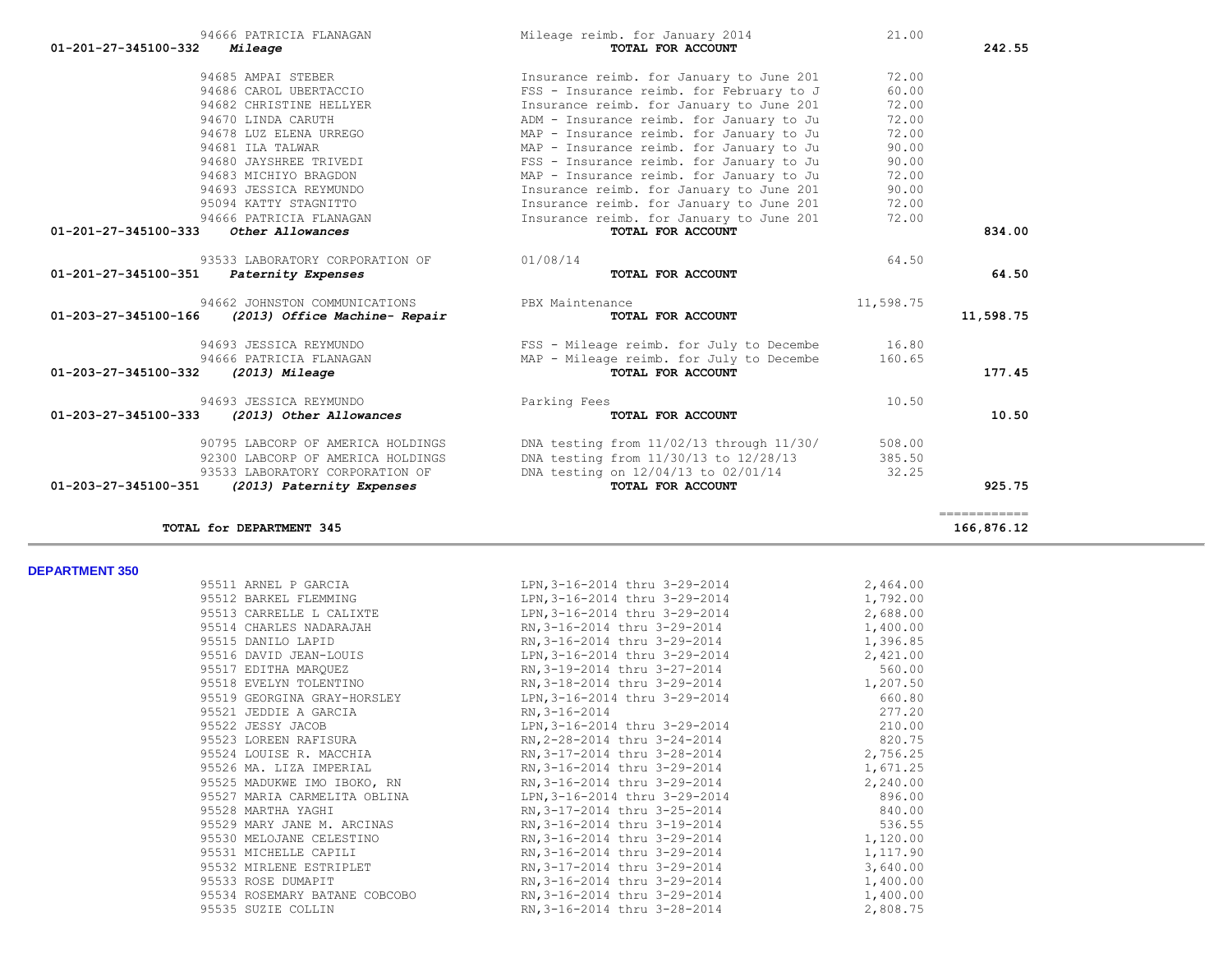| 01-201-27-350100-013              | 95520 ILLIENE CHARLES, RN                                                                              | TOTAL FOR ACCOUNT                                                                                                                                                                                                                       | 1,976.80   | 38,301.60  |
|-----------------------------------|--------------------------------------------------------------------------------------------------------|-----------------------------------------------------------------------------------------------------------------------------------------------------------------------------------------------------------------------------------------|------------|------------|
|                                   | 01-201-27-350100-036    Contracted Services                                                            | 95363 CORNERSTONE FAMILY PROGRAMS Social Services for February 2014 21,000.00<br><b>Contracted Services CONTIL FOR ACCOUNT</b>                                                                                                          |            | 21,000.00  |
|                                   | 93772 ABILITY NETWORK INC.<br>01-201-27-350100-040 Electronic Data Processing                          | $34873, 2-1-2014$ thru $1-31-2015$<br><b>TOTAL FOR ACCOUNT</b>                                                                                                                                                                          | 1,500.00   | 1,500.00   |
|                                   | 95387 STAPLES BUSINESS ADVANTAGE 1032198, 3-14-2014                                                    |                                                                                                                                                                                                                                         |            |            |
| 01-201-27-350100-058              | 95386 STAPLES BUSINESS ADVANTAGE 1032198, 3-5-2014<br>Office Supplies & Stationery                     | $4-2014$<br>-2014<br><b>TOTAL FOR ACCOUNT</b> 333.44                                                                                                                                                                                    |            | 1,170.40   |
|                                   |                                                                                                        |                                                                                                                                                                                                                                         |            |            |
|                                   |                                                                                                        | 95698 COUNTY OF MORRIS<br>2ND HALF MARCH 2014 METERED MAIL 9141.75<br><b>TOTAL FOR ACCOUNT</b>                                                                                                                                          |            | 141.75     |
|                                   | 95389 TRITEC OFFICE EQUIPMENT INC CTMORR, 3-13-2014<br>$01-201-27-350100-164$ Office Machines - Rental | TOTAL FOR ACCOUNT                                                                                                                                                                                                                       | 163.00     | 163.00     |
|                                   |                                                                                                        | 95373 KURT'S LOCKSMITH SERVICE, LLC Key & Lock Repair on 3-10-2014 102.50<br>95373 KURT'S LOCKSMITH SERVICE, LLC Key & Lock Repair on 3-14-2014 719.00<br>95390 U.S. SECURITY ASSOCIATES, INC. 573-1134-000,1-3-14 thru 1-9-2014 5,1    |            |            |
|                                   |                                                                                                        |                                                                                                                                                                                                                                         |            |            |
|                                   |                                                                                                        |                                                                                                                                                                                                                                         |            |            |
|                                   |                                                                                                        | 95390 U.S. SECURITY ASSOCIATES, INC. 573-1134-000, 1-10-14 thru 1-16-2014 5, 109.52<br>95390 U.S. SECURITY ASSOCIATES, INC. 573-1134-000, 1-17-14 thru 1-23-2014 5, 143.12                                                              |            |            |
|                                   |                                                                                                        |                                                                                                                                                                                                                                         |            |            |
|                                   |                                                                                                        | 95390 U.S. SECURITY ASSOCIATES, INC.<br>95390 U.S. SECURITY ASSOCIATES, INC.<br>95390 U.S. SECURITY ASSOCIATES, INC.<br>95390 U.S. SECURITY ASSOCIATES, INC.<br>95390 U.S. SECURITY ASSOCIATES, INC.<br>95390 U.S. SECURITY ASSOCIATES, |            |            |
|                                   |                                                                                                        |                                                                                                                                                                                                                                         |            |            |
| 01-201-27-350100-266 Safety Items |                                                                                                        | TOTAL FOR ACCOUNT                                                                                                                                                                                                                       |            | 32,000.94  |
|                                   |                                                                                                        |                                                                                                                                                                                                                                         |            |            |
|                                   | 01-201-27-350110-036 Contracted Services                                                               | 95383 SODEXO INC & AFFILIATES $\frac{100022833, \text{February~2014}}{\text{Total FOR ACCOUNT}}$ 211,683.55<br>TOTAL FOR ACCOUNT                                                                                                        |            | 211,683.55 |
|                                   |                                                                                                        |                                                                                                                                                                                                                                         | 843.02     |            |
|                                   |                                                                                                        |                                                                                                                                                                                                                                         | 842.02     |            |
|                                   | $01-201-27-350110-143$ Rubbish & Trash Removal                                                         | TOTAL FOR ACCOUNT                                                                                                                                                                                                                       |            | 1,685.04   |
|                                   |                                                                                                        |                                                                                                                                                                                                                                         |            |            |
|                                   |                                                                                                        |                                                                                                                                                                                                                                         |            |            |
|                                   |                                                                                                        |                                                                                                                                                                                                                                         |            |            |
|                                   |                                                                                                        |                                                                                                                                                                                                                                         |            |            |
|                                   |                                                                                                        |                                                                                                                                                                                                                                         |            |            |
|                                   |                                                                                                        |                                                                                                                                                                                                                                         |            |            |
|                                   |                                                                                                        |                                                                                                                                                                                                                                         |            |            |
|                                   |                                                                                                        |                                                                                                                                                                                                                                         |            |            |
|                                   |                                                                                                        |                                                                                                                                                                                                                                         |            |            |
|                                   |                                                                                                        |                                                                                                                                                                                                                                         |            |            |
|                                   |                                                                                                        |                                                                                                                                                                                                                                         |            |            |
|                                   |                                                                                                        | 94251 R & J CONTROL, INC.<br>94253 WEBSTER PLUMBING & Drain Pipe Cleaning, 1-2-2014<br><b>01-201-27-350110-262</b> Machinery Repairs & Parts TOTAL FOR ACCOUNT<br><b>TOTAL FOR ACCOUNT</b>                                              |            | 8,638.33   |
|                                   | 95382 SODEXO INC & AFFILIATES                                                                          | 100005746, February~2014                                                                                                                                                                                                                | 267,980.79 |            |
| 01-201-27-350115-036              | Contracted Services                                                                                    | TOTAL FOR ACCOUNT                                                                                                                                                                                                                       |            | 267,980.79 |
|                                   | 95388 STAR LEDGER                                                                                      | $947758$ - Paper Delivery for w/e 3-08-201                                                                                                                                                                                              | 32.28      |            |
|                                   | 95388 STAR LEDGER                                                                                      | 947758 - Paper Delivery for w/e 3-15-201                                                                                                                                                                                                | 100.17     |            |
| 01-201-27-350115-186              | Coffee / Gift Shop                                                                                     | TOTAL FOR ACCOUNT                                                                                                                                                                                                                       |            | 132.45     |
|                                   | 95384 SODEXO INC & AFFILIATES                                                                          | 100011720, February~2014                                                                                                                                                                                                                | 89,063.15  |            |
| 01-201-27-350125-036              | Contracted Services                                                                                    | TOTAL FOR ACCOUNT                                                                                                                                                                                                                       |            | 89,063.15  |
|                                   | 95370 JAMES H WOLF                                                                                     | Medical Director, 3-13, 3-17, 3-20 & 3-24                                                                                                                                                                                               | 1,335.00   |            |
| 01-201-27-350130-036              |                                                                                                        |                                                                                                                                                                                                                                         |            |            |
|                                   | Contracted Services                                                                                    | TOTAL FOR ACCOUNT                                                                                                                                                                                                                       |            | 1,335.00   |
|                                   | 95391 AGL WELDING SUPPLY CO INC                                                                        | 584500, 3-2-2014 thru 4-1-2014                                                                                                                                                                                                          | 250.00     |            |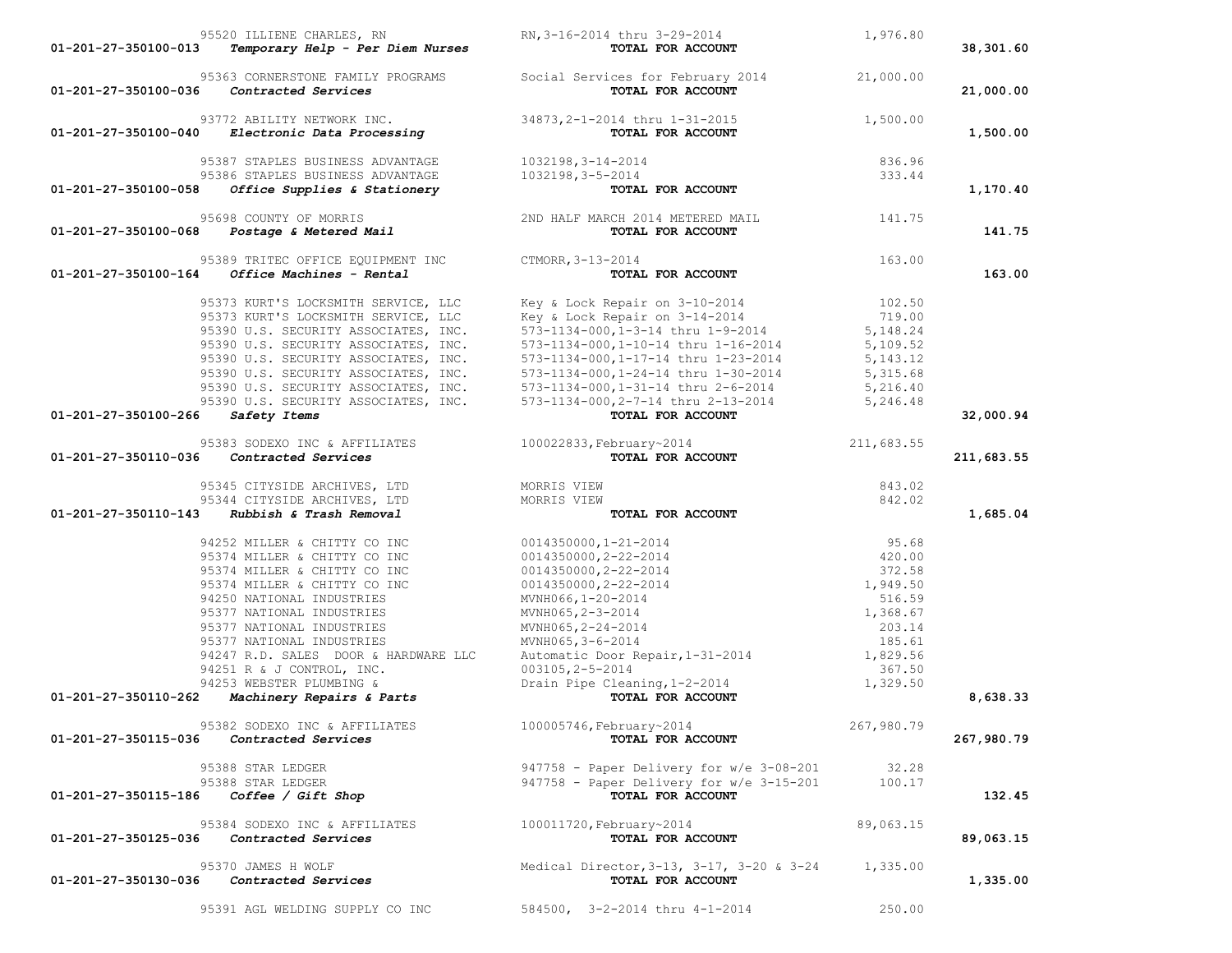|                      | 95391 AGL WELDING SUPPLY CO INC                                                                 |                                                                                                                                                                                                                                                                                                              |           |           |
|----------------------|-------------------------------------------------------------------------------------------------|--------------------------------------------------------------------------------------------------------------------------------------------------------------------------------------------------------------------------------------------------------------------------------------------------------------|-----------|-----------|
|                      | 95366 DERMA RITE INDUSTRIES LLC                                                                 |                                                                                                                                                                                                                                                                                                              |           |           |
|                      | 95367 DIRECT SUPPLY INC                                                                         |                                                                                                                                                                                                                                                                                                              |           |           |
|                      | 95372 JML MEDICAL INC.                                                                          |                                                                                                                                                                                                                                                                                                              |           |           |
|                      | 95490 JML MEDICAL INC.                                                                          |                                                                                                                                                                                                                                                                                                              |           |           |
|                      | 95490 JML MEDICAL INC.                                                                          |                                                                                                                                                                                                                                                                                                              |           |           |
|                      | 95490 JML MEDICAL INC.                                                                          |                                                                                                                                                                                                                                                                                                              |           |           |
|                      | 95490 JML MEDICAL INC.                                                                          |                                                                                                                                                                                                                                                                                                              |           |           |
|                      | 95490 JML MEDICAL INC.                                                                          |                                                                                                                                                                                                                                                                                                              |           |           |
|                      | 95490 JML MEDICAL INC.                                                                          |                                                                                                                                                                                                                                                                                                              |           |           |
|                      | 95490 JML MEDICAL INC.                                                                          |                                                                                                                                                                                                                                                                                                              |           |           |
|                      | 95490 JML MEDICAL INC.                                                                          |                                                                                                                                                                                                                                                                                                              |           |           |
|                      | 95371 JML MEDICAL INC.                                                                          |                                                                                                                                                                                                                                                                                                              |           |           |
|                      | 95371 JML MEDICAL INC.                                                                          |                                                                                                                                                                                                                                                                                                              |           |           |
|                      | 95371 JML MEDICAL INC.                                                                          |                                                                                                                                                                                                                                                                                                              |           |           |
| 01-201-27-350130-046 | General Stores                                                                                  | $\begin{tabular}{lllllllllllllllllllllll} 584500,\quad & 3-9-2014 & \text{thru} & 4-8-2014 & & 250.00 \\ \text{MORRIV, $3-3-2014}$ & 960.00 \\ 29406,1-01-2014 & 130.61 \\ 5MOCO2, \text{February} & 2014 & 3,524.12 \\ 5MOCO2, 2-24-2014 & 5,715.00 \\ 5MOCO2, 2-3-2014 & 1,383.00 \\ 5MOCO2, 2-13-2014 & $ |           | 27,056.70 |
|                      | 95368 DISCOVER RX                                                                               |                                                                                                                                                                                                                                                                                                              | 24,399.70 |           |
| 01-201-27-350130-171 |                                                                                                 | % DISCOVER RX<br>Medicare ~ February 2014<br><b>Legend Drugs (Prescription)</b> Medicare ~ February 2014                                                                                                                                                                                                     |           | 24,399.70 |
|                      | 95368 DISCOVER RX                                                                               |                                                                                                                                                                                                                                                                                                              |           |           |
| 01-201-27-350130-172 | Non-Legend Drugs (OTC)                                                                          | IV Stock Supply ~ February 2014 1,751.51<br>TOTAL FOR ACCOUNT                                                                                                                                                                                                                                                |           | 1,751.51  |
|                      |                                                                                                 |                                                                                                                                                                                                                                                                                                              |           |           |
|                      |                                                                                                 |                                                                                                                                                                                                                                                                                                              |           |           |
|                      | 95357 ANDY MERRIFIELD<br>95358 KEISHA R ROSARIO<br>95360 SANDRA CAESAR<br>95361 VIBERT F. BAGOT |                                                                                                                                                                                                                                                                                                              |           |           |
|                      |                                                                                                 |                                                                                                                                                                                                                                                                                                              |           |           |
|                      |                                                                                                 | CNA Re-Certification, 3-13-2014 30.00<br>CNA Re-Certification, 2-27-2014 30.00<br>CNA Re-Certification, 2-26-2014 30.00<br>CNA Re-Certification, 3-12-2014 30.00<br><b>TOTAL FOR ACCOUNT</b>                                                                                                                 |           |           |
| 01-201-27-350130-191 | Nursing                                                                                         |                                                                                                                                                                                                                                                                                                              |           | 120.00    |
|                      | 94719 ON TIME TRANSPORT INC.                                                                    |                                                                                                                                                                                                                                                                                                              |           |           |
|                      | 94719 ON TIME TRANSPORT INC.                                                                    |                                                                                                                                                                                                                                                                                                              |           |           |
|                      | 94719 ON TIME TRANSPORT INC.                                                                    |                                                                                                                                                                                                                                                                                                              |           |           |
|                      | 94719 ON TIME TRANSPORT INC.                                                                    |                                                                                                                                                                                                                                                                                                              |           |           |
|                      | 94719 ON TIME TRANSPORT INC.                                                                    |                                                                                                                                                                                                                                                                                                              |           |           |
|                      | 94719 ON TIME TRANSPORT INC.                                                                    |                                                                                                                                                                                                                                                                                                              |           |           |
|                      | 94719 ON TIME TRANSPORT INC.                                                                    |                                                                                                                                                                                                                                                                                                              |           |           |
|                      | 93778 ON TIME TRANSPORT INC.                                                                    |                                                                                                                                                                                                                                                                                                              |           |           |
|                      | 93778 ON TIME TRANSPORT INC.                                                                    |                                                                                                                                                                                                                                                                                                              |           |           |
|                      | 93778 ON TIME TRANSPORT INC.                                                                    |                                                                                                                                                                                                                                                                                                              |           |           |
|                      | 93778 ON TIME TRANSPORT INC.                                                                    |                                                                                                                                                                                                                                                                                                              |           |           |
|                      | 93778 ON TIME TRANSPORT INC.                                                                    |                                                                                                                                                                                                                                                                                                              |           |           |
|                      | 93778 ON TIME TRANSPORT INC.                                                                    |                                                                                                                                                                                                                                                                                                              |           |           |
|                      | 95379 ON TIME AMBULANCE, INC.                                                                   |                                                                                                                                                                                                                                                                                                              |           |           |
|                      | 95379 ON TIME AMBULANCE, INC.                                                                   |                                                                                                                                                                                                                                                                                                              |           |           |
|                      | 95379 ON TIME AMBULANCE, INC.                                                                   |                                                                                                                                                                                                                                                                                                              |           |           |
|                      | 95379 ON TIME AMBULANCE, INC.                                                                   |                                                                                                                                                                                                                                                                                                              |           |           |
|                      | 95379 ON TIME AMBULANCE, INC.                                                                   |                                                                                                                                                                                                                                                                                                              |           |           |
|                      | 95379 ON TIME AMBULANCE, INC.                                                                   |                                                                                                                                                                                                                                                                                                              |           |           |
| 01-201-27-350130-340 | Transportation Services                                                                         | 130.00<br>Transport on 2-6-2014<br>Transport on 2-1-2014<br>Transport on 2-11-2014<br>Transport on 2-11-2014<br>Transport on 2-11-2014<br>Transport on 2-12-2014<br>Transport on 2-26-2014<br>Transport on 2-26-2014<br>Transport on 2-26-2014<br>                                                           |           | 4,180.00  |
|                      | 93896 CABLEVISION                                                                               | 07876-533982-01-2, 2-15-2014 thru 3-14                                                                                                                                                                                                                                                                       | 4,489.56  |           |
| 01-201-27-350135-036 | Contracted Services                                                                             | TOTAL FOR ACCOUNT                                                                                                                                                                                                                                                                                            |           | 4,489.56  |
|                      | 95362 ARTS! BY THE PEOPLE INC.                                                                  | Poetry Class in Atrium, 3-3-2014                                                                                                                                                                                                                                                                             | 75.00     |           |
|                      | 95364 DENNIS GRAU                                                                               | Music Therapy on 2D, 3-18-2014                                                                                                                                                                                                                                                                               | 150.00    |           |
|                      | 95376 MOONLIGHT DESIGNS                                                                         | Art Class in Atrium on 3-14-2014                                                                                                                                                                                                                                                                             |           |           |
| 01-201-27-350135-194 | Patient Activities                                                                              | TOTAL FOR ACCOUNT                                                                                                                                                                                                                                                                                            | 165.00    | 390.00    |
|                      |                                                                                                 |                                                                                                                                                                                                                                                                                                              |           |           |
|                      | 95392 ADVANCED WATER CONDITIONING                                                               | 1021652, 12-2-2013                                                                                                                                                                                                                                                                                           | 1,370.00  |           |
| 01-203-27-350110-225 | (2013) Chemicals & Sprays                                                                       | TOTAL FOR ACCOUNT                                                                                                                                                                                                                                                                                            |           | 1,370.00  |
|                      | 94254 FASTENAL COMPANY                                                                          | NJWHP1142, 9-3-2013                                                                                                                                                                                                                                                                                          | 324.00    |           |
|                      | 94254 FASTENAL COMPANY                                                                          | NJWHP1142, 12-11-2013                                                                                                                                                                                                                                                                                        | 36.18     |           |
|                      |                                                                                                 |                                                                                                                                                                                                                                                                                                              |           |           |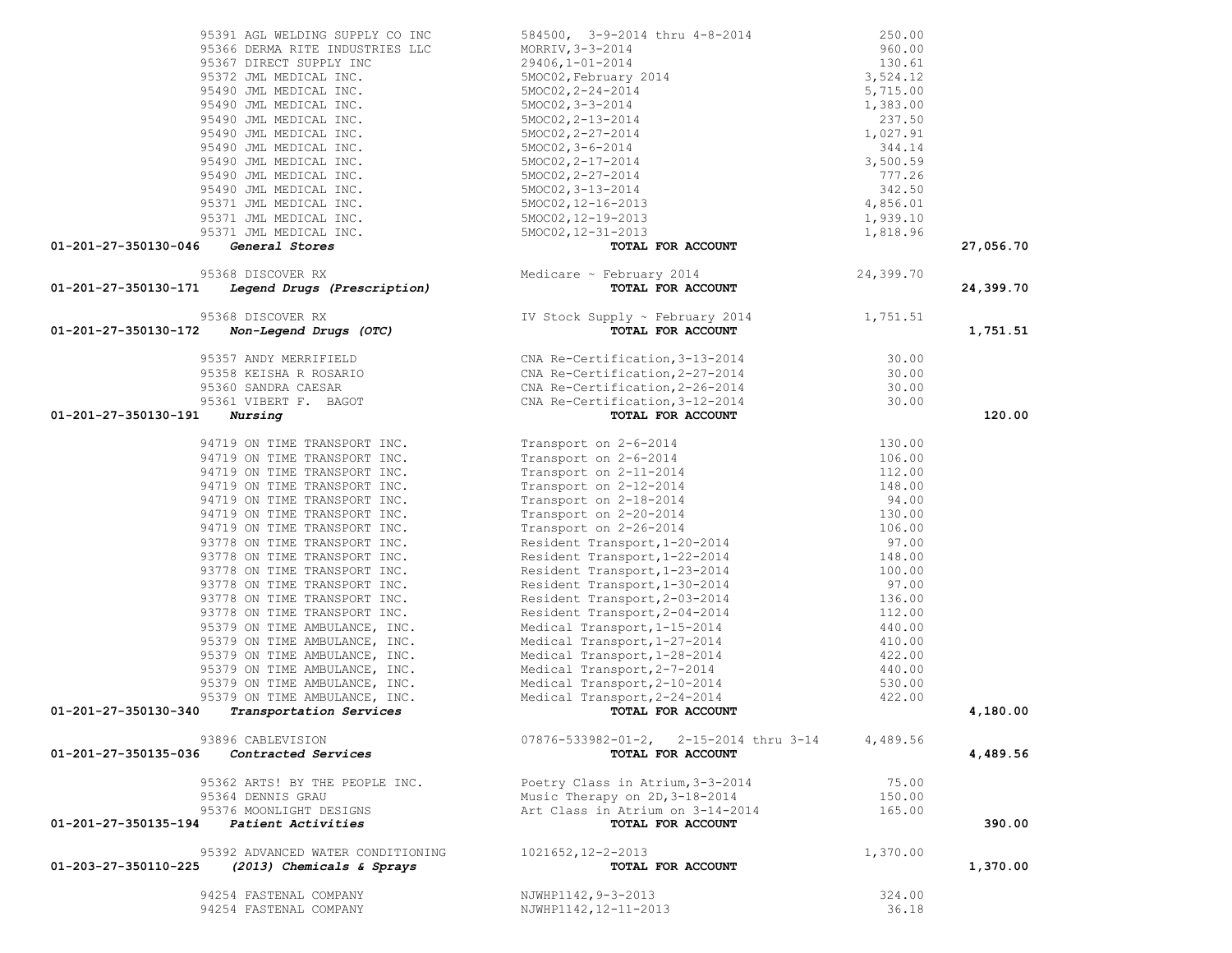|                       |                                           | 29406, Credit Memo 9-20-2013             | $-250.00$ |                                         |
|-----------------------|-------------------------------------------|------------------------------------------|-----------|-----------------------------------------|
|                       | 95369 DREAMTIME INC                       | MOR020, 12-17-2013                       | 590.72    |                                         |
|                       | 95395 JML MEDICAL INC.                    | $5MOC02, 12-31-13$                       | 434.40    |                                         |
|                       | 95395 JML MEDICAL INC.                    | $5MOC02, 12-23-13$                       | 786.24    |                                         |
|                       | 95395 JML MEDICAL INC.                    | 5MOC02, 12-23-13                         | 521.28    |                                         |
|                       | 95395 JML MEDICAL INC.                    | $5MOC02, 12-24-13$                       | $-434.40$ |                                         |
|                       | 95395 JML MEDICAL INC.                    | $5MOC02, 1-2-14$                         | 836.19    |                                         |
|                       | 95378 MEDLINE INDUSTRIES INC              | 1183053, 11-9-2013                       | 94.31     |                                         |
|                       | 95380 PENN-JERSEY PAPER CO.               | $20955, 12 - 2 - 2013$                   | 1,701.33  |                                         |
|                       | 95380 PENN-JERSEY PAPER CO.               | 20955, 12-13-2013                        | 1,257.25  |                                         |
|                       | 95385 SPECIALTY MEDICAL PRODUCTS INC.     | MOVMN, 11-22-2013                        | 1,246.20  |                                         |
|                       | 95385 SPECIALTY MEDICAL PRODUCTS INC.     | MOVMN, $5 - 31 - 2013$                   | 403.00    |                                         |
|                       | 95385 SPECIALTY MEDICAL PRODUCTS INC.     | MOVMN, 6-30-2013                         | 340.00    |                                         |
| 01-203-27-350130-046  | (2013) General Stores                     | TOTAL FOR ACCOUNT                        |           | 8,824.54                                |
|                       | 95359 ODINE SERVIL-MICHAEL                | Completed Courses to fulfill requirement | 3,840.00  |                                         |
| 01-203-27-350130-080  | (2013) Staff Development                  | TOTAL FOR ACCOUNT                        |           | 3,840.00                                |
|                       | 91999 ATLANTIC HEALTH SYSTEM              | A1312106880 Walter G, 5-13-2013          | 431.10    |                                         |
| 01-203-27-350130-189  | (2013) Medical                            | TOTAL FOR ACCOUNT                        |           | 431.10                                  |
|                       | 95381 PRAXAIR DISTRIBUTION                | LM714, 10-31-2013                        | 249.14    |                                         |
| 01-203-27-350130-193  | (2013) Oxygen                             | TOTAL FOR ACCOUNT                        |           | 249.14                                  |
|                       | 95375 MOBILEX USA                         | 281776, December~2013                    | 1,023.79  |                                         |
|                       | 95375 MOBILEX USA                         | 281776, December~2013                    | 1,420.30  |                                         |
| 01-203-27-350130-203  | (2013) X-Ray & Medical Supplies           | TOTAL FOR ACCOUNT                        |           | 2,444.09                                |
|                       | 95379 ON TIME AMBULANCE, INC.             | Medical Transport, 6-3-2013              | 422.00    |                                         |
|                       | 95379 ON TIME AMBULANCE, INC.             | Medical Transport, 12-9-2013             | 434.00    |                                         |
|                       | 95379 ON TIME AMBULANCE, INC.             | Medical Transport, 12-13-2013            | 458.00    |                                         |
| 01-203-27-350130-340  | (2013) Transportation Services            | TOTAL FOR ACCOUNT                        |           | 1,314.00                                |
|                       |                                           |                                          |           | -------------<br>762,181.52             |
|                       | TOTAL for DEPARTMENT 350                  |                                          |           |                                         |
|                       |                                           |                                          |           |                                         |
| <b>DEPARTMENT 354</b> |                                           |                                          |           |                                         |
|                       | 95160 OFFICE OF TEMPORARY ASSISTANCE      | For Estimated County Share for TANF Reci | 7,000.00  |                                         |
| 01-201-27-354100-091  | Assistance Dep Child: Local Shr Program E | TOTAL FOR ACCOUNT                        |           | 7,000.00                                |
|                       | TOTAL for DEPARTMENT 354                  |                                          |           | $=$ = = = = = = = = = = = =<br>7,000.00 |
|                       |                                           |                                          |           |                                         |
| <b>DEPARTMENT 355</b> |                                           |                                          |           |                                         |
|                       | 95161 OFFICE OF TEMPORARY ASSISTANCE      | For estimated Co. Share of ASSIR for the | 34,520.00 |                                         |
| 01-201-27-355100-090  | Assistance SSI Income Recipien Expenditu  | TOTAL FOR ACCOUNT                        |           | 34,520.00                               |
|                       |                                           |                                          |           | ============                            |
|                       | TOTAL for DEPARTMENT 355                  |                                          |           | 34,520.00                               |
|                       |                                           |                                          |           |                                         |
| <b>DEPARTMENT 357</b> | 94930 TELESEARCH INC                      | Adjuster Temp. Katherine Santiago for w/ | 672.75    |                                         |
|                       | 94930 TELESEARCH INC                      | Adjuster Temp. Katherine Santiago for w/ | 351.00    |                                         |
|                       | 94930 TELESEARCH INC                      | Adjuster Temp. Katherine Santiago for w/ | 150.00    |                                         |

94248 FIRE FIGHTERS EQUIPMENT CO INC<br>2 (2013) Machinery Repairs & Parts **Parts TOTAL FOR ACCOUNT 01-203-27-350110-262** *(2013) Machinery Repairs & Parts* **TOTAL FOR ACCOUNT 6,525.18**

95365 DERMA RITE INDUSTRIES LLC MORRIV,12-23-2013 480.00

95367 DIRECT SUPPLY INC  $29406, 9-30-2013$  691.65

95367 DIRECT SUPPLY INC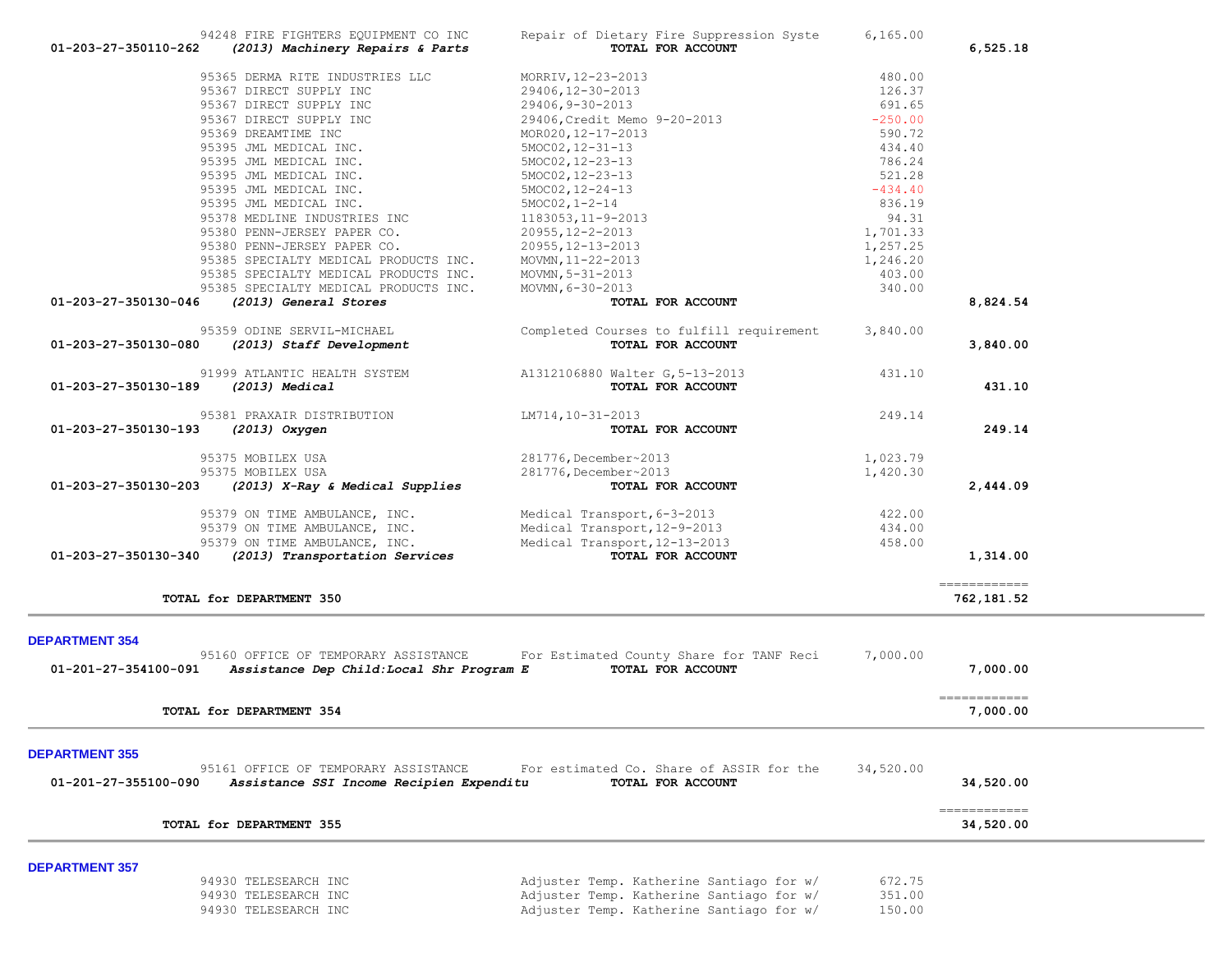| 94930 TELESEARCH INC                                 | Adjuster Temp. Katherine Santiago for w/ | 273.00 |              |  |
|------------------------------------------------------|------------------------------------------|--------|--------------|--|
| 94930 TELESEARCH INC                                 | Adjuster Temp. Katherine Santiago for w/ | 516.75 |              |  |
| 01-201-27-357100-016<br>Outside Salaries & Wages     | TOTAL FOR ACCOUNT                        |        | 1,963.50     |  |
| 94203 NJ STATE ASSOC OF CTY ADJUSTER                 | NJ State Association Dues for 2014 for A | 75.00  |              |  |
| 01-201-27-357100-023<br>Associations and Memberships | TOTAL FOR ACCOUNT                        |        | 75.00        |  |
| 95698 COUNTY OF MORRIS                               | 2ND HALF MARCH 2014 METERED MAIL         | 229.22 |              |  |
| 01-201-27-357100-068<br>Postage & Metered Mail       | TOTAL FOR ACCOUNT                        |        | 229.22       |  |
|                                                      |                                          |        | ============ |  |
| TOTAL for DEPARTMENT 357                             |                                          |        | 2,267.72     |  |

| 93668 BAKER & TAYLOR BOOKS                                                                                                                                             |                                                                | 321652 C000745 3 B00000 dated 02/06/14                                                                                                                                                                                                                                                                                                                                                                            | 198.84 |              |
|------------------------------------------------------------------------------------------------------------------------------------------------------------------------|----------------------------------------------------------------|-------------------------------------------------------------------------------------------------------------------------------------------------------------------------------------------------------------------------------------------------------------------------------------------------------------------------------------------------------------------------------------------------------------------|--------|--------------|
|                                                                                                                                                                        |                                                                |                                                                                                                                                                                                                                                                                                                                                                                                                   |        |              |
|                                                                                                                                                                        |                                                                |                                                                                                                                                                                                                                                                                                                                                                                                                   |        |              |
|                                                                                                                                                                        |                                                                | 93671 GALE<br>93671 GALE<br>93671 GALE<br>93671 GALE<br>93671 GALE<br>93671 GALE<br>94565 INGRAM LIBRARY SERVICES<br>94565 INGRAM LIBRARY SERVICES<br>94565 INGRAM LIBRARY SERVICES<br>94565 INGRAM LIBRARY SERVICES<br>94565 INGRAM LIBRARY SERVI                                                                                                                                                                |        |              |
|                                                                                                                                                                        |                                                                |                                                                                                                                                                                                                                                                                                                                                                                                                   |        |              |
|                                                                                                                                                                        |                                                                |                                                                                                                                                                                                                                                                                                                                                                                                                   |        |              |
|                                                                                                                                                                        |                                                                |                                                                                                                                                                                                                                                                                                                                                                                                                   |        |              |
|                                                                                                                                                                        |                                                                | $\begin{array}{r} 72.14 \\ -2014 \\ -883/35 \end{array}$ and $\begin{array}{r} 72.15 \\ 16.86 \\ 889.31 \\ 50.55 \\ 578.11 \\ 32.98 \\ 97.80 \\ 87.95 \\ 116.90 \\ 18.02 \\ 45.69 \\ 169.85 \\ 169.85 \\ 169.85 \\ 169.85 \\ 169.85 \\ \end{array}$<br>94565 INGRAM LIBRARY SERVICES<br>94565 INGRAM LIBRARY SERVICES<br>94565 INGRAM LIBRARY SERVICES<br>94565 INGRAM LIBRARY SERVICES<br>2000083 dated 03/06/14 |        |              |
|                                                                                                                                                                        |                                                                |                                                                                                                                                                                                                                                                                                                                                                                                                   |        |              |
|                                                                                                                                                                        |                                                                |                                                                                                                                                                                                                                                                                                                                                                                                                   |        |              |
|                                                                                                                                                                        |                                                                | 94565 INGRAM LIBRARY SERVICES 2000083 dated 03/06/14                                                                                                                                                                                                                                                                                                                                                              |        |              |
|                                                                                                                                                                        | 94543 INGRAM LIBRARY SERVICES<br>94543 INGRAM LIBRARY SERVICES | 20C0083 dated 02/24/14<br>20C0083 dated 02/24/14                                                                                                                                                                                                                                                                                                                                                                  |        |              |
|                                                                                                                                                                        |                                                                |                                                                                                                                                                                                                                                                                                                                                                                                                   |        |              |
|                                                                                                                                                                        |                                                                |                                                                                                                                                                                                                                                                                                                                                                                                                   |        |              |
|                                                                                                                                                                        |                                                                |                                                                                                                                                                                                                                                                                                                                                                                                                   |        |              |
|                                                                                                                                                                        |                                                                | 94543 INGRAM LIBRARY SERVICES<br>94543 INGRAM LIBRARY SERVICES<br>94543 INGRAM LIBRARY SERVICES<br>94543 INGRAM LIBRARY SERVICES<br>2000083 dated 02/24/14                                                                                                                                                                                                                                                        |        |              |
|                                                                                                                                                                        |                                                                | 94543 INGRAM LIBRARY SERVICES 2000083 dated 02/25/14                                                                                                                                                                                                                                                                                                                                                              |        |              |
|                                                                                                                                                                        |                                                                |                                                                                                                                                                                                                                                                                                                                                                                                                   |        |              |
|                                                                                                                                                                        |                                                                | 94543 INGRAM LIBRARY SERVICES 20C0083 dated 02/25/14<br>94543 INGRAM LIBRARY SERVICES 20C0083 dated 02/26/14                                                                                                                                                                                                                                                                                                      |        |              |
|                                                                                                                                                                        |                                                                |                                                                                                                                                                                                                                                                                                                                                                                                                   |        |              |
|                                                                                                                                                                        |                                                                |                                                                                                                                                                                                                                                                                                                                                                                                                   |        |              |
|                                                                                                                                                                        |                                                                |                                                                                                                                                                                                                                                                                                                                                                                                                   |        |              |
|                                                                                                                                                                        |                                                                |                                                                                                                                                                                                                                                                                                                                                                                                                   |        |              |
|                                                                                                                                                                        |                                                                | $\begin{array}{r} 109.03 \\ 10.38 \\ 970.32 \\ 11.99 \\ 339.92 \\ 586.13 \\ 15.07 \\ \textbf{ACCOUNT} \end{array}$<br>94943 INGRAM LIBRARY SERVICES<br>94543 INGRAM LIBRARY SERVICES<br>94543 INGRAM LIBRARY SERVICES<br>94543 INGRAM LIBRARY SERVICES<br>94543 INGRAM LIBRARY SERVICES<br>939.92<br>939.92<br>939.92<br>939.92<br>939.92<br>939.92<br>939.92<br>93672 MANUF                                      |        | 4,932.25     |
|                                                                                                                                                                        |                                                                |                                                                                                                                                                                                                                                                                                                                                                                                                   |        |              |
|                                                                                                                                                                        |                                                                |                                                                                                                                                                                                                                                                                                                                                                                                                   |        | 908.02       |
| 93673 MIDWEST TAPE LLC<br>93674 RECORDED BOOKS LLC<br>01-201-29-390100-083 <i>Video &amp; Film Materials</i><br>01-201-29-390100-083 <i>Video &amp; Film Materials</i> |                                                                | $53.98$<br>6.95                                                                                                                                                                                                                                                                                                                                                                                                   |        |              |
|                                                                                                                                                                        |                                                                |                                                                                                                                                                                                                                                                                                                                                                                                                   |        |              |
|                                                                                                                                                                        |                                                                | TOTAL FOR ACCOUNT                                                                                                                                                                                                                                                                                                                                                                                                 |        | 60.93        |
|                                                                                                                                                                        |                                                                | 93677 MOTION PICTURE LICENSING CORP. License will cover the public performanc 280.00                                                                                                                                                                                                                                                                                                                              |        |              |
| 01-201-29-390100-084 Other Outside Services                                                                                                                            |                                                                | TOTAL FOR ACCOUNT                                                                                                                                                                                                                                                                                                                                                                                                 |        | 280.00       |
|                                                                                                                                                                        |                                                                |                                                                                                                                                                                                                                                                                                                                                                                                                   |        |              |
|                                                                                                                                                                        |                                                                |                                                                                                                                                                                                                                                                                                                                                                                                                   |        |              |
|                                                                                                                                                                        |                                                                |                                                                                                                                                                                                                                                                                                                                                                                                                   |        |              |
|                                                                                                                                                                        |                                                                |                                                                                                                                                                                                                                                                                                                                                                                                                   |        |              |
|                                                                                                                                                                        |                                                                |                                                                                                                                                                                                                                                                                                                                                                                                                   |        |              |
|                                                                                                                                                                        |                                                                |                                                                                                                                                                                                                                                                                                                                                                                                                   |        |              |
|                                                                                                                                                                        |                                                                | 89710 OCLC ONLINE COMPUTER<br>89710 OCLC ONLINE COMPUTER<br>89710 OCLC ONLINE COMPUTER<br>89711 OCLC ONLINE COMPUTER<br>89711 OCLC ONLINE COMPUTER<br>89712 OCLC ONLINE COMPUTER<br>89712 OCLC ONLINE COMPUTER<br>89712 OCLC ONLINE COMPUTE                                                                                                                                                                       |        | 10,750.14    |
|                                                                                                                                                                        |                                                                |                                                                                                                                                                                                                                                                                                                                                                                                                   |        | ============ |
| TOTAL for DEPARTMENT 390                                                                                                                                               |                                                                |                                                                                                                                                                                                                                                                                                                                                                                                                   |        | 16,931.34    |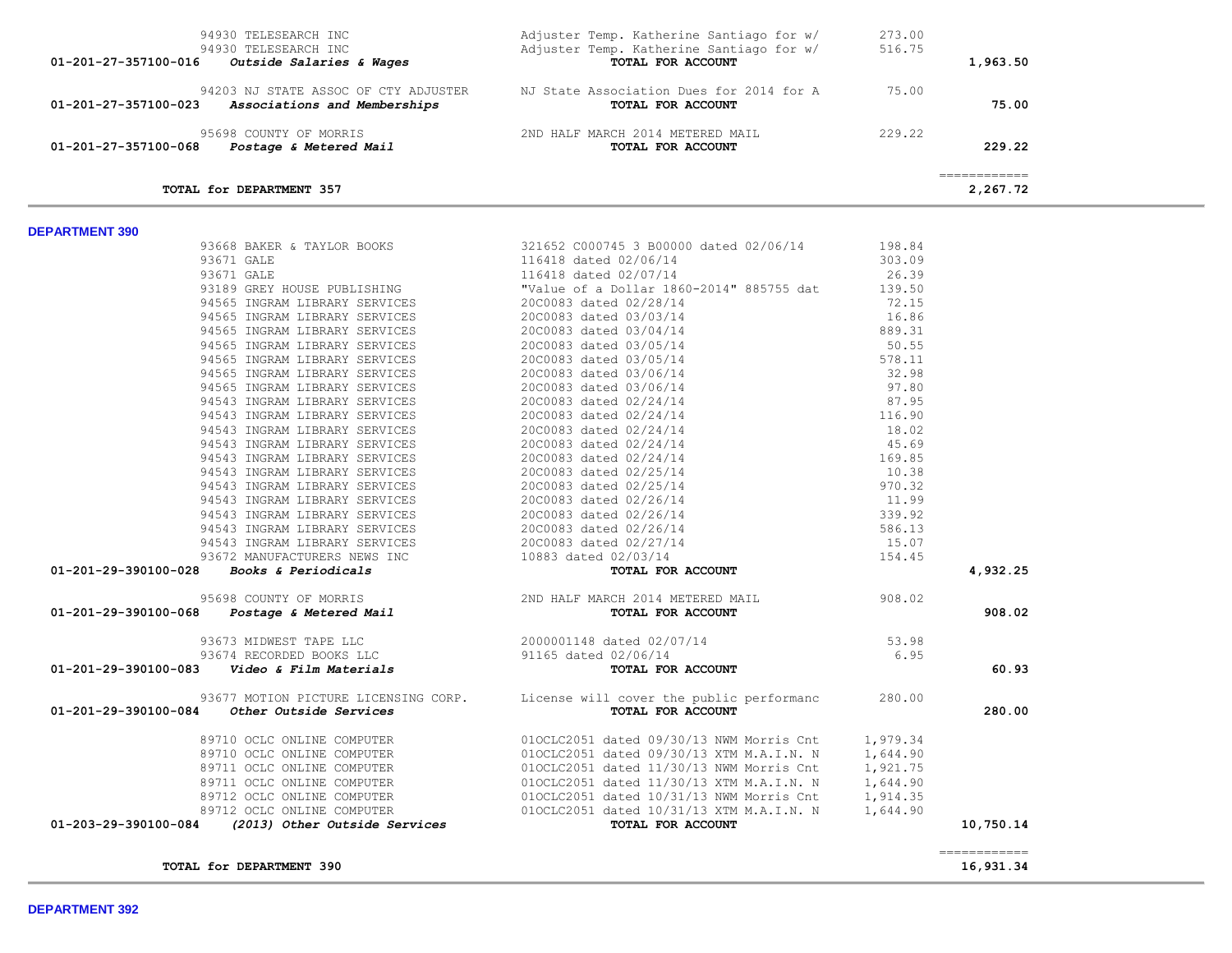|                                      | 95698 COUNTY OF MORRIS<br>01-201-29-392100-068 Postage & Metered Mail                                                                                        | 2ND HALF MARCH 2014 METERED MAIL<br>TOTAL FOR ACCOUNT                                                                                                                                                            | 86.99                                                      | 86.99                                                                                                                                                                                                                                                                                                                                                                                                                                                                                           |  |
|--------------------------------------|--------------------------------------------------------------------------------------------------------------------------------------------------------------|------------------------------------------------------------------------------------------------------------------------------------------------------------------------------------------------------------------|------------------------------------------------------------|-------------------------------------------------------------------------------------------------------------------------------------------------------------------------------------------------------------------------------------------------------------------------------------------------------------------------------------------------------------------------------------------------------------------------------------------------------------------------------------------------|--|
|                                      | 94006 DEER PARK<br>94006 DEER PARK<br>01-203-29-392100-162 (2013) Furniture & Fixtures                                                                       | $0434565933$ $11/15/13-12/14/13$<br>0434565933 12/15/13-01/14/14<br>TOTAL FOR ACCOUNT                                                                                                                            | 0.99<br>6.97                                               | 7.96                                                                                                                                                                                                                                                                                                                                                                                                                                                                                            |  |
|                                      | TOTAL for DEPARTMENT 392                                                                                                                                     |                                                                                                                                                                                                                  |                                                            | $\begin{array}{cccccccccc} \multicolumn{2}{c}{} & \multicolumn{2}{c}{} & \multicolumn{2}{c}{} & \multicolumn{2}{c}{} & \multicolumn{2}{c}{} & \multicolumn{2}{c}{} & \multicolumn{2}{c}{} & \multicolumn{2}{c}{} & \multicolumn{2}{c}{} & \multicolumn{2}{c}{} & \multicolumn{2}{c}{} & \multicolumn{2}{c}{} & \multicolumn{2}{c}{} & \multicolumn{2}{c}{} & \multicolumn{2}{c}{} & \multicolumn{2}{c}{} & \multicolumn{2}{c}{} & \multicolumn{2}{c}{} & \multicolumn{2}{c}{} & \mult$<br>94.95 |  |
| <b>DEPARTMENT 396</b>                |                                                                                                                                                              |                                                                                                                                                                                                                  |                                                            |                                                                                                                                                                                                                                                                                                                                                                                                                                                                                                 |  |
|                                      | 95698 COUNTY OF MORRIS<br>01-201-29-396100-068 Postage & Metered Mail                                                                                        | 2ND HALF MARCH 2014 METERED MAIL<br>TOTAL FOR ACCOUNT                                                                                                                                                            | 19.79                                                      | 19.79                                                                                                                                                                                                                                                                                                                                                                                                                                                                                           |  |
| 01-201-29-396100-095                 | 94333 DEER PARK<br>Other Administrative Supplies                                                                                                             | $0434680872$ $1/23/14$ - $2/22/14$<br>TOTAL FOR ACCOUNT                                                                                                                                                          | 19.77                                                      | 19.77                                                                                                                                                                                                                                                                                                                                                                                                                                                                                           |  |
| 01-201-29-396100-163 Office Machines | 94334 MUNICIPAL CAPITAL CORP                                                                                                                                 | color copies<br>TOTAL FOR ACCOUNT                                                                                                                                                                                | 726.06                                                     | 726.06                                                                                                                                                                                                                                                                                                                                                                                                                                                                                          |  |
|                                      | TOTAL for DEPARTMENT 396                                                                                                                                     |                                                                                                                                                                                                                  |                                                            | 765.62                                                                                                                                                                                                                                                                                                                                                                                                                                                                                          |  |
| <b>DEPARTMENT 397</b>                |                                                                                                                                                              |                                                                                                                                                                                                                  |                                                            |                                                                                                                                                                                                                                                                                                                                                                                                                                                                                                 |  |
| 01-201-29-397100-090                 | 95626 ESSEX COUNTY COLLEGE<br>95628 BROOKDALE COMMUNITY<br>Rmb Out of Cty Two Yr Coll Expenditures                                                           | Chargeback for Spring 2014 for Jayne For<br>Chargeback for Ronald A. D'Arcangelo for<br>TOTAL FOR ACCOUNT                                                                                                        | 2,146.96<br>608.56                                         | 2,755.52                                                                                                                                                                                                                                                                                                                                                                                                                                                                                        |  |
|                                      | TOTAL for DEPARTMENT 397                                                                                                                                     |                                                                                                                                                                                                                  |                                                            | =============<br>2,755.52                                                                                                                                                                                                                                                                                                                                                                                                                                                                       |  |
| <b>DEPARTMENT 400</b>                | 95632 MC VOCATIONAL SCHOOL DISTRICT<br>01-201-29-400100-090 Cont M.C. School of Tech Expenditures                                                            | DISTRICT TAXES TO BE RAISED AS AUTHORIZE<br>TOTAL FOR ACCOUNT                                                                                                                                                    | 251,894.67                                                 | 251,894.67                                                                                                                                                                                                                                                                                                                                                                                                                                                                                      |  |
|                                      | TOTAL for DEPARTMENT 400                                                                                                                                     |                                                                                                                                                                                                                  |                                                            | 251,894.67                                                                                                                                                                                                                                                                                                                                                                                                                                                                                      |  |
| <b>DEPARTMENT 407</b>                | 94583 NJ DIVISION OF FIRE SAFETY<br>$01-201-29-407100-028$ Books & Periodicals                                                                               | Fire Code Updates<br>TOTAL FOR ACCOUNT                                                                                                                                                                           | 60.00                                                      | 60.00                                                                                                                                                                                                                                                                                                                                                                                                                                                                                           |  |
| 01-201-29-407100-068                 | 95698 COUNTY OF MORRIS<br>Postage & Metered Mail                                                                                                             | 2ND HALF MARCH 2014 METERED MAIL<br>TOTAL FOR ACCOUNT                                                                                                                                                            | 56.72                                                      | 56.72                                                                                                                                                                                                                                                                                                                                                                                                                                                                                           |  |
| 01-201-29-407100-239                 | 95295 MORRISTOWN LUMBER &<br>95295 MORRISTOWN LUMBER &<br>Small Tools                                                                                        | 7/16"x36" Dowels<br>$1/2$ "x36" Dowels<br>TOTAL FOR ACCOUNT                                                                                                                                                      | 7.12<br>7.92                                               | 15.04                                                                                                                                                                                                                                                                                                                                                                                                                                                                                           |  |
|                                      | TOTAL for DEPARTMENT 407                                                                                                                                     |                                                                                                                                                                                                                  |                                                            | =============<br>131.76                                                                                                                                                                                                                                                                                                                                                                                                                                                                         |  |
| <b>DEPARTMENT 430</b>                | 94068 NATIONAL FUEL OIL INC.<br>94068 NATIONAL FUEL OIL INC.<br>94068 NATIONAL FUEL OIL INC.<br>94068 NATIONAL FUEL OIL INC.<br>94068 NATIONAL FUEL OIL INC. | 1138.0 GAL. DIESEL FUEL FOR MONTVILLE<br>5000.0 GAL. DIESEL FUEL FOR WHARTON<br>4999.0 GAL. DIESEL FUEL FOR COUNTY GARAG<br>2316.0 GAL. DIESEL FUEL FOR WHARTON GARA<br>1000.0 GAL. DIESEL FUEL FOR MONTVILLE GA | 3,533.38<br>15,607.00<br>16,040.29<br>8,247.51<br>3,561.10 |                                                                                                                                                                                                                                                                                                                                                                                                                                                                                                 |  |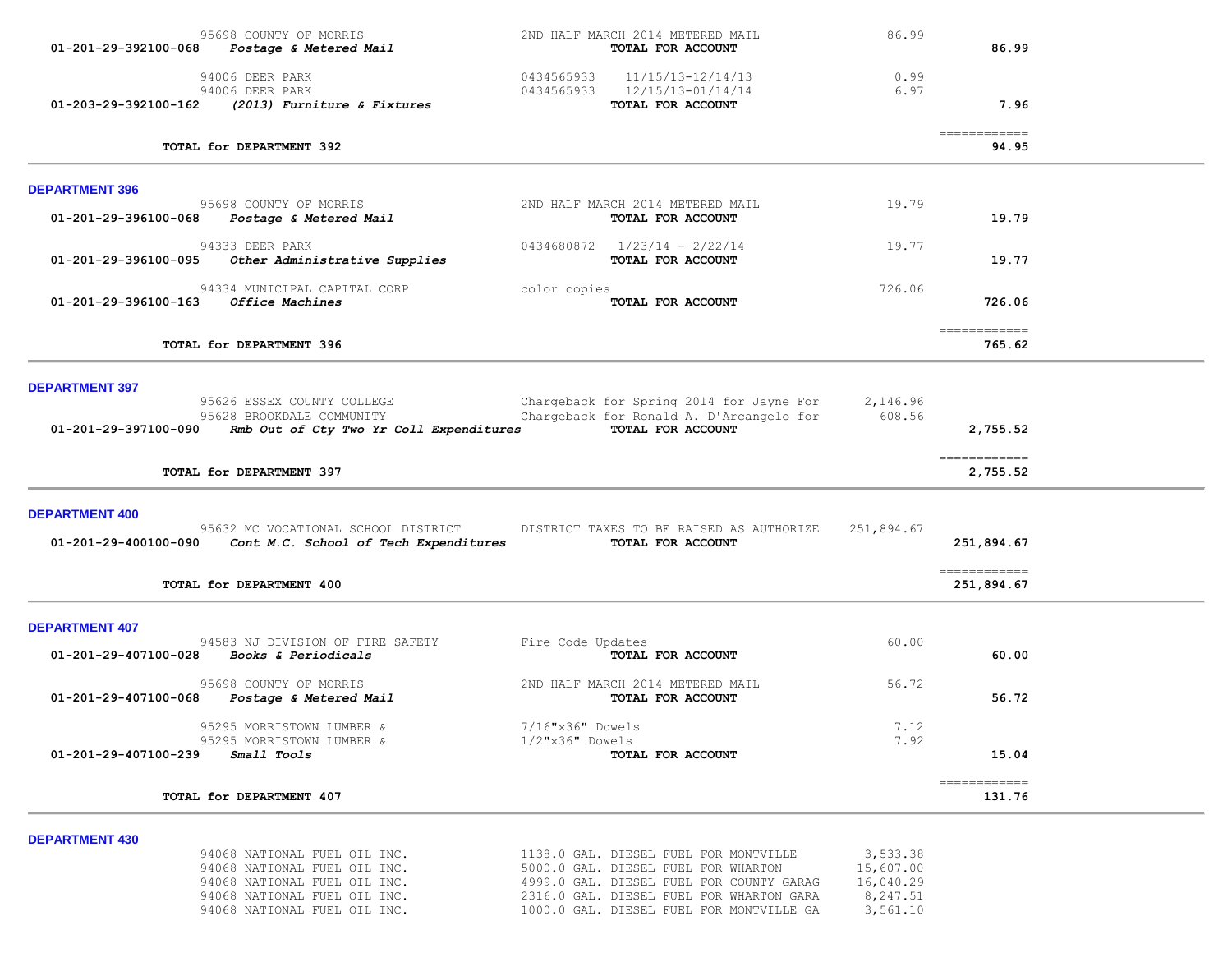| <b>DEPARTMENT 741</b> |
|-----------------------|
|-----------------------|

# 95296 SODEXO INC & AFFILIATES Other 195.17  **01-201-41-716100-185** *Food* **TOTAL FOR ACCOUNT 164,543.18** ============ **TOTAL for DEPARTMENT 716** 165,369.44 **Grant Fund**

95588 COUNTY OF MORRIS 195588 COUNTY OF MORRIS 2010 HALF MARCH 2014 METERED MAIL 69.42<br>93635 NEW JERSEY ASSOCIATION OF 30.00

94848 STAPLES BUSINESS ADVANTAGE Customer NYC 1054187 Supplies 244.93<br>Public Health Emer Grant (7/1/13-6/30/14) TOTAL FOR ACCOUNT  **02-213-41-718405-391** *Public Health Emer Grant(7/1/13-6/30/14)* **TOTAL FOR ACCOUNT 364.35**

**TOTAL for DEPARTMENT 718 364.35**

93635 NEW JERSEY ASSOCIATION OF Registration for "Finding Our Future wit

============

**TOTAL for DEPARTMENT 430** 133,935.34

## 94535 CENTURYLINK Monthly Service Charge. FEB-2014Acct#309 42.28 95293 VERIZON Monthly Service Charge . Mar-2014. Acct 783.98  **01-201-41-716100-146** *Telephone* **TOTAL FOR ACCOUNT 826.26** 95296 SODEXO INC & AFFILIATES Daily Meals. Services for 2/1/14-2/28/14 126,991.41 95296 SODEXO INC & AFFILIATES Weekend Meals 8,240.00 95296 SODEXO INC & AFFILIATES Frozen Meals 6,002.88 95296 SODEXO INC & AFFILIATES 95296 SODEXO INC & AFFILIATES Kosher Meals 237.60 95296 SODEXO INC & AFFILIATES  $\qquad \qquad$  Coffee 461.52

### **DEPARTMENT 716**

**DEPARTMENT 718** 

| 01-201-31-430100-136<br><i>Diesel Fuel</i> | TOTAL FOR ACCOUNT                        |          | 128,882.22 |
|--------------------------------------------|------------------------------------------|----------|------------|
| 94940 JERSEY CENTRAL POWER & LIGHT         | 10-00-44-7627-6-1 3/17/2014 Rt 46 & Canf | 21.33    |            |
| 95177 JERSEY CENTRAL POWER & LIGHT         | 10-00-01-6063-0-8 3/18/2014 Street Light | 676.01   |            |
| 94941 JERSEY CENTRAL POWER & LIGHT         | 10-00-84-5117-1-4 3/13/20140 Berkshire V | 22.84    |            |
| 94942 JERSEY CENTRAL POWER & LIGHT         | 10-00-84-5137-1-0 3/13/2014 O Berkshire  | 21.59    |            |
| 95176 JERSEY CENTRAL POWER & LIGHT         | 10-00-05-8414-2-2 3/18/2014 Street Lig   | 355.55   |            |
| 01-201-31-430100-137<br>Electricity        | TOTAL FOR ACCOUNT                        |          | 1,097.32   |
| 94208 AMERIGAS - CHESTER                   | Propane                                  | 2,148.29 |            |
| 94208 AMERIGAS - CHESTER                   | State Excise Tax                         | 59.08    |            |
| 95429 N.J. NATURAL GAS COMPANY             | 22-0009-4999-6Y RE: MONTVILLE / 02-11-14 | 1,623.07 |            |
| 01-201-31-430100-141<br>Natural Gas        | TOTAL FOR ACCOUNT                        |          | 3,830.44   |
| 95332 VERIZON                              | Bills for Phone/Fax 973-539-6466 621 55Y | 65.46    |            |
| 95104 VERIZON                              | 973 584-2050 195 53Y, 3/11/14, Roxbury T | 28.10    |            |
| 95104 VERIZON                              | 973 299-6835 828 04Y, 3/10/14, Boonton T | 31.80    |            |
| 01-201-31-430100-146<br>Telephone          | TOTAL FOR ACCOUNT                        |          | 125.36     |
|                                            |                                          |          |            |

94068 NATIONAL FUEL OIL INC.<br>94068 NATIONAL FUEL OIL INC. 4400.0 GAL. DIESEL FUEL FOR WHARTON GARA 12.582.50 94068 NATIONAL FUEL OIL INC. 3500.0 GAL. DIESEL FUEL FOR WHARTON GARA 12,582.50

94068 NATIONAL FUEL OIL INC.<br>94068 NATIONAL FUEL OIL INC. 84550.0 GAL. DIESEL FUEL FOR WHARTON GARA 15,466.36

94068 NATIONAL FUEL OIL INC. 5000.0 GAL. DIESEL FUEL FOR COUNTY GARAG 17,105.00

94068 NATIONAL FUEL OIL INC. 4999.0 GAL. DIESEL FUEL FOR COUNTY GARAG

94068 NATIONAL FUEL OIL INC. 4550.0 GAL. DIESEL FUEL FOR WHARTON GARA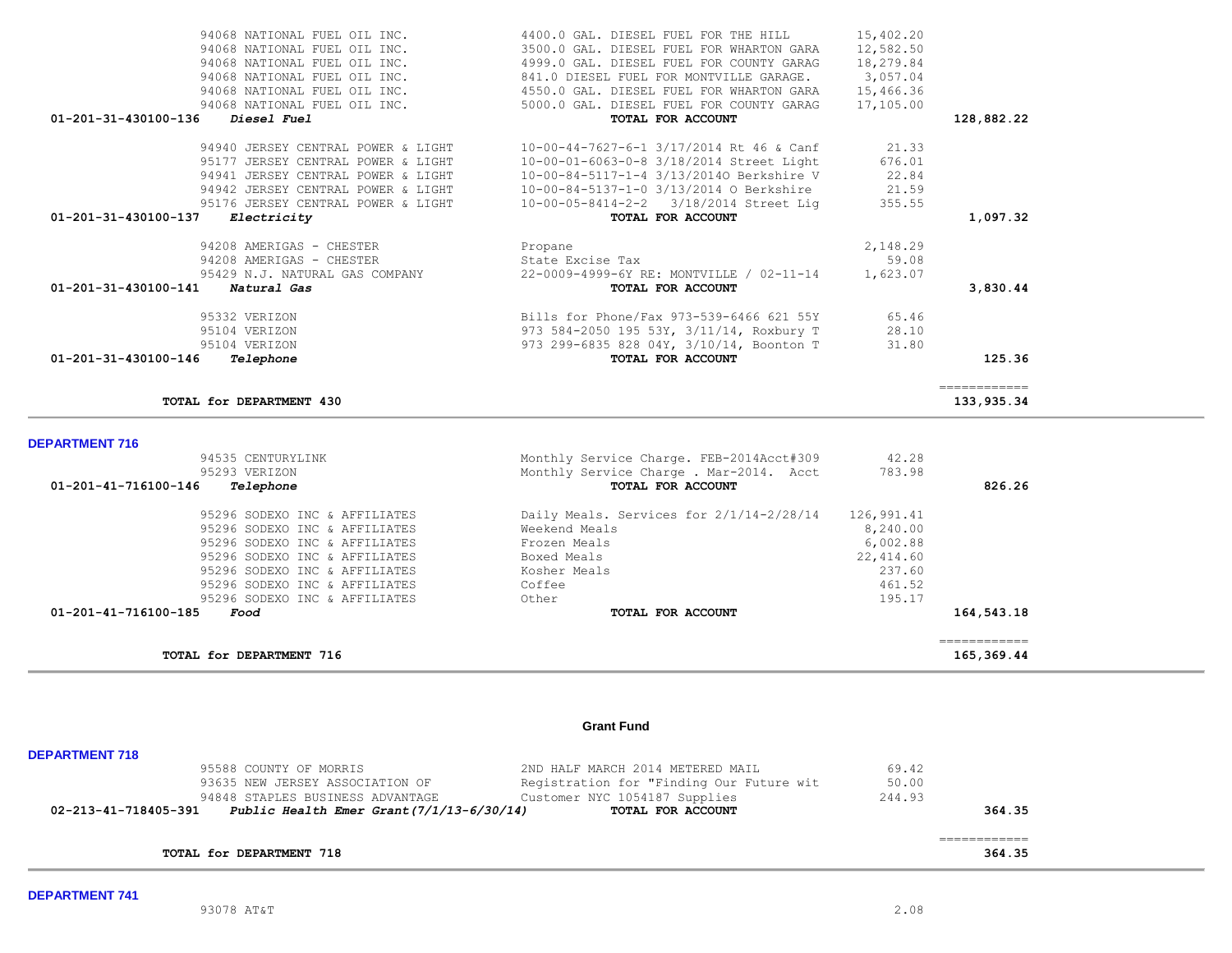|                                                               |             |                   |          | ============ |
|---------------------------------------------------------------|-------------|-------------------|----------|--------------|
| TOTAL for DEPARTMENT 741                                      |             |                   |          | 9,766.41     |
|                                                               |             |                   |          |              |
| <b>DEPARTMENT 742</b>                                         |             |                   |          |              |
| 95318 ANTHEM INSTITUTE                                        | David C.    |                   | 3,200.00 |              |
| 95319 ANTHEM INSTITUTE                                        | Jose R.     |                   | 3,200.00 |              |
| 95323 ANTHEM INSTITUTE                                        | Tara W.     |                   | 1,600.00 |              |
| 95256 FAIRLEIGH DICKINSON UNIVERSITY                          | Lisa C.     |                   | 800.00   |              |
| 95282 FORTIS INSTITUTE                                        | Jennifer N. |                   | 800.00   |              |
| 95263 MILLENNIUM SOLUTION FOCUS                               | Kenneth F.  |                   | 800.00   |              |
| 95317 WARREN COUNTY TECHNICAL SCHOOL                          | Hannah A.   |                   | 271.60   |              |
| 02-213-41-742010-391<br>WIA: Disclocated Worker Federal Share |             | TOTAL FOR ACCOUNT |          | 10,671.60    |
| 95316 WARREN COUNTY TECHNICAL SCHOOL                          | Joel F.     |                   | 271.60   |              |
| 02-213-41-742020-391<br>WIA: Youth Federal Share              |             | TOTAL FOR ACCOUNT |          | 271.60       |
| 95248 RUTGERS CENTER FOR CONTINUING                           | Ying P.     |                   | 1,387.50 |              |
| 95258 RUTGERS CENTER FOR CONTINUING                           | Dolores B.  |                   | 589.00   |              |
| WIA/NEG (10/1/10-9/30/13) ext 3/31/14<br>02-213-41-742135-391 |             | TOTAL FOR ACCOUNT |          | 1,976.50     |
| 93078 AT&T                                                    |             |                   | 13.52    |              |
| 95234 DAILY RECORD                                            |             |                   | 24.36    |              |
| 94245 CENTURYLINK                                             |             |                   | 68.29    |              |
| 95307 KELLY O'NEILL-MCGUIRE                                   |             |                   | 42.78    |              |
| 95278 JERSEY TRACTOR-TRAILER                                  | Charles G.  |                   | 800.00   |              |
| 94627 MINI G. CONSULTING INC.                                 |             |                   | 88.40    |              |

| 94245 CENTURYLINK                                      |                                                                | 10.50  |          |
|--------------------------------------------------------|----------------------------------------------------------------|--------|----------|
| 93827 MANPOWER                                         | Bobbi W., W/E 2/9/14                                           | 89.16  |          |
| 93909 MANPOWER                                         | Bobbi W;, W/E 2/23/14                                          | 89.16  |          |
| 94255 MANPOWER                                         | Julianne Z., W/E 9/22/13                                       | 915.95 |          |
| 94257 MANPOWER                                         | Juliann Z.                                                     | 868.32 |          |
| 94257 MANPOWER                                         | Julian Z mileage                                               | 32.55  |          |
| 94260 MANPOWER                                         | Bobbi W., W/E 3/2/14.                                          | 111.45 |          |
| 93829 MANPOWER                                         | Bobbi W., W/E 2/16/14                                          | 66.87  |          |
| 94627 MINI G. CONSULTING INC.                          |                                                                | 13.60  |          |
| 94626 MINI G. CONSULTING INC.                          |                                                                | 28.80  |          |
| 94628 MINI G. CONSULTING INC.                          |                                                                | 15.80  |          |
| 95247 PROJECT SELF SUFFICIENCY                         | Amanda D.                                                      | 200.00 |          |
| 95247 PROJECT SELF SUFFICIENCY                         | Leah W.                                                        | 200.00 |          |
| 95247 PROJECT SELF SUFFICIENCY                         | Kelly H.                                                       | 200.00 |          |
| 95272 PROJECT SELF SUFFICIENCY                         | Kelly P.                                                       | 435.00 |          |
| 95259 SOPHIE WESTFIELD                                 | Travel from 3/4/14 to 3/13/14.                                 | 81.66  |          |
| $WFNJ-TANF$ $(7/1/13-6/30/14)$<br>02-213-41-741415-392 | TOTAL FOR ACCOUNT                                              |        | 3,364.38 |
|                                                        |                                                                |        |          |
|                                                        |                                                                |        |          |
| 93078 AT&T                                             |                                                                | 1.56   |          |
| 95234 DAILY RECORD                                     |                                                                | 2.61   |          |
| 94245 CENTURYLINK                                      |                                                                | 7.88   |          |
| 94259 MANPOWER                                         | Ximena A., $W/E$ 3/2/14.                                       | 725.76 |          |
| 93822 MANPOWER                                         | Ximena A.; W/E 2/9/14.                                         | 619.32 |          |
| 93827 MANPOWER                                         | Barry L.; W/E 2/9/14                                           | 709.03 |          |
| 93909 MANPOWER                                         | Barry L., W/E 2/23/14                                          | 752.44 |          |
| 94255 MANPOWER                                         | Barry L., W/E 9/22/13                                          | 983.96 |          |
| 94257 MANPOWER                                         | Barry L.; W/E 10/27/13                                         | 810.32 |          |
| 94258 MANPOWER                                         | Barry L.; W/E 12/1/13                                          | 578.80 |          |
| 94260 MANPOWER                                         | Barry L., $W/E$ 3/2/14                                         | 761.54 |          |
| 93829 MANPOWER                                         | Barry L, W/E 2/16/14                                           | 405.16 |          |
| 94627 MINI G. CONSULTING INC.                          |                                                                | 10.20  |          |
| 94626 MINI G. CONSULTING INC.                          |                                                                | 21.60  |          |
| 94628 MINI G. CONSULTING INC.                          | $WFNJ-General$ Assistance $(7/1/13-6/30/14)$ TOTAL FOR ACCOUNT | 11.85  | 6,402.03 |

95234 DAILY RECORD 3.48<br>94245 CENTURYLINK 10.50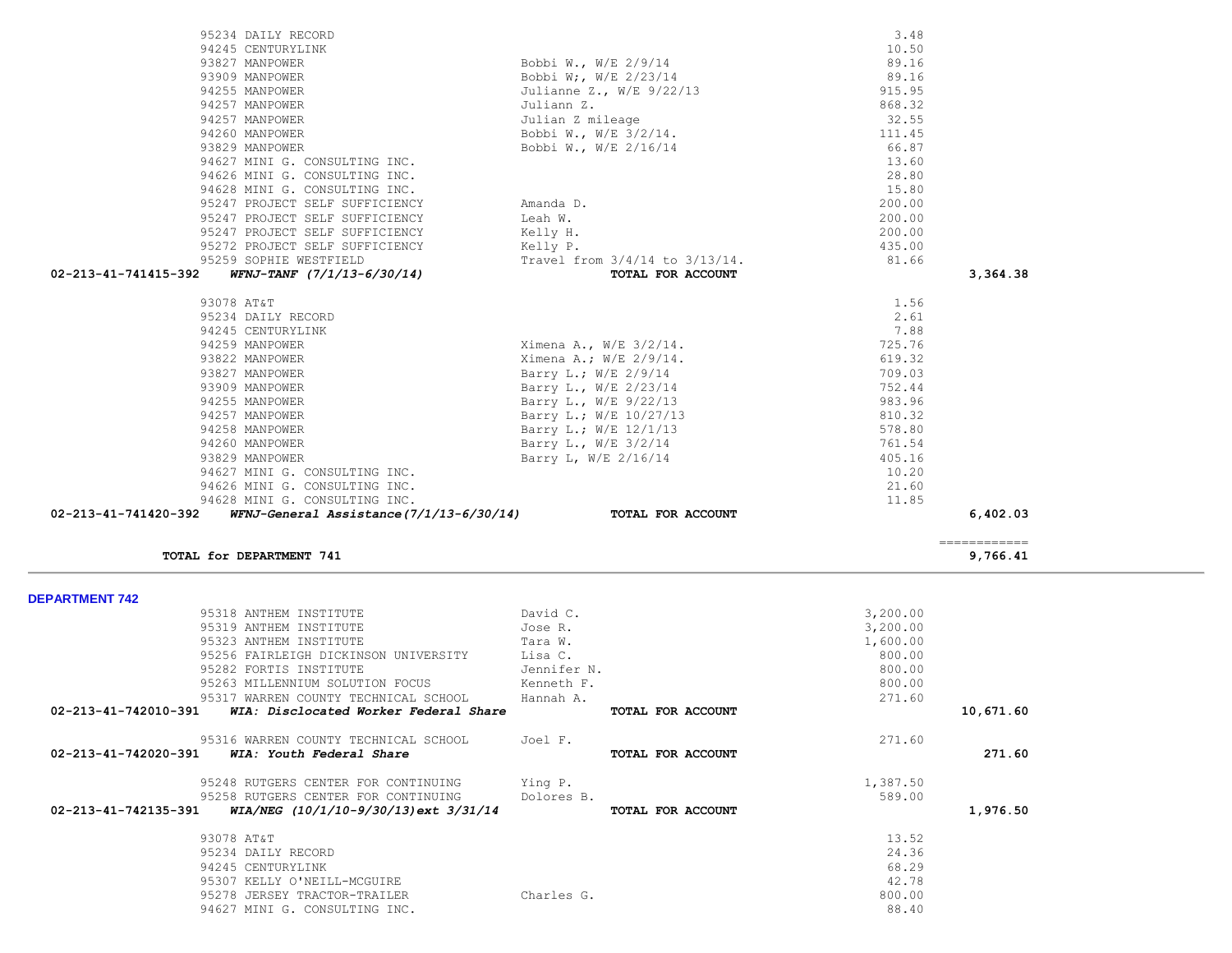| 95252 RARITAN VALLEY COMMUNITY                                                     | Robert N.                                                                 | 631.00   |                           |
|------------------------------------------------------------------------------------|---------------------------------------------------------------------------|----------|---------------------------|
| 95283 RUTGERS CENTER FOR CONTINUING                                                | Nancy L.; completion                                                      | 1,078.00 |                           |
| 95269 WARREN COUNTY TECHNICAL SCHOOL                                               | Teresa F.                                                                 | 461.72   |                           |
| 95315 WINSOR'S TRACTOR TRAILER                                                     | Gregory I.                                                                | 800.00   |                           |
| 02-213-41-742505-391<br>WIA Adult (7/1/13-6/30/15)                                 | TOTAL FOR ACCOUNT                                                         |          | 4,297.97                  |
| 95588 COUNTY OF MORRIS                                                             | 2ND HALF MARCH 2014 METERED MAIL                                          | 299.10   |                           |
| 93078 AT&T                                                                         |                                                                           | 28.10    |                           |
| 95234 DAILY RECORD                                                                 | $y_1$ 3-383-1048, Acct #0305158956001<br>Outstanding balance for WIB ads. | 41.76    |                           |
| 94245 CENTURYLINK                                                                  | Acct No 310372742, 973-383-8033 - Newton                                  | 141.84   |                           |
| 95267 FORTIS INSTITUTE                                                             | Elvis T.                                                                  | 734.25   |                           |
| 95307 KELLY O'NEILL-MCGUIRE                                                        | Travel from 7/25/13 to 12/19/13.                                          | 87.09    |                           |
| 95266 HOME ENERGY MATTERS INC                                                      | Timothy S.- Dates: 1/15/14 to 2/8/14.                                     | 950.00   |                           |
| 95261 JERSEY TRACTOR-TRAILER                                                       | Serafin C.                                                                | 3,200.00 |                           |
| 95262 JERSEY TRACTOR-TRAILER                                                       | James. N.                                                                 | 800.00   |                           |
| 94627 MINI G. CONSULTING INC.                                                      | UF7200 & UF8200                                                           | 183.60   |                           |
| 94626 MINI G. CONSULTING INC.                                                      | UF7200 & UF8200 cartridges                                                | 388.80   |                           |
| 94628 MINI G. CONSULTING INC.                                                      | Labor charge, (1) hour and parts for Pan                                  | 213.30   |                           |
| 95260 QUALITY & PRODUCTIVITY                                                       | James S.                                                                  | 3,200.00 |                           |
| 95253 RARITAN VALLEY COMMUNITY                                                     | Jose V.                                                                   | 675.69   |                           |
| 95268 SMITH & SOLOMON                                                              |                                                                           | 3,200.00 |                           |
| 95244 SMITH & SOLOMON                                                              | Sergio R.                                                                 | 800.00   |                           |
| 95286 WARREN COUNTY TECHNICAL SCHOOL                                               | Freddy N.                                                                 | 692.64   |                           |
| 95287 WARREN COUNTY TECHNICAL SCHOOL                                               | Matthew F. - Jan & Feb 2014                                               |          |                           |
|                                                                                    | James Armstrong - Jan & Feb 2014                                          | 692.64   |                           |
| 95288 WARREN COUNTY TECHNICAL SCHOOL                                               | Richard S. - Jan & Feb 2014                                               | 692.64   |                           |
| 95285 WARREN COUNTY TECHNICAL SCHOOL                                               | Jeffrey P. - Feb 2014                                                     | 337.44   |                           |
| 95284 WARREN COUNTY TECHNICAL SCHOOL                                               | Kamal B. - Jan & Feb 2014                                                 | 692.64   |                           |
| 95257 WILLIAM PATERSON UNIVERSITY                                                  | Cynthia M.                                                                | 733.15   |                           |
| 02-213-41-742510-391<br>WIA Dislocated Worker $(7/1/13-6/30/15)$ TOTAL FOR ACCOUNT |                                                                           |          | 18,784.68                 |
| 93078 AT&T                                                                         |                                                                           | 6.76     |                           |
| 95234 DAILY RECORD                                                                 |                                                                           | 14.79    |                           |
| 94245 CENTURYLINK                                                                  |                                                                           | 34.15    |                           |
| 95307 KELLY O'NEILL-MCGUIRE                                                        |                                                                           | 22.92    |                           |
| 95308 KIMBERLY JOHNSON                                                             | Travel from 12/11/13 to 3/20/13.                                          | 23.80    |                           |
| 95246 PROJECT SELF SUFFICIENCY                                                     | Elizabeth C.                                                              | 7,100.00 |                           |
| 95246 PROJECT SELF SUFFICIENCY                                                     | Cheryl Z.                                                                 | 2,400.00 |                           |
| 95246 PROJECT SELF SUFFICIENCY                                                     | Monica R.                                                                 | 3,155.00 |                           |
| 94627 MINI G. CONSULTING INC.                                                      |                                                                           | 44.20    |                           |
| 94626 MINI G. CONSULTING INC.                                                      |                                                                           | 93.60    |                           |
| 94628 MINI G. CONSULTING INC.                                                      |                                                                           | 51.35    |                           |
| 02-213-41-742520-391<br>WIA Youth $(7/1/13-6/30/15)$                               | TOTAL FOR ACCOUNT                                                         |          | 12,946.57                 |
|                                                                                    |                                                                           |          |                           |
|                                                                                    |                                                                           |          |                           |
| TOTAL for DEPARTMENT 742                                                           |                                                                           |          | 48,948.92                 |
|                                                                                    |                                                                           |          |                           |
| <b>DEPARTMENT 751</b>                                                              |                                                                           |          |                           |
| 95313 STATE SHUTTLE INC                                                            | Transportation from $2/24/14$ to $3/2/14$ .                               | 3,686.94 |                           |
| 95264 STATE SHUTTLE INC                                                            |                                                                           | 387.05   |                           |
| 95289 STATE SHUTTLE INC                                                            | Service from 3/3/14 to 3/9/14.                                            | 3,686.94 |                           |
| Reach Program (7/1/13-6/30/14)<br>02-213-41-751405-392                             | TOTAL FOR ACCOUNT                                                         |          | 7,760.93                  |
| TOTAL for DEPARTMENT 751                                                           |                                                                           |          | -------------<br>7,760.93 |
|                                                                                    |                                                                           |          |                           |
| <b>DEPARTMENT 752</b>                                                              |                                                                           |          |                           |
| 94944 CENTER FOR EVALUATION                                                        | 1 FIRESETTER EVALUATION 2-24-2014                                         | 550.00   |                           |
| 94834 CENTER FOR EVALUATION                                                        | 1 Firesetter evaluation Nov. 25 2013, Co                                  | 550.00   |                           |
| 02-213-41-752320-392<br>SCP-Program Services (1/1/13-12/31/13)                     | TOTAL FOR ACCOUNT                                                         |          | 1,100.00                  |

94626 MINI G. CONSULTING INC. 187.20

94628 MINI G. CONSULTING INC.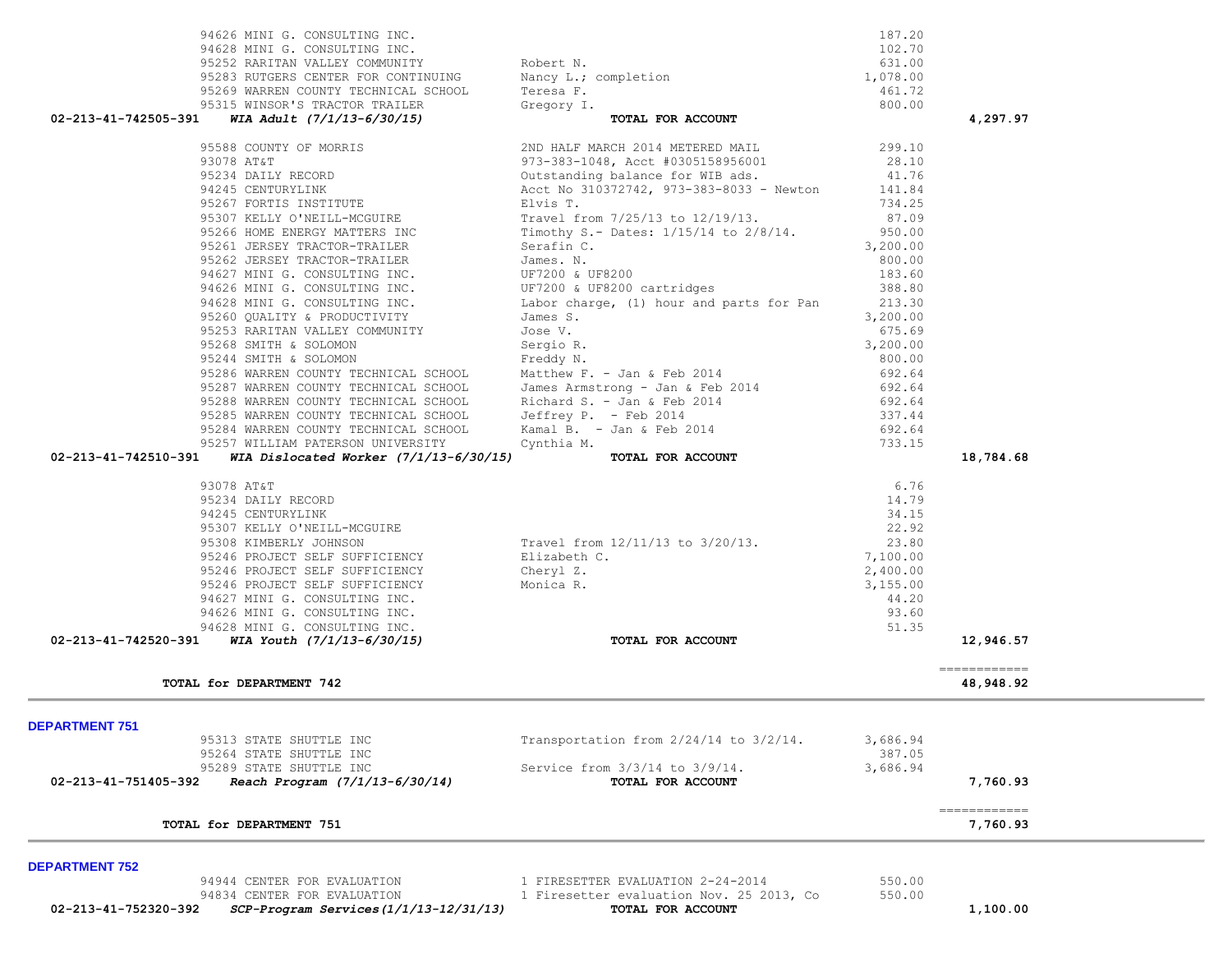| TOTAL for DEPARTMENT 752                                                                    |                                                                                      |                        | 1,100.00                   |  |
|---------------------------------------------------------------------------------------------|--------------------------------------------------------------------------------------|------------------------|----------------------------|--|
| <b>DEPARTMENT 757</b>                                                                       |                                                                                      |                        |                            |  |
| 94570 NEWBRIDGE SERVICES INC<br>02-213-41-757305-392<br>Chapter 51 (1/1/13-12/31/13)        | Reimbursement to Newbridge services for<br>TOTAL FOR ACCOUNT                         | 5,544.00               | 5,544.00                   |  |
| TOTAL for DEPARTMENT 757                                                                    |                                                                                      |                        | 5,544.00                   |  |
| <b>DEPARTMENT 784</b>                                                                       |                                                                                      |                        |                            |  |
| 79846 CRA, INC.<br>81570 CRA, INC.                                                          | C095-001 Partial Payment of RO PO 7644<br>C095-001 Partial Payment of RO PO 76445    | 10,000.00<br>10,000.00 |                            |  |
| 94979 CRA, INC.<br>94979 CRA, INC.                                                          | Partial Payment for RO PO 76445 Dated 4/<br>Partial Payment for RO PO 76445 Dated 4/ | 10,000.00<br>10,000.00 |                            |  |
| FFY11 UASI(12/27/11-8/31/14)<br>02-213-41-784430-391                                        | TOTAL FOR ACCOUNT                                                                    |                        | 40,000.00                  |  |
| TOTAL for DEPARTMENT 784                                                                    |                                                                                      |                        | ============<br>40,000.00  |  |
| <b>DEPARTMENT 792</b>                                                                       |                                                                                      |                        |                            |  |
| 95264 STATE SHUTTLE INC<br>02-213-41-792410-391<br>JARC Grant Round 12(7/1/12-6/30/14)      | Transportation from $2/12/14$ to $2/12/14$ .<br>TOTAL FOR ACCOUNT                    | 20.57                  | 20.57                      |  |
| TOTAL for DEPARTMENT 792                                                                    |                                                                                      |                        | ============<br>20.57      |  |
| <b>DEPARTMENT 806</b>                                                                       |                                                                                      |                        |                            |  |
| 94177 ATLANTIC HEALTH SYSTEM<br>02-213-41-806815-391 FY08 SCAAP Federal Share               | MEDICAL CARE FOR R. CHIOSSI DATED 2.7.14<br>TOTAL FOR ACCOUNT                        | 7,586.14               | 7,586.14                   |  |
| TOTAL for DEPARTMENT 806                                                                    |                                                                                      |                        | =============<br>7,586.14  |  |
| <b>DEPARTMENT 860</b>                                                                       |                                                                                      |                        |                            |  |
| 91733 BOROUGH OF WHARTON<br>02-213-41-860405-392<br>General Operating Spprt(7/1/13-6/30/14) | 2014 RE-GRANT AWARD 80% OF TOTAL AWARD -<br>TOTAL FOR ACCOUNT                        | 4,000.00               | 4,000.00                   |  |
| TOTAL for DEPARTMENT 860                                                                    |                                                                                      |                        | 4,000.00                   |  |
| <b>DEPARTMENT 864</b>                                                                       |                                                                                      |                        |                            |  |
| 95204 HARRY L. SCHWARZ & CO.<br>95204 HARRY L. SCHWARZ & CO.                                | Sussex Randolph Bldg. (4)<br>Randolph Town Center                                    | 360.00<br>405.00       |                            |  |
| 02-213-41-864405-391<br>CR 617/STP-0350(106)ROW(6/27/12-6/27/14)                            | TOTAL FOR ACCOUNT                                                                    |                        | 765.00                     |  |
| 95207 GREENMAN PEDERSEN INC<br>02-213-41-864510-392<br>STP-C00S(242)(9/11/12-9/11/15)       | Construction Inspection/Resident Enginee<br>TOTAL FOR ACCOUNT                        | 15,960.00              | 15,960.00                  |  |
| TOTAL for DEPARTMENT 864                                                                    |                                                                                      |                        | -------------<br>16,725.00 |  |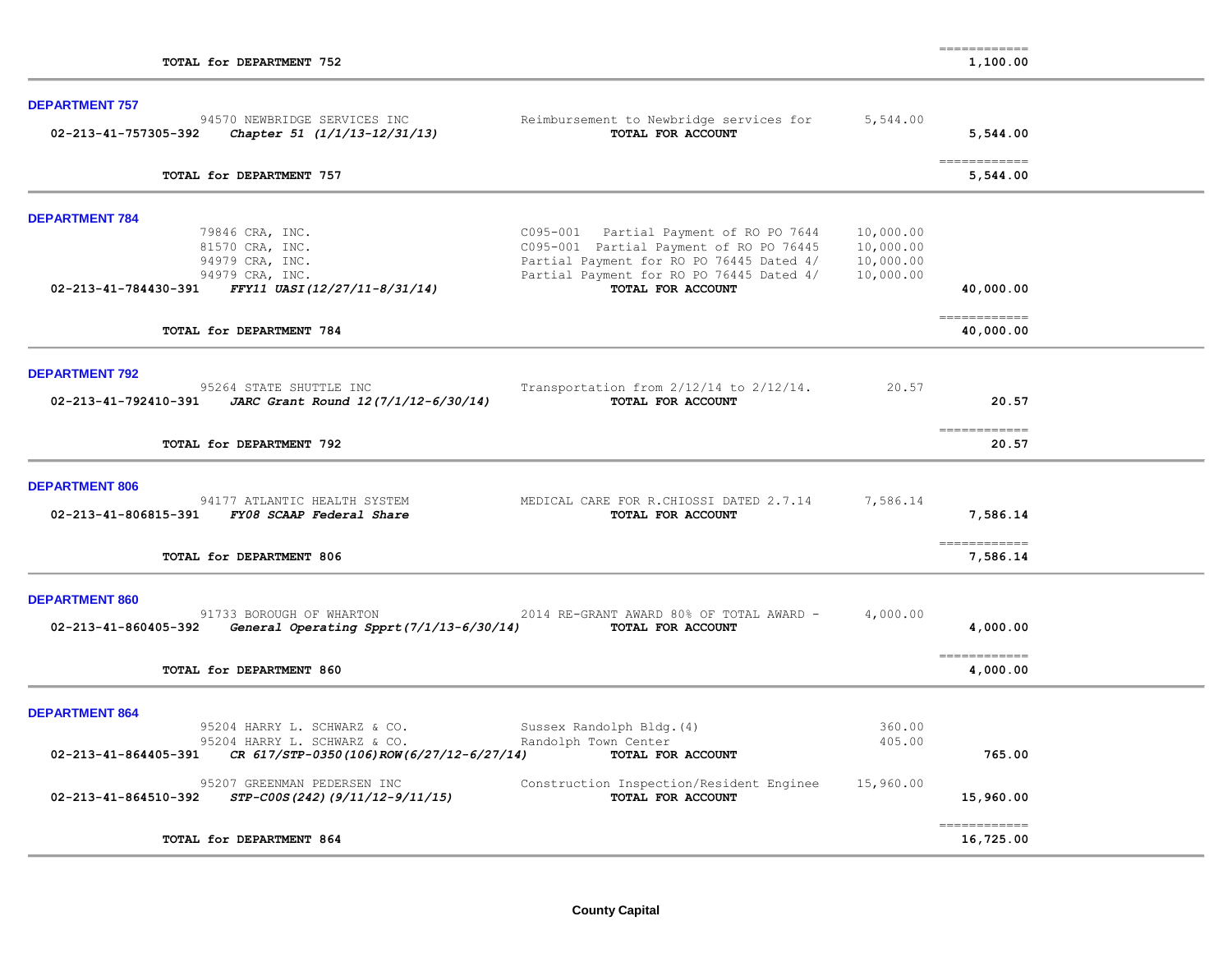| 04-216-55-953027-909 | 95399 MALICK AND SCHERER PC<br>Miscellaneous - Other | 08CTY004 Prof. Engr. Svcs. per Agreemen<br>TOTAL FOR ACCOUNT | 25, 914.71 | 25, 914. 71 |
|----------------------|------------------------------------------------------|--------------------------------------------------------------|------------|-------------|
|                      | 95347 CIVIL DYNAMICS INC                             | REHABILITATION                                               | 4,900.00   |             |
|                      | 95347 CIVIL DYNAMICS INC                             | PLAN AND SPEC COPIES                                         | 850.00     |             |
| 04-216-55-953113-909 | Miscellaneous - Other                                | TOTAL FOR ACCOUNT                                            |            | 5,750.00    |
|                      | 95328 THE RBA GROUP INC.                             | Professional Services Rendered concernin                     | 2,787.93   |             |
| 04-216-55-953165-909 | Miscellaneous - Other                                | TOTAL FOR ACCOUNT                                            |            | 2,787.93    |
|                      | 94859 CLEARY GIACOBBE ALFIERI &                      | Legal services rendered                                      | 192.00     |             |
| 04-216-55-953178-909 | Miscellaneous - Other                                | TOTAL FOR ACCOUNT                                            |            | 192.00      |
|                      | 95196 KELLER & KIRKPATRICK                           | Morris County Milling & Resurfacing Proj                     | 5,085.00   |             |
|                      | 95195 OMLAND ENGINEERING                             | Schooley's Mtn Road Study for Profession                     | 373.75     |             |
|                      | 95398 STONEFIELD ENGINEERING                         | Traffic Analysis & Construction Design a                     | 679.00     |             |
|                      | 95397 STONEFIELD ENGINEERING                         | Intersection Improvements to South Salem                     | 290.50     |             |
| 04-216-55-953202-909 | Road Resurfacing/Construction/Imprvments             | TOTAL FOR ACCOUNT                                            |            | 6,428.25    |
|                      | 94938 WEBSTER PLUMBING &                             | RE: COMM CENTER/ 01-08-14                                    | 150.00     |             |
|                      | 94938 WEBSTER PLUMBING &                             | RE: YOUTH SHELTER/ 02-04-14                                  | 4,052.75   |             |
|                      | 94938 WEBSTER PLUMBING &                             | RE: HOMELESS/ 02-19-14                                       | 35.00      |             |
| 04-216-55-953211-951 | Replace Plumbing Fixtures - Var Facil                | TOTAL FOR ACCOUNT                                            |            | 4,237.75    |
|                      | 95193 HAROLD E PELLOW & ASSOC INC                    | Berkshire Valley Road Drainage Final 10%                     | 1,400.00   |             |
| 04-216-55-953233-909 | County Roadway Drainage Improvements                 | TOTAL FOR ACCOUNT                                            |            | 1,400.00    |
|                      | 95346 CHERRY WEBER & ASSOC. PC                       | PROFESSIONAL SERVICES                                        | 25,000.00  |             |
| 04-216-55-953234-909 | Analysis Dam Conditions/Rehab Dams                   | TOTAL FOR ACCOUNT                                            |            | 25,000.00   |
|                      | 95326 CHRISTOPHER P STATILE PA                       | For Engineering Design Services for Repl                     | 18,461.40  |             |
|                      | 95197 HAROLD E PELLOW & ASSOC INC                    | Bridge Replacement located along Combs H                     | 1,402.97   |             |
|                      | 95197 HAROLD E PELLOW & ASSOC INC                    | Professional Engineering Services Provid                     | 1,400.00   |             |
|                      | 95198 KELLER & KIRKPATRICK                           | Construction Inspection-Clerk of the Wor                     | 2,652.00   |             |
| 04-216-55-953269-909 | Bridge Design/Constr - var locations                 | TOTAL FOR ACCOUNT                                            |            | 23,916.37   |
|                      | 94650 R.S. KNAPP CO. INC.                            | Realignment of Boonton Avenue at High Mo                     | 1,104.15   |             |
| 04-216-55-953270-951 | Road Design/Construc - var locations                 | TOTAL FOR ACCOUNT                                            |            | 1,104.15    |
|                      | 94674 BINSKY & SNYDER SERVICES LLC                   | RE: CTY GRG/ 01-28-14                                        | 9,586.75   |             |
|                      | 94674 BINSKY & SNYDER SERVICES LLC                   | RE: LIBRARY/ 02-14-14                                        | 736.00     |             |
|                      | 94674 BINSKY & SNYDER SERVICES LLC                   | RE: WARRANTS/ 02-14-14                                       | 2,200.00   |             |
|                      | 94674 BINSKY & SNYDER SERVICES LLC                   | RE: SCHUYLER/ 02-19-14                                       | 452.99     |             |
|                      | 94674 BINSKY & SNYDER SERVICES LLC                   | RE: ADMIN- CH/ 02-14-14                                      | 1,359.95   |             |
|                      | 94674 BINSKY & SNYDER SERVICES LLC                   | RE: SCHUYLER/ 02-14-14                                       | 368.00     |             |
| 04-216-55-953275-951 | HVAC Equip Var Bldgs - Bldgs & Grounds               | TOTAL FOR ACCOUNT                                            |            | 14,703.69   |
|                      | 94919 SPEEDWELL ELECTRIC MOTORS                      | WO71147/ RE: WARRANTS/ 01-02-14                              | 553.00     |             |
| 04-216-55-953289-951 | Replace Motors, Fans, Pumps-BldgsGrnds               | TOTAL FOR ACCOUNT                                            |            | 553.00      |
|                      | 95194 D.R. JOHNSON & ASSOCIATES, LLC                 | General Engineering Services for the Per                     | 2,266.15   |             |
| 04-216-55-953291-909 | Var Roadway Drainage Proj - Public Works             | TOTAL FOR ACCOUNT                                            |            | 2,266.15    |
|                      | 95496 PANCIELLO CONSTRUCTION LLC                     | RE: SHERIFF'S - REFINISH BASEMENT WALLS                      | 1,920.00   |             |
| 04-216-55-953292-951 | Restore Masonry & Sidewlk/Curb-BldgGrnds             | TOTAL FOR ACCOUNT                                            |            | 1,920.00    |
|                      | 6177 HAROLD E PELLOW & ASSOC INC                     | BLK462, LOT23, CTY RT 699 - FINAL 10% OF                     | 1,349.30   |             |
| 04-216-55-953628-909 | Miscellaneous - Other                                | TOTAL FOR ACCOUNT                                            |            | 1,349.30    |
|                      | 95210 PARSONS TRANSPORTATION GROUP                   | Professional Engineering Services render                     | 10,619.33  |             |
| 04-216-55-953663-909 | Miscellaneous - Other                                | TOTAL FOR ACCOUNT                                            |            | 10,619.33   |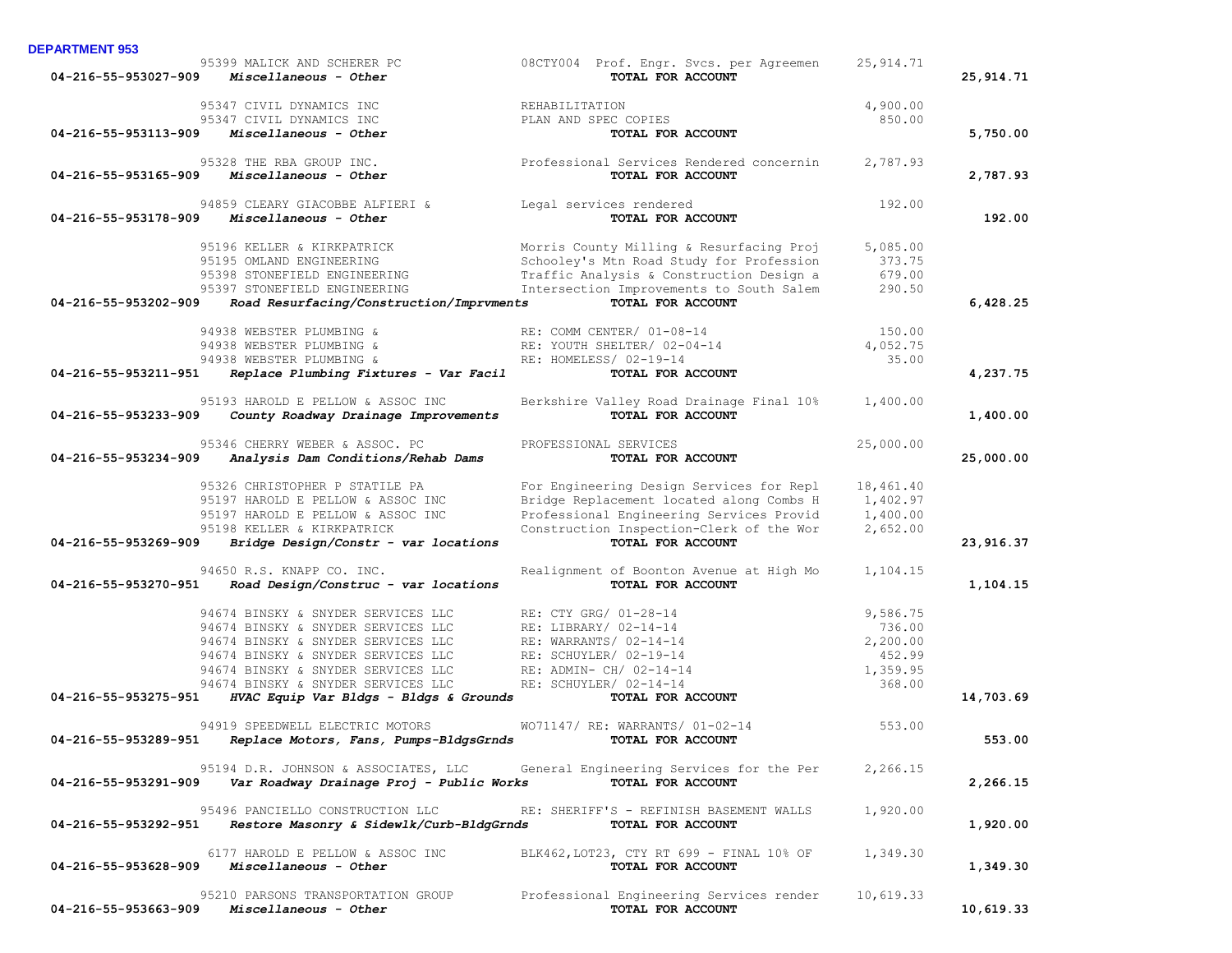| <b>DEPARTMENT 955</b> |                                                                                                                    |                                                                                      |                        |                                           |  |
|-----------------------|--------------------------------------------------------------------------------------------------------------------|--------------------------------------------------------------------------------------|------------------------|-------------------------------------------|--|
| 04-216-55-955268-909  | 89748 EI ASSOCIATES & ENGINEERS PA<br>89748 EI ASSOCIATES & ENGINEERS PA<br>Various Health/Life Safety Upgrades-MV | EG6999.01 Plans for 2nd Floor Nursing Re<br>TOTAL FOR ACCOUNT                        | 3,710.00<br>1,590.00   | 5,300.00                                  |  |
|                       | TOTAL for DEPARTMENT 955                                                                                           |                                                                                      |                        | $=$ = = = = = = = = = = = =<br>5,300.00   |  |
| <b>DEPARTMENT 962</b> |                                                                                                                    |                                                                                      |                        |                                           |  |
|                       | 92573 ENTERASYS NETWORKS                                                                                           | NetSight upgrade major release from v4 t                                             | 4,999.00               |                                           |  |
| 04-216-55-962267-955  | 92560 ENTERASYS NETWORKS<br>Computer Equip Purchase - IT                                                           | WAP Equipment as per quote<br>TOTAL FOR ACCOUNT                                      | 13,717.30              | 18,716.30                                 |  |
|                       | TOTAL for DEPARTMENT 962                                                                                           |                                                                                      |                        | ============<br>18,716.30                 |  |
|                       |                                                                                                                    |                                                                                      |                        |                                           |  |
| <b>DEPARTMENT 963</b> |                                                                                                                    |                                                                                      |                        |                                           |  |
| 04-216-55-963175-956  | 94122 FFI PROFESSIONAL SAFETY SERVICES<br>Machinery & Equipment                                                    | Group Search Kit<br>TOTAL FOR ACCOUNT                                                | 858.85                 | 858.85                                    |  |
|                       | TOTAL for DEPARTMENT 963                                                                                           |                                                                                      |                        | 858.85                                    |  |
| <b>DEPARTMENT 964</b> |                                                                                                                    |                                                                                      |                        |                                           |  |
|                       | 87194 OFS/FOF SALES CORP                                                                                           | Office Renovation Project- Quote #000022                                             | 77,715.84              |                                           |  |
|                       | 87194 OFS/FOF SALES CORP<br>87194 OFS/FOF SALES CORP                                                               | Office Renovation Project- Quote #000022<br>Office Renovation Project- Quote #000022 | 15,002.16<br>37,740.51 |                                           |  |
| 04-216-55-964333-953  | Replace Office Furniture - Prosecutor                                                                              | TOTAL FOR ACCOUNT                                                                    |                        | 130,458.51                                |  |
|                       | TOTAL for DEPARTMENT 964                                                                                           |                                                                                      |                        | $=$ = = = = = = = = = = = =<br>130,458.51 |  |
| <b>DEPARTMENT 969</b> |                                                                                                                    |                                                                                      |                        |                                           |  |
| 04-216-55-969261-951  | 95335 COUNTY COLLEGE OF MORRIS<br>Renov & Improvmnt to Academic Blgs at CCM                                        | Grafas Painting Contractors, Inc.<br>TOTAL FOR ACCOUNT                               | 165,655.34             | 165,655.34                                |  |
| 04-216-55-969336-909  | 95635 MCMANIMON, SCOTLAND & BAUMANN LLC<br>Various Projects at CCM-Soft Costs                                      | SERVICES RENDERED AS BOND COUNSEL FOR TH<br>TOTAL FOR ACCOUNT                        | 300.00                 | 300.00                                    |  |
|                       | TOTAL for DEPARTMENT 969                                                                                           |                                                                                      |                        | ============<br>165,955.34                |  |

### **Dedicated Trust**

| <b>DEPARTMENT 578</b>                                                                                    |                                                                                                         |                       |           |
|----------------------------------------------------------------------------------------------------------|---------------------------------------------------------------------------------------------------------|-----------------------|-----------|
| 93407 AFFORDABLE INTERIOR SYSTEMS<br>94361 GPC, INC.<br>County Clerk \$1.00 Fund<br>13-290-56-578401-888 | files & storage metal lateral & vertica<br>painting performedin the County Clerk's<br>TOTAL FOR ACCOUNT | 9,182.46<br>6, 240.00 | 15,422.46 |
| 95190 LUM, DRASCO & POSITAN LLC<br>95190 LUM, DRASCO & POSITAN LLC                                       | MCOHM v. United States Land Resources<br>MCOHM v. Farese & Sons Inc                                     | 372.00<br>36.00       |           |